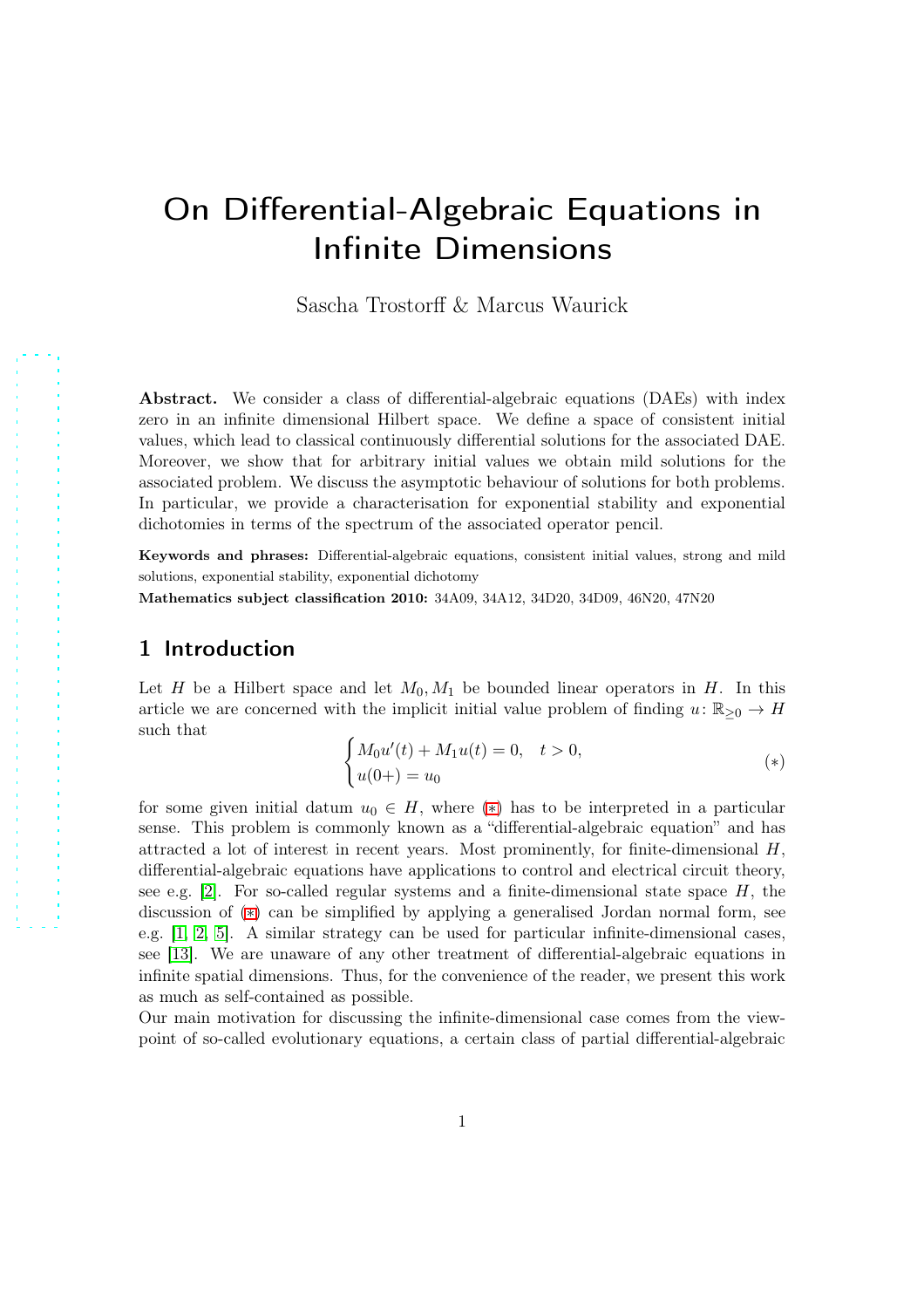equations introduced in [\[10\]](#page-32-3). The focus of [\[10\]](#page-32-3) was to derive a particular Hilbert space setting such that a large class of linear equations in mathematical physics can be dealt with in a unified framework. A particular case is the equation

<span id="page-1-0"></span>
$$
(M_0 u)' + M_1 u + Au = f \tag{1}
$$

for some (unbounded, skew-selfadjoint) operator  $A$  in  $H$ . In order to cover a large class of problems and to allow for  $M_0 = 0$ , as well, the basic setting in [\[10\]](#page-32-3) uses homogeneous initial conditions. This, on the other hand, lead to the question of what possible initial values can be assumed for  $(1)$  in order to have a solution u.

In the habilitation thesis [\[18\]](#page-33-1) this question has been addressed. In this article we shall carry out a more detailed analysis for the case of when  $A = 0$ . For this reason, we shall furthermore focus on the case of regular systems with index 0. Moreover, we will assume that  $R(M_0) \subseteq H$  is closed.

Under the assumptions mentioned, we will derive a space of admissible initial values  $u_0$ such that  $(*)$  admits a continuous differentiable ("strong") solution. Moreover, we will discuss the regularity of solutions for  $(*)$ , if  $u_0$  is not admissible. It turns out that the correct notion of a solution can be phrased as a "mild" solution, that is, u satisfies  $(*)$ only in an once integrated sense. Having obtained well-posedness of ([∗](#page-0-0)), we will address the asymptotic behaviour of both strong and mild solutions. We will formulate a spectral characterisation of both mild and strong exponential dichotomy as well as mild and strong exponential stability and will recover the well-known finite-dimensional stability results, see e.g.  $[3, 2, 15]$  $[3, 2, 15]$  $[3, 2, 15]$ . We emphasise that in our approach we do not use the generalised Jordan normal form or Weierstrass normal form, simply because these strategies are not applicable under the assumptions stated.

A more thorough analysis of the case of non zero index has been initiated in [\[19\]](#page-33-3) and will be addressed in future work.

We shall comment on the organisation of this text. In the next section, we gather some material on evolutionary equations and establish the time-derivative as a suitable continuously invertible operator in a weighted vector-valued  $L_2$ -space. In Section [3](#page-4-0) we introduce our central object of study and define regular linear operator pencils (of index 0). We also provide a characterisation of regularity given the closedness of the range of  $M_0$ . The characterisation of admissible initial values  $u_0$  such that  $(*)$  has a continuous differentiable solution will be given in Section [4.](#page-7-0) Mild solutions, that is, where ([∗](#page-0-0)) holds in an integrated sense, only, will be considered in Section [5.](#page-9-0) It turns out that the problem of finding continuously differentiable solutions to ([∗](#page-0-0)) can be written as an abstract Cauchy problem leading to a norm-continuous semigroup as a fundamental solution. The spectrum of the generator of this semigroup is shown to coincide with the spectrum of the operator pencil in Section [6.](#page-19-0) In Section [7](#page-22-0) we address the asymptotics (exponential dichotomy) of both the derived Cauchy problem as well as for mild solutions. Note that the difficult part is to *define* an appropriate notion for the case of mild solutions as they are a priori only locally integrable.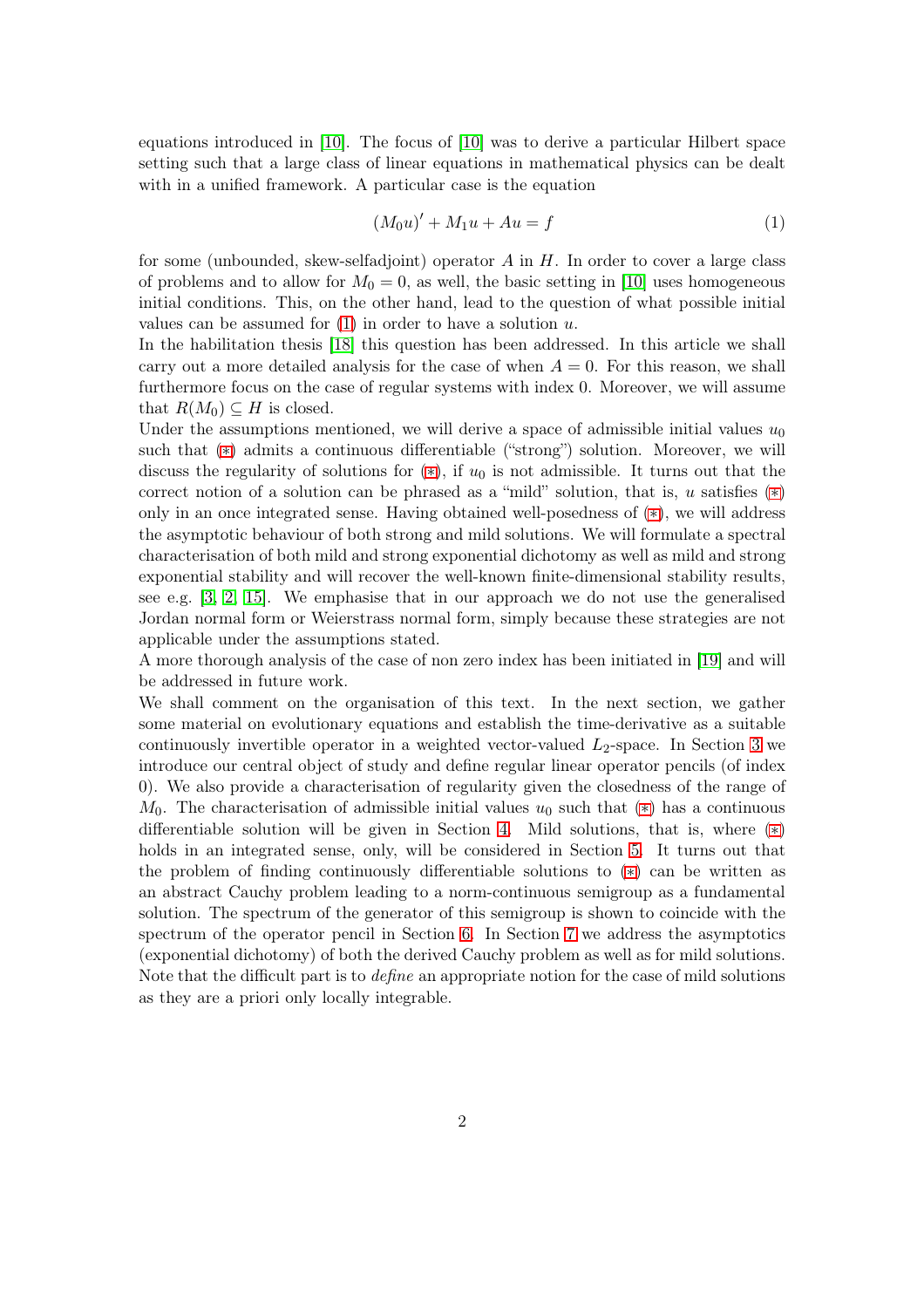#### 2 Preliminaries

Following [\[10,](#page-32-3) [4,](#page-32-5) [9\]](#page-32-6), we introduce the temporal derivative as a normal operator in an exponentially weighted  $L_2$ -space. One can view the exponential weight as an  $L_2$ -variant of the well-known Morgenstern norm that is used for proving the Picard–Lindelöf theorem for arbitrary large Lipschitz constant, see [\[7\]](#page-32-7) or [\[11,](#page-32-8) Section 4] for a more recent reference.

**Definition.** Let  $\rho \in \mathbb{R}$ . We define the Hilbert space  $L_{2,\rho}(\mathbb{R}; H)$  of (equivalence classes of) H-valued functions as follows

$$
L_{2,\rho}(\mathbb{R};H) \coloneqq \left\{ f : \mathbb{R} \to H \, ; \, f \text{ measurable}, \, \int\limits_{\mathbb{R}} |f(t)|^2_H \exp(-2\rho t) \, \mathrm{d}t < \infty \right\},
$$

equipped with the usual inner product

$$
\langle f, g \rangle_{\rho} \coloneqq \int_{\mathbb{R}} \langle f(t), g(t) \rangle_{H} \exp(-2\rho t) dt.
$$

Moreover, we define the operator  $\partial_{0,\rho}: H^1_\rho(\mathbb{R};H) \subseteq L_{2,\rho}(\mathbb{R};H) \to L_{2,\rho}(\mathbb{R};H)$  as the closure of

$$
C_c^{\infty}(\mathbb{R}; H) \subseteq L_{2,\rho}(\mathbb{R}; H) \to L_{2,\rho}(\mathbb{R}; H),
$$
  

$$
\phi \mapsto \phi'
$$

where  $C_c^{\infty}(\mathbb{R}; H)$  denotes the space of arbitrarily differentiable functions from  $\mathbb{R}$  to  $H$ with compact support.

Note that every continuous function  $f: \mathbb{R} \to H$  with support bounded below that satisfies the exponential growth condition  $|f(t)|_H \leq Me^{\omega t}$  for some  $\omega \in \mathbb{R}, M \geq 0$  and all  $t \in \mathbb{R}$ belongs to  $L_{2,\rho}(\mathbb{R};H)$  for all  $\rho > \omega$ . We shall need this observation later on. Some more remarks are in order.

- Remark 2.1. (a) For  $\rho = 0$  the space  $L_{2,0}(\mathbb{R}; H)$  is nothing but the standard  $L_2$ -space of Bochner-measurable functions with values in H. Moreover,  $\partial_{0,0}$  is the usual weak derivative on  $L_2$ .
- (b) The domain  $H^1_\rho(\mathbb{R}; H)$  is an exponentially weighted variant of the Sobolev space  $H^1(\mathbb{R};H)$  and becomes a Hilbert space with respect to the graph inner product of  $\partial_{0,\rho}$ , that is,

$$
\langle f, g \rangle_{\rho,1} := \langle f, g \rangle_{\rho} + \langle \partial_{0,\rho} f, \partial_{0,\rho} g \rangle_{\rho}.
$$

It turns out that the operator  $\partial_{0,\rho}$  is a normal operator, whose spectral representation is given in terms of the so-called Fourier–Laplace transform, which is defined as follows.

<span id="page-2-0"></span>**Proposition 2.2** ([\[4,](#page-32-5) Corollary 2.5]). Let  $\rho \in \mathbb{R}$ . Then the operator

$$
\mathcal{L}_{\rho}|_{C_c^{\infty}(\mathbb{R};H)}: C_c^{\infty}(\mathbb{R};H) \subseteq L_{2,\rho}(\mathbb{R};H) \to L_{2,0}(\mathbb{R};H)
$$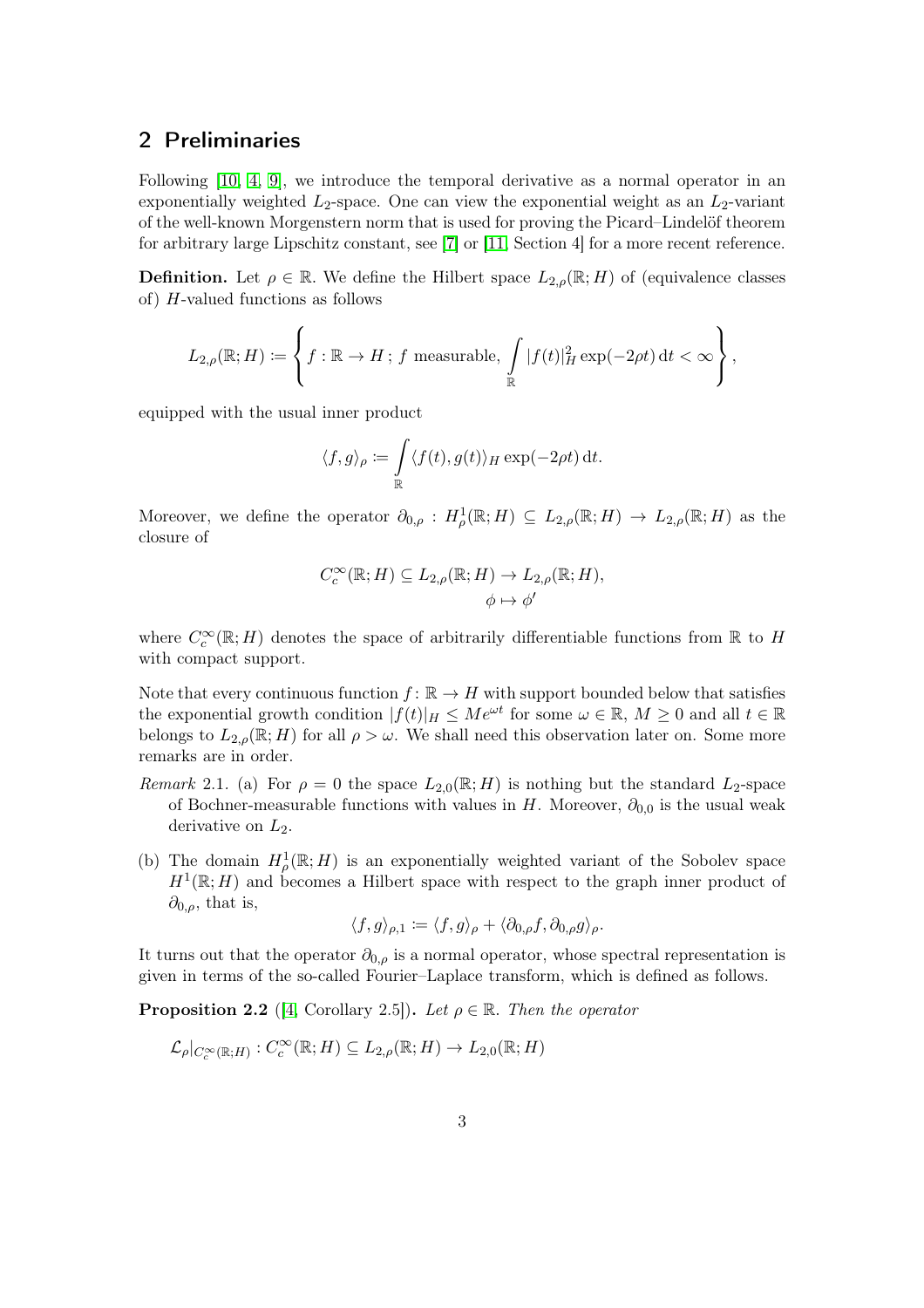$$
\phi \mapsto \left( t \mapsto \frac{1}{\sqrt{2\pi}} \int_{\mathbb{R}} \exp(-(it + \rho)s)\phi(s) \, ds \right)
$$

has a unitary extension to  $L_{2,\rho}(\mathbb{R};H)$ , which will be denoted by  $\mathcal{L}_{\rho}$ . Moreover,

$$
\partial_{0,\rho} = \mathcal{L}^*_{\rho}(\mathrm{im}+\rho)\mathcal{L}_{\rho},
$$

where  $m: D(m) \subseteq L_{2,0}(\mathbb{R};H) \to L_{2,0}(\mathbb{R};H)$  is given by

$$
m f \coloneqq (t \mapsto tf(t))
$$

for 
$$
f \in D(m) \coloneqq \{ g \in L_{2,0}(\mathbb{R}; H) ; (t \mapsto tg(t)) \in L_{2,0}(\mathbb{R}; H) \}.
$$

Remark 2.3. In the case  $\rho = 0$ ,  $\mathcal{L}_0$  coincides with the usual Fourier transform on  $L_2$ , which is unitary by Plancherel's Theorem. For general  $\rho$  we obtain  $\mathcal{L}_{\rho} = \mathcal{L}_0 \exp(-\rho m)$ , where the operator  $\exp(-\rho m)$  given by  $(\exp(-\rho m)f)(t) := \exp(-\rho t)f(t)$  is obviously unitary from  $L_{2,\rho}$  to  $L_{2,0}$ . Hence, the unitarity of  $\mathcal{L}_{\rho}$  follows.

Using the spectral representation for  $\partial_{0,\rho}$ , we can easily show the following properties.

#### <span id="page-3-0"></span>Corollary 2.4. Let  $\rho \in \mathbb{R}$ .

- (a) The spectrum of  $\partial_{0,\rho}$  is given by  $\sigma(\partial_{0,\rho}) = \{z \in \mathbb{C} \,;\, \text{Re}\, z = \rho\}$ .
- (b) The adjoint of  $\partial_{0,\rho}$  is given by  $\partial_{0,\rho}^* = -\partial_{0,\rho} + 2\rho$ .
- (c) If  $\rho \neq 0$ , then  $\partial_{0,\rho}$  is continuously invertible with

$$
\left(\partial_{0,\rho}^{-1}f\right)(t) = \begin{cases} \int_{-\infty}^{t} f(s) \,ds & \text{if } \rho > 0, \\ -\int_{t}^{\infty} f(s) \,ds & \text{if } \rho < 0, \end{cases} \quad (t \in \mathbb{R}, f \in L_{2,\rho}(\mathbb{R}; H)).
$$

We conclude the section with the following variant of the Sobolev-embedding theorem.

<span id="page-3-1"></span>**Proposition 2.5** ([\[4,](#page-32-5) Lemma 5.2]). Let  $\rho \in \mathbb{R}$  and define

$$
C_{\rho,0}(\mathbb{R};H) \coloneqq \left\{ f : \mathbb{R} \to H \, ; \, f \text{ continuous}, \, \lim_{t \to \pm \infty} f(t) \exp(-\rho t) = 0 \right\},\,
$$

equipped with the norm

$$
|f|_{\rho,\infty} \coloneqq \sup\left\{|f(t)|_H\exp(-\rho t); t\in\mathbb{R}\right\}
$$

Then  $H^1_\rho(\mathbb{R};H) \hookrightarrow C_{\rho,0}(\mathbb{R};H)$ .

In the next section, we recall the notion of regularity for differential-algebraic equations, see e.g.  $[1, 6]$  $[1, 6]$ . Note that we shall deviate slightly from the usual notion of regularity in as much as we restrict our consideration to index 0, only. For differential-algebraic equations with nontrivial index, we refer to the study initiated in [\[19\]](#page-33-3).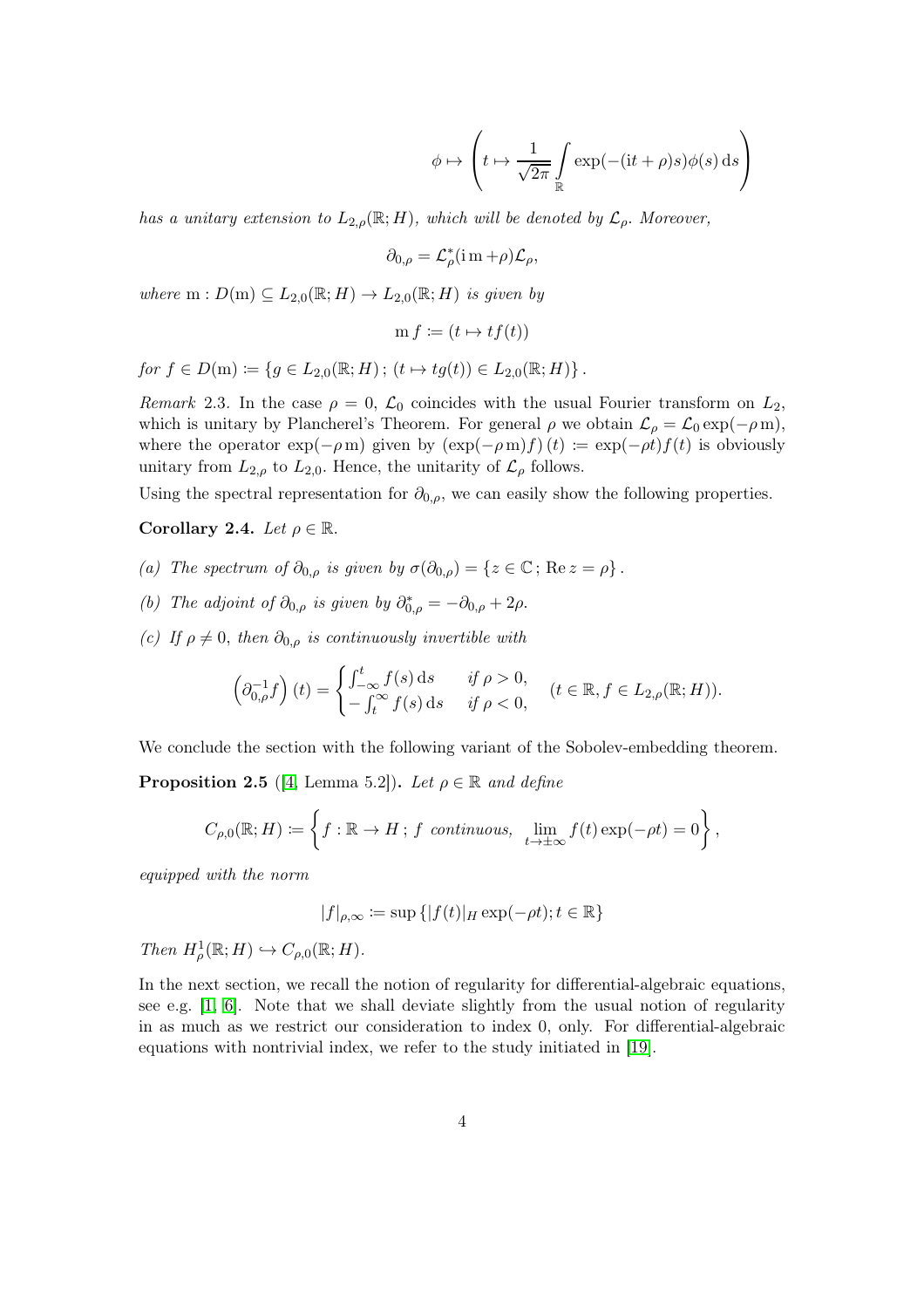#### <span id="page-4-0"></span>3 Regular linear operator pencils

Throughout this section, let  $M_0, M_1 \in L(H)$ .

Definition. We consider the function

$$
\mathcal{M}: \mathbb{C} \to L(H)
$$

$$
z \mapsto zM_0 + M_1
$$

and call M the linear operator pencil associated with  $(M_0, M_1)$ . We define the spectrum of M by

 $\sigma(\mathcal{M}) \coloneqq \{z \in \mathbb{C} \colon 0 \in \sigma(zM_0 + M_1)\}\$ 

and the resolvent set of M by

$$
\varrho({\mathcal{M}})\coloneqq {\mathbb{C}}\setminus \sigma({\mathcal{M}}).
$$

We call M regular (of index 0), if there exists  $\nu \in \mathbb{R}$  such that:

- (a)  $\mathbb{C}_{\text{Re} > \nu} \subseteq \varrho(\mathcal{M})$  and
- (b)  $\mathbb{C}_{\mathrm{Re} > \nu} \ni z \mapsto (zM_0 + M_1)^{-1} \in L(H)$  is bounded.

Moreover, we set

$$
s_0(\mathcal{M}) \coloneqq \inf \{ \nu \in \mathbb{R} \, ; \, (a) \text{ and } (b) \text{ are satisfied} \} \, .
$$

Example 3.1. A standard example for a regular linear pencil is the following. Assume that  $M_0$  is selfadjoint. Then we can decompose the underlying space H as  $N(M_0) \oplus R(M_0)$ by the projection theorem. Assume now that  $M_0$  is strictly accretive on  $R(M_0)$  and  $M_1$ is strictly accretive on  $N(M_0)$ , i.e. there is  $c > 0$  such that

$$
\langle M_0 x, x \rangle_H \ge c |x|_H^2
$$
  

$$
\langle M_1 y, y \rangle_H \ge c |y|_H^2
$$

for each  $x \in R(M_0)$  and  $y \in N(M_0)$ . Then, the linear pencil associated with  $(M_0, M_1)$  is regular. Note that in the context of partial differential equations the mentioned positive definiteness conditions happen to be satisfied in many applications, see [\[10,](#page-32-3) Section 3.3.3].

We note that in the latter example, the strict accretivity of  $M_0$  on  $R(M_0)$  in particular implies that  $R(M_0)$  is closed. In this case, we can characterise the regularity of the pencil by the invertibility of a particular operator. For the next statement, we introduce for a closed subspace  $S \subseteq H$  the canonical embedding

$$
\iota_S \colon S \hookrightarrow H, s \mapsto s.
$$

It is easy to see that  $\iota_S^* : H \to S$  is surjective and acts as the orthogonal projection onto S, see also [\[12,](#page-33-4) Lemma 3.2].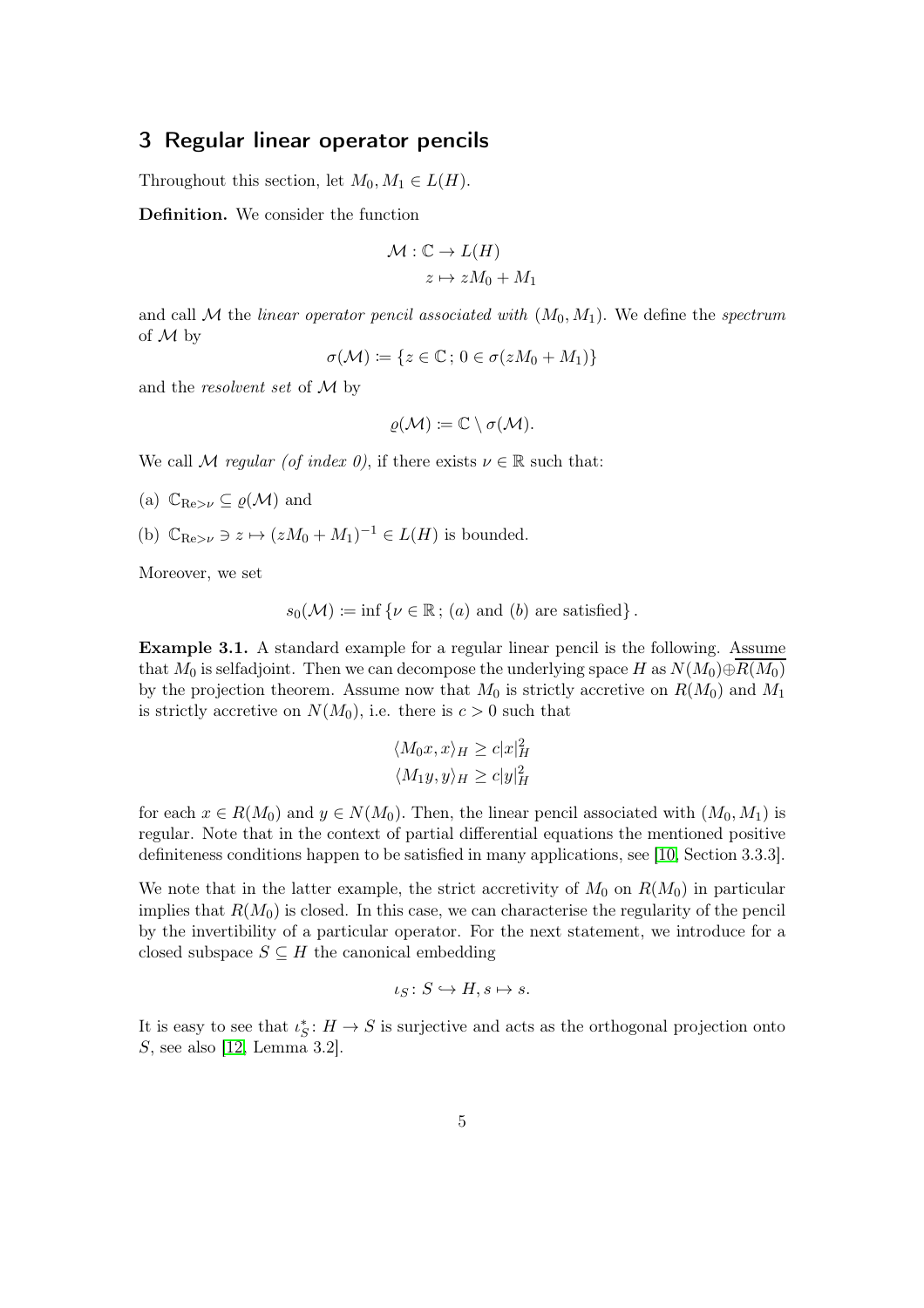<span id="page-5-0"></span>**Proposition 3.2.** Assume that  $R(M_0)$  is closed and denote by M the linear pencil associated with  $(M_0, M_1)$ . Then the following statements are equivalent:

- $(i)$  M is regular,
- (ii)  $\iota_{R(M_0)^{\perp}}^* M_1 \iota_{N(M_0)} : N(M_0) \to R(M_0)^{\perp}$  is continuously invertible.

In the latter case,  $\sigma(\mathcal{M}) = \sigma\left(-\widetilde{M}_0^{-1}\widetilde{M}_1\right)$  is compact and for each  $z \in \mathbb{C}$  we have that

$$
\mathcal{M}(z) = U_1^* V_1 \left( \begin{array}{cc} (z\widetilde{M}_0 + \widetilde{M}_1) & 0 \\ 0 & \iota_{R(M_0)^\perp}^* M_1 \iota_{N(M_0)} \end{array} \right) V_0 U_0,
$$

where

$$
U_0 := \left( \begin{array}{c} \iota_{N(M_0)^{\perp}}^* \\ \iota_{N(M_0)}^* \end{array} \right) : H \to N(M_0)^{\perp} \oplus N(M_0),
$$
  

$$
U_1 := \left( \begin{array}{c} \iota_{R(M_0)}^* \\ \iota_{R(M_0)^{\perp}}^* \end{array} \right) : H \to R(M_0) \oplus R(M_0)^{\perp},
$$

and

$$
V_0 := \begin{pmatrix} 1 & 0 \\ \left(\iota^*_{R(M_0)^{\perp}} M_1 \iota_{N(M_0)}\right)^{-1} \left(\iota^*_{R(M_0)^{\perp}} M_1 \iota_{N(M_0)^{\perp}}\right) & 1 \end{pmatrix} \in L(N(M_0)^{\perp} \oplus N(M_0)),
$$
  

$$
V_1 := \begin{pmatrix} 1 & \left(\iota^*_{R(M_0)} M_1 \iota_{N(M_0)}\right) \left(\iota^*_{R(M_0)^{\perp}} M_1 \iota_{N(M_0)}\right)^{-1} \\ 0 & 1 \end{pmatrix} \in L(R(M_0) \oplus R(M_0)^{\perp}),
$$

as well as

$$
\widetilde{M}_0 = \iota_{R(M_0)}^* M_0 \iota_{N(M_0)^{\perp}},
$$
\n
$$
\widetilde{M}_1 = \iota_{R(M_0)}^* M_1 \iota_{N(M_0)^{\perp}}
$$
\n
$$
- \left( \iota_{R(M_0)}^* M_1 \iota_{N(M_0)} \right) \left( \iota_{R(M_0)^{\perp}}^* M_1 \iota_{N(M_0)} \right)^{-1} \left( \iota_{R(M_0)^{\perp}}^* M_1 \iota_{N(M_0)^{\perp}} \right).
$$

*Proof.* (i)  $\Rightarrow$  (ii): Assume that M is regular. By the closed graph theorem, it suffices to prove that the operator  $\iota^*_{R(M_0)^{\perp}} M_1 \iota_{N(M_0)}$  is bijective. For showing that it is onto, let  $f \in R(M_0)^{\perp}$ . For  $n \in \mathbb{N}$  sufficiently large we define

$$
u_n := (nM_0 + M_1)^{-1} \iota_{R(M_0)^{\perp}} f.
$$

Then,  $(u_n)_n$  is bounded and thus, by passing to a suitable subsequence (not relabelled), we can assume that it is weakly convergent. We denote its weak limit by  $u$ . Then

$$
M_0 u = \mathop{\text{w-lim}}_{n \to \infty} M_0 u_n = \mathop{\text{w-lim}}_{n \to \infty} \frac{1}{n} (n M_0 + M_1) u_n = \mathop{\text{w-lim}}_{n \to \infty} \frac{1}{n} \iota_{R(M_0)^\perp} f = 0,
$$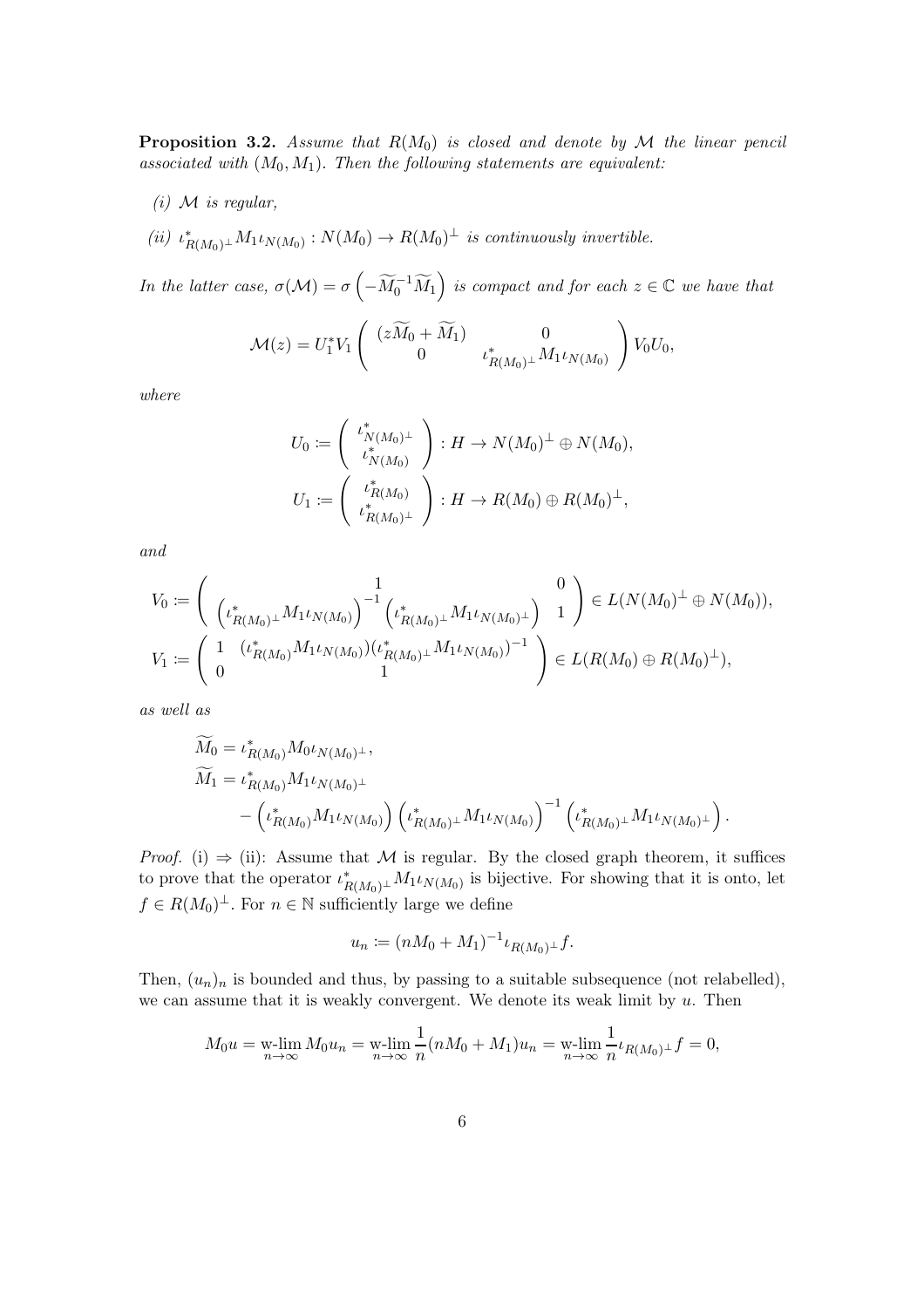i.e.,  $u \in N(M_0)$ . Moreover, since

$$
\iota_{R(M_0)^{\perp}}^* M_1 u_n = \iota_{R(M_0)^{\perp}}^* (nM_0 + M_1) u_n = f
$$

for each  $n \in \mathbb{N}$ , we infer that

$$
\iota_{R(M_0)^{\perp}}^* M_1 \iota_{N(M_0)} u = f,
$$

which proves that  $\iota^*_{R(M_0)^{\perp}} M_1 \iota_{N(M_0)}$  is onto. To prove, that it is also one-to-one, let  $u \in N(M_0)$  with  $\iota_{R(M_0)^{\perp}}^* M_1 \iota_{N(M_0)} u = 0$ . Consequently,  $M_1 \iota_{N(M_0)} u \in R(M_0)$  and hence, there is  $v \in H$  such that  $M_1 \iota_{N(M_0)} u = M_0 v$ . Since  $(nM_0 + M_1) \iota_{N(M_0)} u = M_1 \iota_{N(M_0)} u =$  $M_0v$  for each  $n \in \mathbb{N}$ , we derive that

$$
\iota_{N(M_0)} u = (nM_0 + M_1)^{-1} M_0 v = \frac{1}{n} v - \frac{1}{n} (nM_0 + M_1)^{-1} M_1 v
$$

for sufficiently large  $n \in \mathbb{N}$ . As the right-hand side tends to 0 as n tends to infinity, we infer  $\iota_{N(M_0)}u = 0$  and thus,  $u = 0$ .

(ii)  $\Rightarrow$  (i): For  $z \in \mathbb{C}$  we have that

$$
U_1 \mathcal{M}(z) U_0^* = \begin{pmatrix} \iota_{R(M_0)}^* (zM_0 + M_1) \iota_{N(M_0)^{\perp}} & \iota_{R(M_0)}^* (zM_0 + M_1) \iota_{N(M_0)} \\ \iota_{R(M_0)^{\perp}}^* (zM_0 + M_1) \iota_{N(M_0)^{\perp}} & \iota_{R(M_0)^{\perp}}^* (zM_0 + M_1) \iota_{N(M_0)} \end{pmatrix}
$$
  
= 
$$
\begin{pmatrix} \iota_{R(M_0)}^* (zM_0 + M_1) \iota_{N(M_0)^{\perp}} & \iota_{R(M_0)}^* M_1 \iota_{N(M_0)} \\ \iota_{R(M_0)^{\perp}}^* M_1 \iota_{N(M_0)^{\perp}} & \iota_{R(M_0)^{\perp}}^* M_1 \iota_{N(M_0)} \end{pmatrix}
$$
  
= 
$$
V_1 \begin{pmatrix} (z\widetilde{M}_0 + \widetilde{M}_1) & 0 \\ 0 & \iota_{R(M_0)^{\perp}}^* M_1 \iota_{N(M_0)} \end{pmatrix} V_0
$$

with  $U_0, U_1, V_0, V_1, \widetilde{M}_0$  and  $\widetilde{M}_1$  as above. Since  $U_0, U_1$  are unitary and  $V_0, V_1$  are continuously invertible, we obtain using (ii) that  $\mathcal{M}(z)$  is invertible, if and only if  $(zM_0 + M_1)$  is boundedly invertible. Moreover, there is a constant  $C \geq 0$  such that for each  $z \in \varrho(\mathcal{M})$ 

$$
\|\mathcal{M}(z)^{-1}\| \leq C \|(z\widetilde{M}_0 + \widetilde{M}_1)^{-1}\|.
$$

Since  $\widetilde{M}_0$  is bijective, it is boundedly invertible by the closed graph theorem, and hence,

$$
z \mapsto \left(z\widetilde{M}_0 + \widetilde{M}_1\right)^{-1} = (z + \widetilde{M}_0^{-1}\widetilde{M}_1)^{-1}\widetilde{M}_0^{-1}
$$

is a well-defined bounded function on  $\mathbb{C}_{\mathsf{Re}> \|\widetilde{M}_0^{-1} \widetilde{M}_1\|}$  by the Neumann series. In particular,  $\sigma(\mathcal{M}) = \sigma(-\widetilde{M}_0^{-1}\widetilde{M}_1)$  is compact.  $\Box$ 

Remark 3.3. We note that from the representation of  $\mathcal{M}(z)$  in Proposition [3.2](#page-5-0) it follows that  $\sup_{|z|>R} ||\mathcal{M}(z)^{-1}|| < \infty$ , where  $R > 0$  is sufficiently large.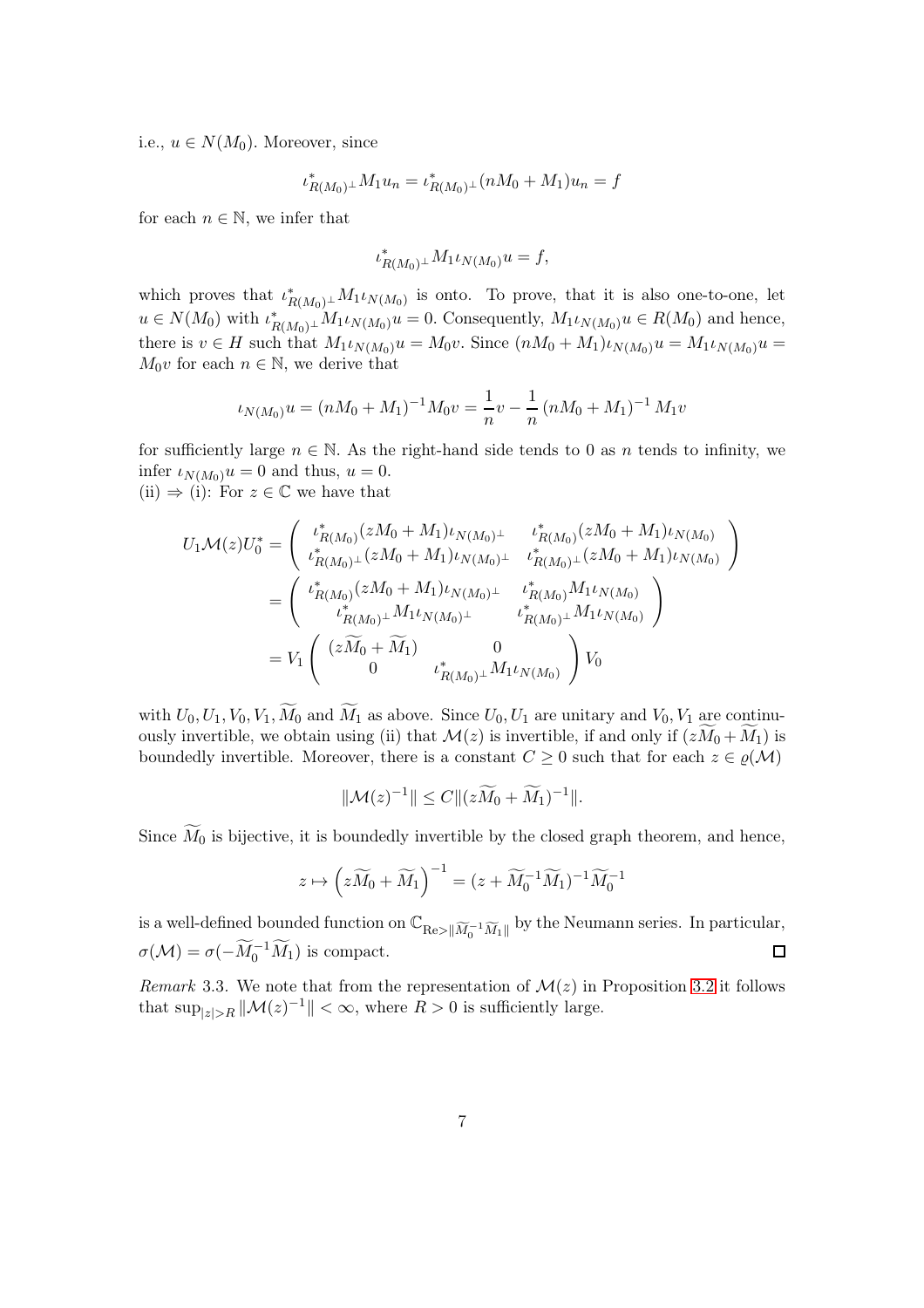#### <span id="page-7-0"></span>4 A first initial value problem

Throughout, let  $M_0, M_1 \in L(H)$  such that  $R(M_0)$  is closed. Moreover, we assume that the linear operator pencil  $\mathcal M$  associated with  $(M_0, M_1)$  is regular. In this section, we are concerned with the following initial value problem

<span id="page-7-1"></span>
$$
M_0 u'(t) + M_1 u(t) = 0 \quad (t > 0),
$$
 (IVP1)  

$$
u(0) = u_0,
$$

where  $u_0 \in H$  is a given initial value and  $u : \mathbb{R}_{\geq 0} \to H$  is to be determined. We recall that [\(IVP1\)](#page-7-1) is a differential-algebraic equation. The aim of this section is to find a characterisation of possible initial values  $u_0$  such that the solution of [\(IVP1\)](#page-7-1) is continuously differentiable on  $\mathbb{R}_{>0}$ . We present a necessary condition for  $u_0$  in the next statement. The main result of this section will be to identify this necessary condition also as sufficient, see Corollary [4.5](#page-8-0) below.

<span id="page-7-2"></span>**Lemma 4.1.** If  $u : \mathbb{R}_{\geq 0} \to H$  is continuous,  $u|_{\mathbb{R}_{> 0}}$  is continuously differentiable and if u satisfies [\(IVP1\)](#page-7-1), then

$$
u_0 \in \text{IV} \coloneqq \{x \in H \,;\, M_1x \in R(M_0)\} = M_1^{-1} [R(M_0)].
$$

Proof. Since we have

$$
M_1u(t)=-M_0u'(t)\in R(M_0)
$$

for each  $t > 0$ , we infer

$$
M_1 u_0 = M_1 u(0) \in R(M_0)
$$

due to the closedness of  $R(M_0)$ , i.e.  $u_0 \in \mathbb{IV}$ .

*Remark* 4.2. Note that IV is a closed subspace of  $H$ , as it is the pre-image of the closed subspace  $R(M_0)$  under  $M_1$ .

For the converse of Lemma [4.1,](#page-7-2) we need a couple of preparations.

<span id="page-7-3"></span>Proposition 4.3. The operator

$$
\iota_{R(M_0)}^* M_0 \iota_{\rm IV} : {\rm IV} \to R(M_0)
$$

is bijective and hence, continuously invertible.

*Proof.* To show that the operator is one-to-one, let  $x \in IV \cap N(M_0)$ . Hence, there is  $y \in H$  such that  $M_1x = M_0y$  and consequently,

$$
(nM_0 + M_1)x = M_1x = M_0y
$$

for each  $n \in \mathbb{N}$ . Thus, for n large enough, we get

$$
x = (nM_0 + M_1)^{-1}M_0y = \frac{1}{n}y - \frac{1}{n}(nM_0 + M_1)^{-1}M_1y
$$

 $\Box$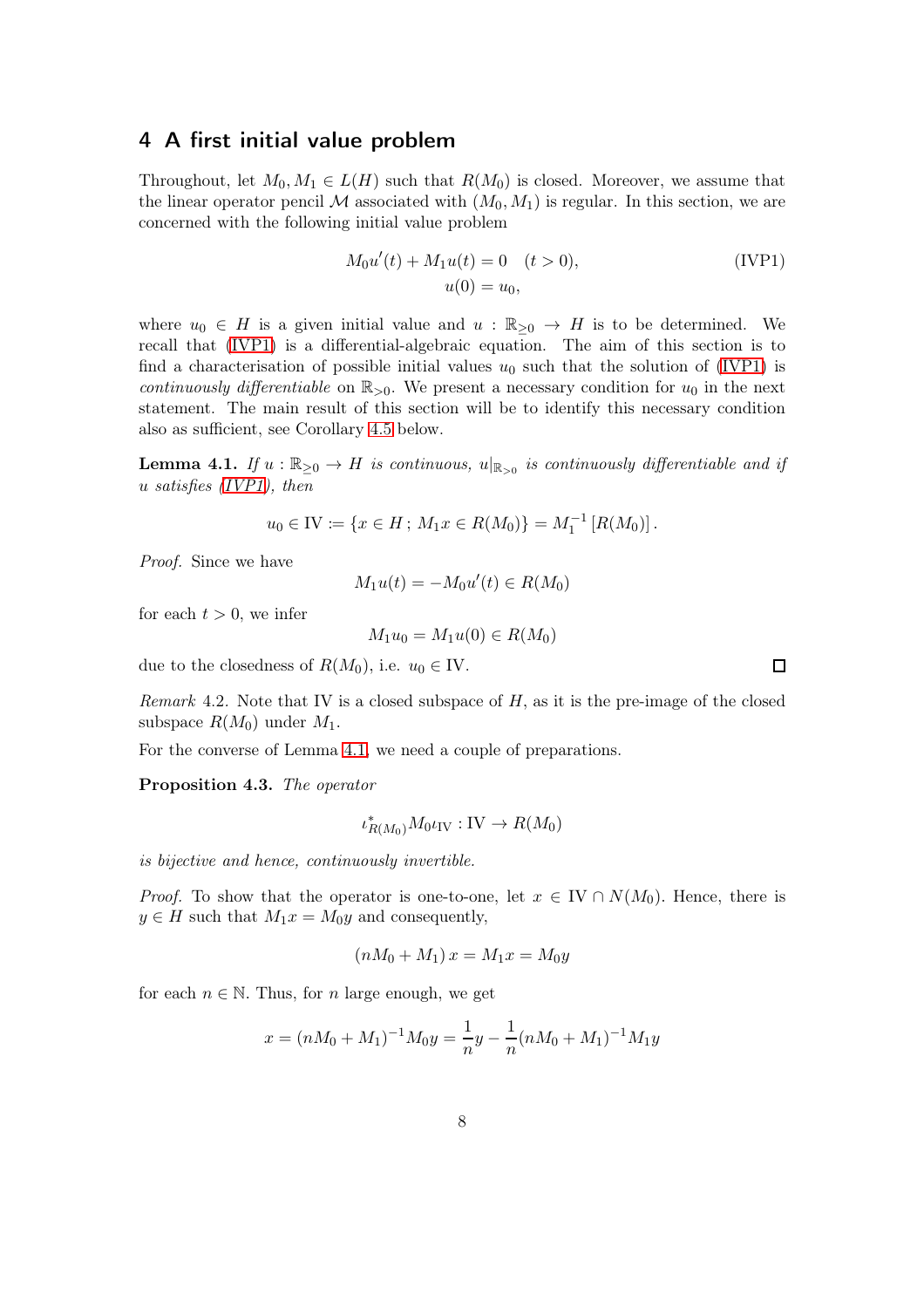and since  $\limsup_{n\to\infty}$   $\|(nM_0+M_1)^{-1}\| < \infty$ , we infer  $x = 0$ . Thus,  $\iota_{R(M_0)}^*M_0\iota_{\text{IV}}$  is one-to-one. For showing that it is onto, let  $w \in R(M_0)$ . For  $n \in \mathbb{N}$  large enough, we set

$$
u_n := (nM_0 + M_1)^{-1} \, n w.
$$

We claim that  $u_n \in \mathbb{I}$ . Indeed, using that

$$
M_1 (nM_0 + M_1)^{-1} M_0 = \frac{1}{n} M_1 (1 - (nM_0 + M_1)^{-1} M_1)
$$
  
= 
$$
\frac{1}{n} M_1 - \frac{1}{n} (M_1 - nM_0 (nM_0 + M_1)^{-1} M_1)
$$
  
= 
$$
M_0 (nM_0 + M_1)^{-1} M_1,
$$

we infer that

$$
(nM_0 + M_1)^{-1}[R(M_0)] \subseteq \text{IV}.
$$

Since  $nw \in R(M_0)$ , we derive the claim. Moreover, we find  $y \in H$  such that  $w = M_0y$ and we compute for all  $n \in \mathbb{N}$ 

$$
u_n = (nM_0 + M_1)^{-1}nw = (nM_0 + M_1)^{-1}nM_0y = y - (nM_0 + M_1)^{-1}M_1y,
$$

which shows that  $(u_n)_{n\in\mathbb{N}}$  is a bounded sequence in IV  $\subseteq H$  and hence, by passing to a suitable subsequence, we may assume without loss of generality that  $u_n \rightharpoonup u$  for some  $u \in \text{IV}$ . We obtain

$$
M_0 \iota_{\text{IV}} u = \mathop{\text{w-lim}}_{n \to \infty} M_0 u_n = \mathop{\text{w-lim}}_{n \to \infty} \frac{1}{n} (n M_0 + M_1) u_n = w,
$$

which proves the assertion.

<span id="page-8-1"></span>Remark 4.4. We shall note here that IV and  $N(M_0)^{\perp}$  are isomorphic as Banach spaces. Indeed,  $\iota_{R(M_0)}^* M_0 \iota_{N(M_0)^{\perp}}$  is bijective and closed, and hence, a Banach space isomorphism. By Proposition [4.3,](#page-7-3)  $\iota_{R(M_0)}^* M_0 \iota_{IV}$  is a Banach space isomorphism, as well. So,

$$
\left(\iota_{R(M_0)}^* M_0 \iota_{\text{IV}}\right)^{-1} \iota_{R(M_0)}^* M_0 \iota_{N(M_0)^{\perp}} : N(M_0)^{\perp} \to \text{IV}
$$

yields the desired isomorphism.

<span id="page-8-0"></span>**Corollary 4.5.** Let  $u_0 \in W$ . Then there exists a unique solution  $u : \mathbb{R}_{\geq 0} \to H$  of [\(IVP1\)](#page-7-1), which is given by

$$
u(t) = \exp\left(-t \left(\iota_{R(M_0)}^* M_0 \iota_{\text{IV}}\right)^{-1} \left(\iota_{R(M_0)}^* M_1 \iota_{\text{IV}}\right)\right) u_0 \quad (t \ge 0).
$$

*Proof.* We address uniqueness first: If  $u : \mathbb{R}_{\geq 0} \to H$  is a solution of [\(IVP1\)](#page-7-1), then  $M_1u(t) = -M_0u'(t) \in R(M_0)$ . Hence, u attains values in IV. Thus, equivalently,

$$
\iota^*_{R(M_0)} M_1 \iota_{\rm IV} u(t) = -\iota^*_{R(M_0)} M_0 \iota_{\rm IV} u'(t)
$$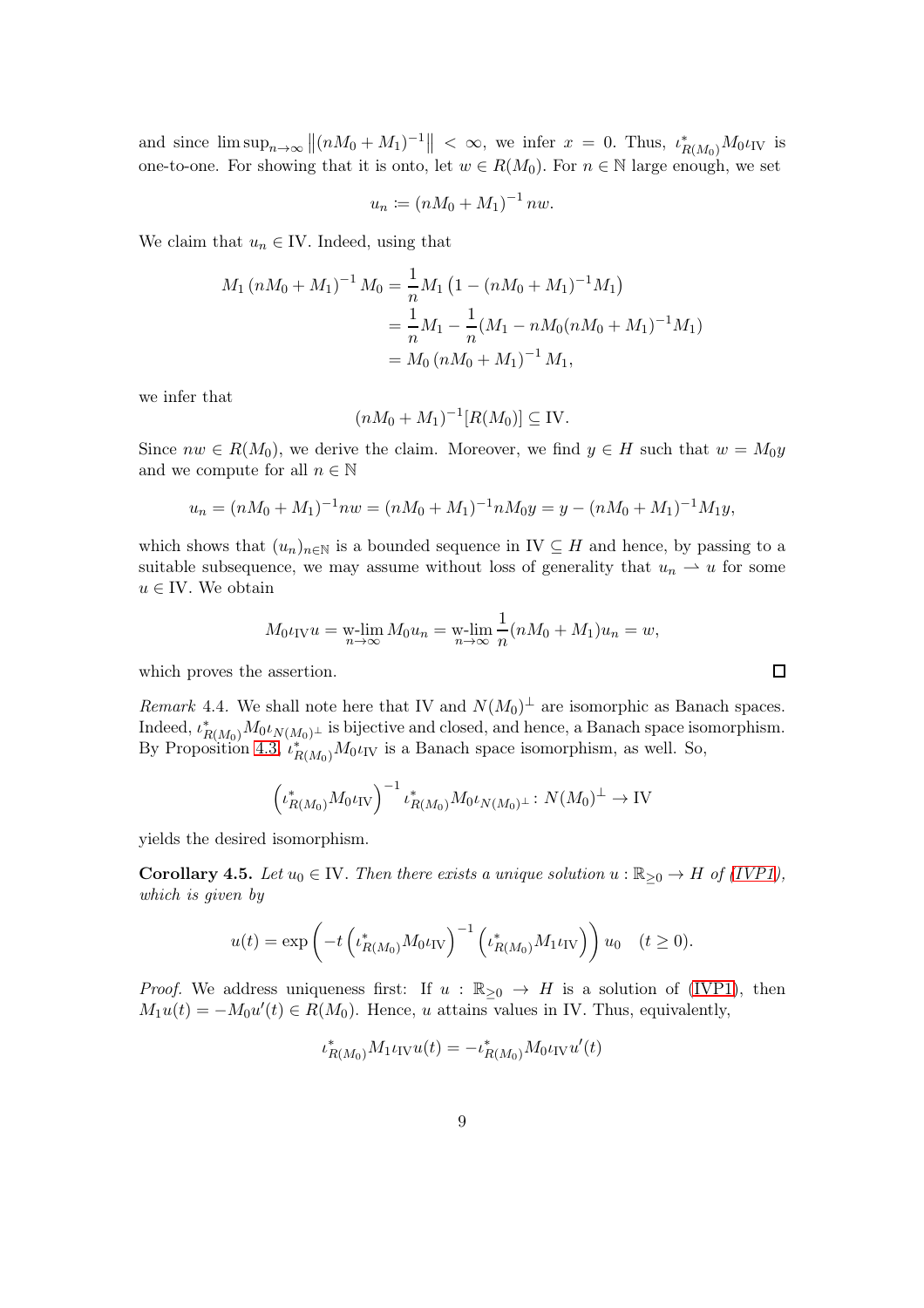and by Proposition [4.3](#page-7-3)

$$
u'(t) = -\left(\iota_{R(M_0)}^* M_0 \iota_{\text{IV}}\right)^{-1} \left(\iota_{R(M_0)}^* M_1 \iota_{\text{IV}}\right) u(t)
$$

for  $t > 0$ . Hence,

$$
u(t) = \exp\left(-t \left(\iota_{R(M_0)}^* M_0 \iota_{\text{IV}}\right)^{-1} \left(\iota_{R(M_0)}^* M_1 \iota_{\text{IV}}\right)\right) u_0 \quad (t \ge 0).
$$

For the existence part consider

$$
\mathbb{R}_{\geq 0} \ni t \mapsto u(t) = \exp\left(-t \left(\iota^*_{R(M_0)} M_0 \iota_{\text{IV}}\right)^{-1} \left(\iota^*_{R(M_0)} M_1 \iota_{\text{IV}}\right)\right) u_0.
$$

Then clearly  $u(0) = u_0$  and

$$
u'(t) = -\left(\iota_{R(M_0)}^* M_0 \iota_{\text{IV}}\right)^{-1} \left(\iota_{R(M_0)}^* M_1 \iota_{\text{IV}}\right) u(t)
$$

which in turn implies

$$
M_0u'(t) + M_1u(t) = 0
$$

for each  $t > 0$ . Hence, u solves [\(IVP1\)](#page-7-1).

## <span id="page-9-0"></span>5 A second initial value problem

In this section, we aim at providing a different perspective to the initial value problem stated in [\(IVP1\)](#page-7-1). In the previous section, we have addressed finding solutions  $u$  in the "strong sense", that is, we were looking for continuously differentiable solutions. The differentiability, in turn, restricted the class of admissible initial values. Here, we study the solvability of the differential-algebraic equation in a "weak" or "mild" sense. Weakening the solution concepts, we will be able to solve the differential-algebraic equation for all initial data from H. For this, we provide a different solution representation of the solution to [\(IVP1\)](#page-7-1).

Any function defined on  $\mathbb{R}_{\geq 0}$  is considered to be a function on  $\mathbb{R}$  by extension by 0. The support of a function  $f$  will be denoted by spt  $f$ .

<span id="page-9-1"></span>**Proposition 5.1.** Let  $u_0 \in \mathbb{IV}$  and  $u : \mathbb{R}_{\geq 0} \to H$  the solution of [\(IVP1\)](#page-7-1). Then there is  $\rho_0 \geq 0$  such that  $u \in \bigcap_{\rho > \rho_0} L_{2,\rho}(\mathbb{R}; H)$  and

$$
(\mathcal{L}_{\rho}u)(t) = \frac{1}{\sqrt{2\pi}} ((\mathrm{i}t + \rho)M_0 + M_1)^{-1} M_0 u_0 \quad (\rho > \rho_0, t \in \mathbb{R}).
$$

Proof. Since by Corollary [4.5](#page-8-0)

$$
u(t) = \exp\left(-t \left(\iota^*_{R(M_0)} M_0 \iota_{\text{IV}}\right)^{-1} \left(\iota^*_{R(M_0)} M_1 \iota_{\text{IV}}\right)\right) u_0
$$

 $\Box$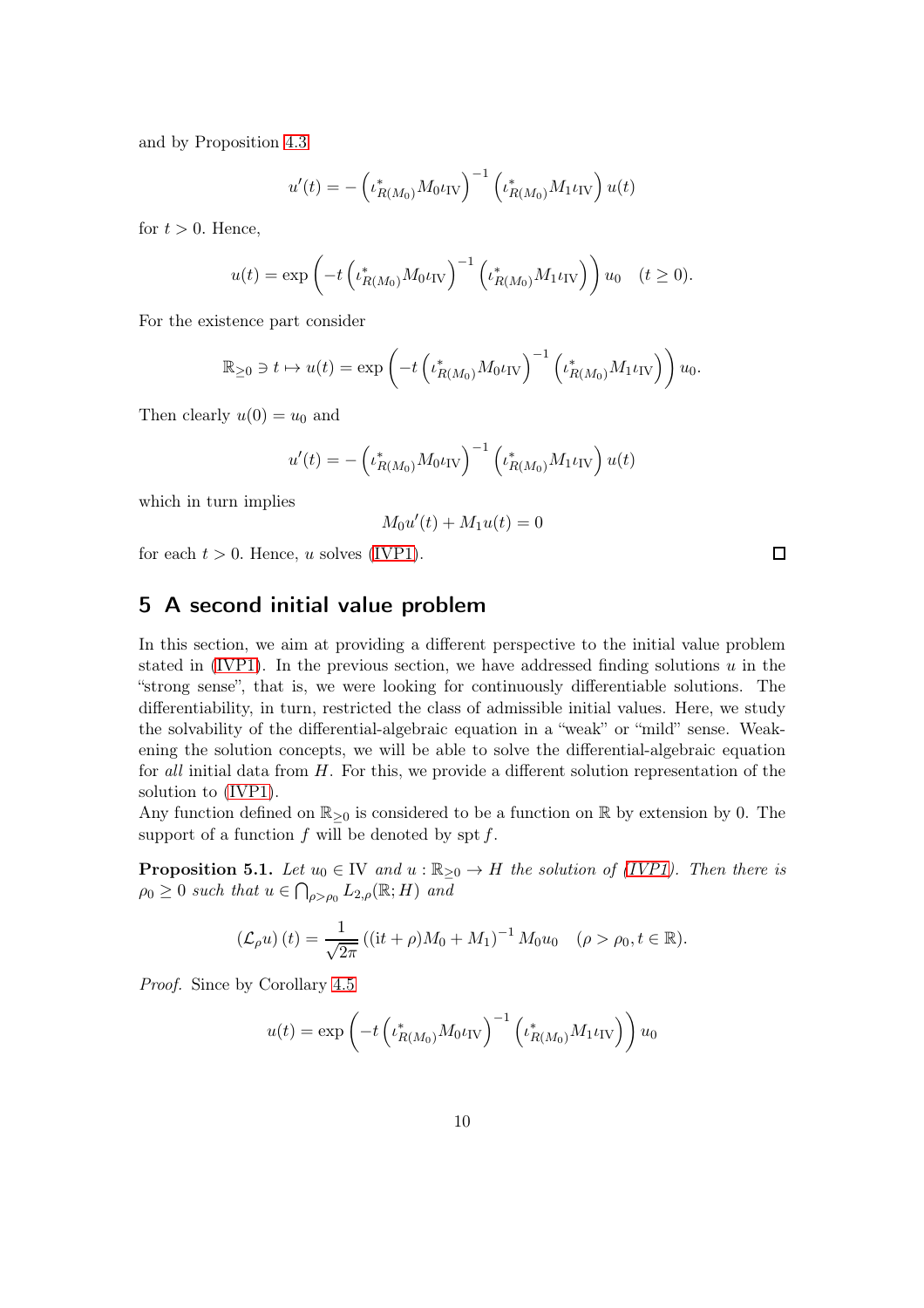for  $t \geq 0$ , we infer that  $|u(t)| \leq Me^{\rho_1 t}$  for some  $M \geq 1, \rho_1 \in \mathbb{R}$  and all  $t \geq 0$ . Hence, using that spt  $u \subseteq \mathbb{R}_{\geq 0}$ , we obtain  $u \in \bigcap_{\rho > \rho_1} L_{2,\rho}(\mathbb{R}; H)$ . We define  $\rho_0 := \max\{0, \rho_1, s_0(\mathcal{M})\}$ and claim that

$$
u - \chi_{\mathbb{R}_{\geq 0}} u_0 \in \bigcap_{\rho > \rho_0} H^1_{\rho}(\mathbb{R}; H).
$$

Indeed, for  $\rho > \rho_0$  we have that  $u - \chi_{\mathbb{R}_{\geq 0}} u_0 \in L_{2,\rho}(\mathbb{R}; H)$  and for  $\varphi \in C_c^{\infty}(\mathbb{R}; H)$  we compute using Corollary [2.4](#page-3-0)

$$
\langle u - \chi_{\mathbb{R}_{\geq 0}} u_0, \partial_{0,\rho}^* \varphi \rangle_{\rho} = \int_0^{\infty} \langle u(t) - u_0, -\varphi'(t) + 2\rho \varphi(t) \rangle_{H} e^{-2\rho t} dt
$$
  

$$
= \int_0^{\infty} \langle u'(t), \varphi(t) \rangle_{H} e^{-2\rho t} dt
$$
  

$$
= \langle u', \varphi \rangle_{\rho}
$$

by integration by parts, and thus  $u - \chi_{\mathbb{R}_{\geq 0}} u_0 \in H^1_\rho(\mathbb{R}; H)$  with  $\partial_{0,\rho}(u - \chi_{\mathbb{R}_{\geq 0}} u_0) = u'.$ Hence, we compute with Proposition [2.2](#page-2-0)

$$
((\mathrm{i}t + \rho)M_0 + M_1) (\mathcal{L}_{\rho}u) (t)
$$
  
=  $(\mathrm{i}t + \rho)M_0 (\mathcal{L}_{\rho}(u - \chi_{\mathbb{R}_{\geq 0}} u_0)) (t) + M_1 (\mathcal{L}_{\rho}u) (t) + (\mathrm{i}t + \rho)M_0 (\mathcal{L}_{\rho} \chi_{\mathbb{R}_{\geq 0}} u_0) (t)$   
=  $M_0 \mathcal{L}_{\rho} (\partial_{0,\rho}(u - \chi_{\mathbb{R}_{\geq 0}} u_0)) (t) + M_1 (\mathcal{L}_{\rho}u) (t) + \frac{1}{\sqrt{2\pi}} M_0 u_0$   
=  $\mathcal{L}_{\rho} (M_0 u' + M_1 u) (t) + \frac{1}{\sqrt{2\pi}} M_0 u_0$   
=  $\frac{1}{\sqrt{2\pi}} M_0 u_0$ ,

from which we read off

$$
(\mathcal{L}_{\rho}u)(t) = \frac{1}{\sqrt{2\pi}} ((\mathrm{i}t + \rho)M_0 + M_1)^{-1} M_0 u_0
$$

 $\Box$ 

for each  $t \in \mathbb{R}$ .

As we have seen in Proposition [5.1,](#page-9-1) the solution  $u$  of [\(IVP1\)](#page-7-1) is given by the relation

$$
(\mathcal{L}_{\rho}u)(t) = \frac{1}{\sqrt{2\pi}} ((\mathrm{i}t + \rho)M_0 + M_1)^{-1} M_0 u_0 \quad (t \in \mathbb{R})
$$

for some  $\rho > 0$  large enough and  $u_0 \in \mathbb{I}$ . Thus, we obtain the following consequence of Corollary [4.5](#page-8-0) and Proposition [5.1:](#page-9-1)

<span id="page-10-0"></span>**Corollary 5.2.** Let  $u_0 \in \mathbb{N}$ . Then for  $\rho > 0$  large enough we get

$$
\chi_{\mathbb{R}_{\geq 0}}(t) \exp\left(-t \left(\iota_{R(M_0)}^* M_0 \iota_{\text{IV}}\right)^{-1} \iota_{R(M_0)}^* M_1 \iota_{\text{IV}}\right) u_0
$$
  
= 
$$
\frac{1}{\sqrt{2\pi}} \left(\mathcal{L}_\rho^* ((i + \rho)M_0 + M_1)^{-1} M_0 u_0\right) (t) \quad (t \in \mathbb{R}).
$$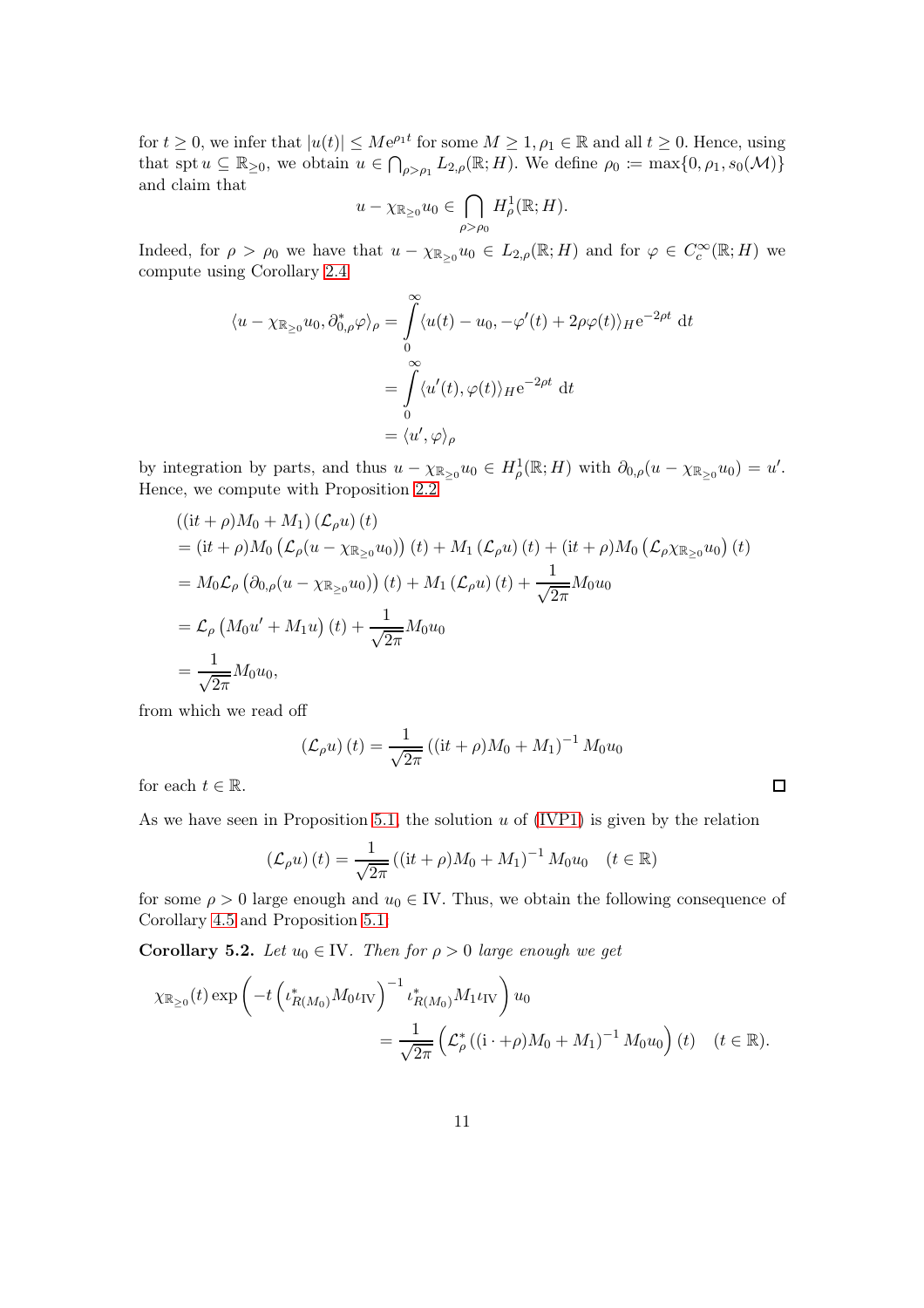Note that the right-hand side of the equation in Corollary [5.2](#page-10-0) also makes sense for  $u_0 \in H$ . Indeed, if we just require  $u_0 \in H$ , then u given as above solves a weaker variant of the initial value problem [\(IVP1\)](#page-7-1): We introduce the respective notion first:

**Definition 5.3.** Let  $u_0 \in H$ , and  $u: \mathbb{R}_{\geq 0} \to H$  locally integrable. Then u is a mild solution of  $(IVP1)$ , if u satisfies

<span id="page-11-0"></span>
$$
(M_0u)(t) + \int_0^t M_1 u(s) ds = M_0 u_0 \quad (t > 0),
$$
  

$$
(M_0u)(0+) = M_0 u_0.
$$
 (IVP2)

Note that, if  $u$  is a solution to [\(IVP2\)](#page-11-0), then it follows from Lebesgue's dominated convergence theorem that  $M_0u: \mathbb{R}_{\geq 0} \to H$  is continuous and that the initial datum is attained.

<span id="page-11-1"></span>**Theorem 5.4.** Let  $u \in L_{1,loc}(\mathbb{R}; H)$ . Then the following are equivalent

(i) spt  $u \subseteq \mathbb{R}_{\geq 0}$  and u satisfies

$$
(M_0u)'(t) + M_1u(t) = 0 \quad (t > 0 \text{ a.e.}),
$$
  

$$
\lim_{t \to 0+} \frac{1}{t} \int_0^t |M_0(u(s) - u_0)| ds = 0
$$

in the sense of distributions, i.e.

$$
-\int_{0}^{\infty} \langle M_0 u(t), \varphi'(t) \rangle_H dt + \int_{0}^{\infty} \langle M_1 u(t), \varphi(t) \rangle_H dt = 0
$$

for each  $\varphi \in C_c^{\infty}(\mathbb{R}_{>0}; H)$ .

(ii) spt  $u \subseteq \mathbb{R}_{\geq 0}$  and

<span id="page-11-2"></span>
$$
M_0 u(t) + \int_0^t M_1 u(s) ds = M_0 u_0 \quad (t > 0 \ a.e.)
$$
 (2)

i.e., u is a mild solution of [\(IVP1\)](#page-7-1).

(iii) For  $\rho > \max\{s_0(\mathcal{M}), 0\}$  we have  $u \in L_{2,\rho}(\mathbb{R}; H)$  and

$$
(\mathcal{L}_{\rho}u)(t) = \frac{1}{\sqrt{2\pi}} ((\mathrm{i}t + \rho)M_0 + M_1)^{-1} M_0 u_0 \quad (t \in \mathbb{R}).
$$

In the latter case  $M_0(u - \chi_{\mathbb{R}_{\geq 0}} u_0) \in H^1_\rho(\mathbb{R}; H)$  for each  $\rho > \max\{s_0(\mathcal{M}), 0\}$ .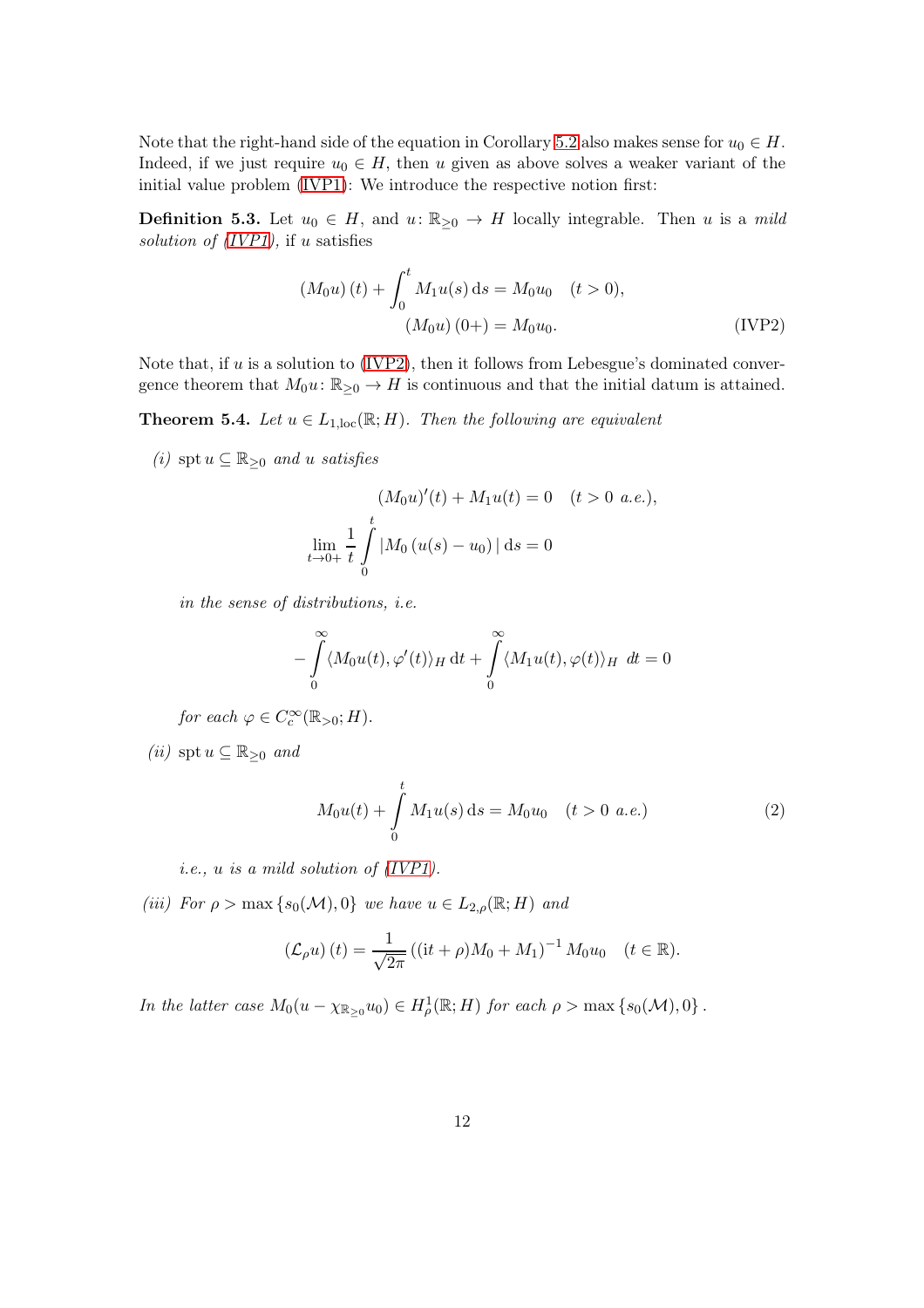Note that, by Theorem [5.4,](#page-11-1) we deduce that if  $u$  is a mild solution of [\(IVP1\)](#page-7-1), then  $u \in L_{2,\rho}(\mathbb{R}; H)$ . Moreover, we obtain that  $M_0(u - \chi_{\mathbb{R}_{\geq 0}} u_0) \in H^1_\rho(\mathbb{R}; H)$  with

$$
\partial_{0,\rho}M_0(u-\chi_{\mathbb{R}_{\geq 0}}u_0)+M_1u=0
$$

valid in  $L_{2,\rho}(\mathbb{R};H)$  for some  $\rho > 0$ . Since the pencil M associated with  $(M_0, M_1)$  is regular, we obtain  $(\partial_{0,\rho}M_0 + M_1)^{-1} \in L(L_{2,\rho}(\mathbb{R};H))$  is well-defined (see e.g. [\[17,](#page-33-5) Lemma 2.2]) and

$$
u = \chi_{\mathbb{R}_{\geq 0}} u_0 - (\partial_{0,\rho} M_0 + M_1)^{-1} M_1 \chi_{\mathbb{R}_{\geq 0}} u_0,
$$

which yields another representation for the solution  $u$ .

Before we can come to the proof of Theorem [5.4,](#page-11-1) we need some auxiliary results first. These statements focus on relating properties of holomorphic functions to the support of their Fourier–Laplace transform. In this sense, one can think of the subsequent assertions as variant of the Paley–Wiener theorem. For this we need a prerequisite:

<span id="page-12-1"></span>Lemma 5.5 (see also [\[16,](#page-33-6) Lemma 3.6]). Let  $\mu, \rho \in \mathbb{R}$  with  $\mu < \rho$  and let  $U :=$  ${z \in \mathbb{C} : \mu < \text{Re}\,z < \rho}$ . Moreover, let  $f : \overline{U} \to H$  be continuous and analytic in U with

<span id="page-12-0"></span>
$$
M := \sup_{z \in \overline{U}} |zf(z)|_H < \infty.
$$

Then  $f(i \cdot + \kappa) \in L_2(\mathbb{R}; H)$  for each  $\mu \leq \kappa \leq \rho$  and

$$
\left(\mathcal{L}_{\rho}^* f(\mathbf{i} \cdot + \rho)\right)(t) = \left(\mathcal{L}_{\mu}^* f(\mathbf{i} \cdot + \mu)\right)(t) \quad (t \in \mathbb{R} \ a.e.).
$$

*Proof.* The first claim follows from the boundedness of  $t \mapsto (it + \kappa)f(it + \kappa)$  for each  $\mu \leq \kappa \leq \rho$ . For showing the second claim, let  $(R_n)_{n\in\mathbb{N}}$  be a sequence in  $\mathbb{R}_{>0}$  such that  $R_n \rightarrow \infty$  and

$$
\begin{aligned} \left(\mathcal{L}_{\rho}^{*}\chi_{[-R_{n},R_{n}]}f(\mathbf{i}\cdot+\rho)\right)(t) &\to \left(\mathcal{L}_{\rho}^{*}f(\mathbf{i}\cdot+\rho)\right)(t) \\ \left(\mathcal{L}_{\mu}^{*}\chi_{[-R_{n},R_{n}]}f(\mathbf{i}\cdot+\mu)\right)(t) &\to \left(\mathcal{L}_{\mu}^{*}f(\mathbf{i}\cdot+\mu)\right)(t) \end{aligned} \tag{3}
$$

for almost every  $t \in \mathbb{R}$  as  $n \to \infty$ . For  $n \in \mathbb{N}, t \in \mathbb{R}$  we compute

$$
\left| \left( \mathcal{L}_{\rho}^{*} \chi_{[-R_{n},R_{n}]} f(i \cdot + \rho) \right) (t) - \left( \mathcal{L}_{\mu}^{*} \chi_{[-R_{n},R_{n}]} f(i \cdot + \mu) \right) (t) \right|_{H}
$$
  
\n
$$
= \frac{1}{\sqrt{2\pi}} \left| \int_{-R_{n}}^{R_{n}} e^{(is+\rho)t} f(is+\rho) ds - \int_{-R_{n}}^{R_{n}} e^{(is+\mu)t} f(is+\mu) ds \right|_{H}
$$
  
\n
$$
= \frac{1}{\sqrt{2\pi}} \left| \int_{\mu}^{\rho} e^{(iR_{n}+\kappa)t} f(iR_{n}+\kappa) ds - \int_{\mu}^{\rho} e^{(-iR_{n}+\kappa)t} f(-iR_{n}+\kappa) ds \right|_{H}
$$

by the Cauchy integral theorem. Hence, we can estimate

$$
\left| \left( \mathcal{L}_{\rho}^{*} \chi_{[-R_{n}, R_{n}]} f(i \cdot + \rho) \right) (t) - \left( \mathcal{L}_{\mu}^{*} \chi_{[-R_{n}, R_{n}]} f(i \cdot + \mu) \right) (t) \right|_{H}
$$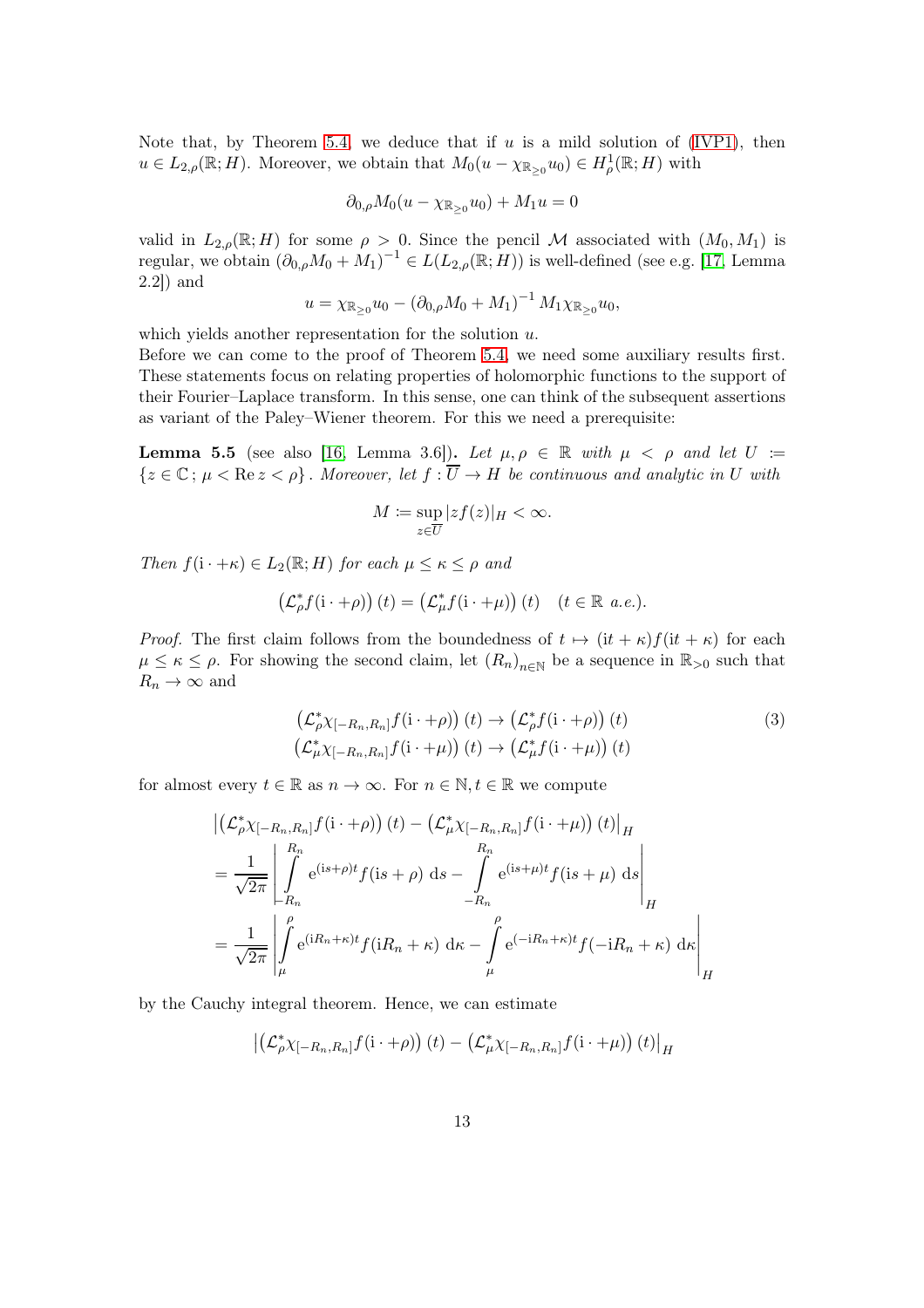$$
\leq \frac{2M}{\sqrt{2\pi}} \int_{\mu}^{\rho} e^{\kappa t} \frac{1}{|\mathbf{i}R_n + \kappa|} \, \mathrm{d}\kappa \to 0 \quad (n \to \infty) \, .
$$

Together with [\(3\)](#page-12-0), this yields the assertion.

<span id="page-13-0"></span>**Lemma 5.6.** Let  $\rho_0 \in \mathbb{R}$  and  $f : \mathbb{C}_{\text{Re} > \rho_0} \to H$  continuous, analytic in  $\mathbb{C}_{\text{Re} > \rho_0}$  with

$$
M \coloneqq \sup_{z \in \mathbb{C}_{\mathrm{Re} \ge \rho_0}} |zf(z)|_H < \infty.
$$

Then spt  $\mathcal{L}_{\rho_0}^* f(i \cdot + \rho_0) \subseteq \mathbb{R}_{\geq 0}$ .

*Proof.* Let  $\varphi \in C_c^{\infty}(\mathbb{R}_{<0}; H)$  and  $\rho > \max\{\rho_0, 0\}$ . Using Lemma [5.5](#page-12-1) we obtain

$$
\left| \int_{\mathbb{R}} \langle (\mathcal{L}_{\rho_0}^* f(i \cdot + \rho_0)) (t), \varphi(t) \rangle_H dt \right|
$$
\n
$$
= \left| \int_{\mathbb{R}} \langle (\mathcal{L}_{\rho}^* f(i \cdot + \rho)) (t), \varphi(t) e^{2\rho t} \rangle_H e^{-2\rho t} dt \right|
$$
\n
$$
\leq |\mathcal{L}_{\rho}^* f(i \cdot + \rho)|_{\rho} |\varphi e^{2\rho(\cdot)}|_{\rho}
$$
\n
$$
= |f(i \cdot + \rho)|_{0} \left( \int_{-\infty}^{0} |\varphi(t) e^{2\rho t}|_{H}^{2} e^{-2\rho t} dt \right)^{\frac{1}{2}}
$$
\n
$$
\leq M \left| \frac{1}{i \cdot + \rho} \right|_{0} |\varphi|_{0}
$$
\n
$$
= M \sqrt{\frac{\pi}{\rho}} |\varphi|_{0}.
$$

Letting  $\rho$  tend to infinity, we infer

$$
\int_{\mathbb{R}} \langle \left( \mathcal{L}_{\rho_0}^* f(i \cdot + \rho_0) \right) (t), \varphi(t) \rangle_H \, dt = 0
$$

which yields the assertion.

Remark 5.7. The latter lemma is a special case of the famous Paley-Wiener Theorem (see  $[8]$  or  $[14, 19.2$  Theorem]), characterising the  $L_2$  functions supported on the positive real line by their Laplace transform lying in the Hardy space  $\mathcal{H}^2(\mathbb{C}_{\mathrm{Re}>0};H)$ . However, to keep this article self-contained and since we do not need this deeper result here, we restrict ourselves to the easier case outlined in Lemma [5.6.](#page-13-0)

<span id="page-13-1"></span>Corollary 5.8. Let  $\rho_0 \in \mathbb{R}$ ,  $F : \mathbb{C}_{\text{Re}\geq\rho_0} \to L(H)$  bounded, continuous and analytic in  $\mathbb{C}_{\mathrm{Re} > \rho_0}$ . Let  $g \in L_{2,\rho_0}(\mathbb{R}; H)$  with  $\operatorname{spt} g \subseteq \mathbb{R}_{\geq a}$  for some  $a \in \mathbb{R}$ . Then

$$
\operatorname{spt} {\mathcal L}_{\rho_0}^* F(i \cdot + \rho_0) {\mathcal L}_{\rho_0} g \subseteq {\mathbb R}_{\geq a}.
$$

 $\Box$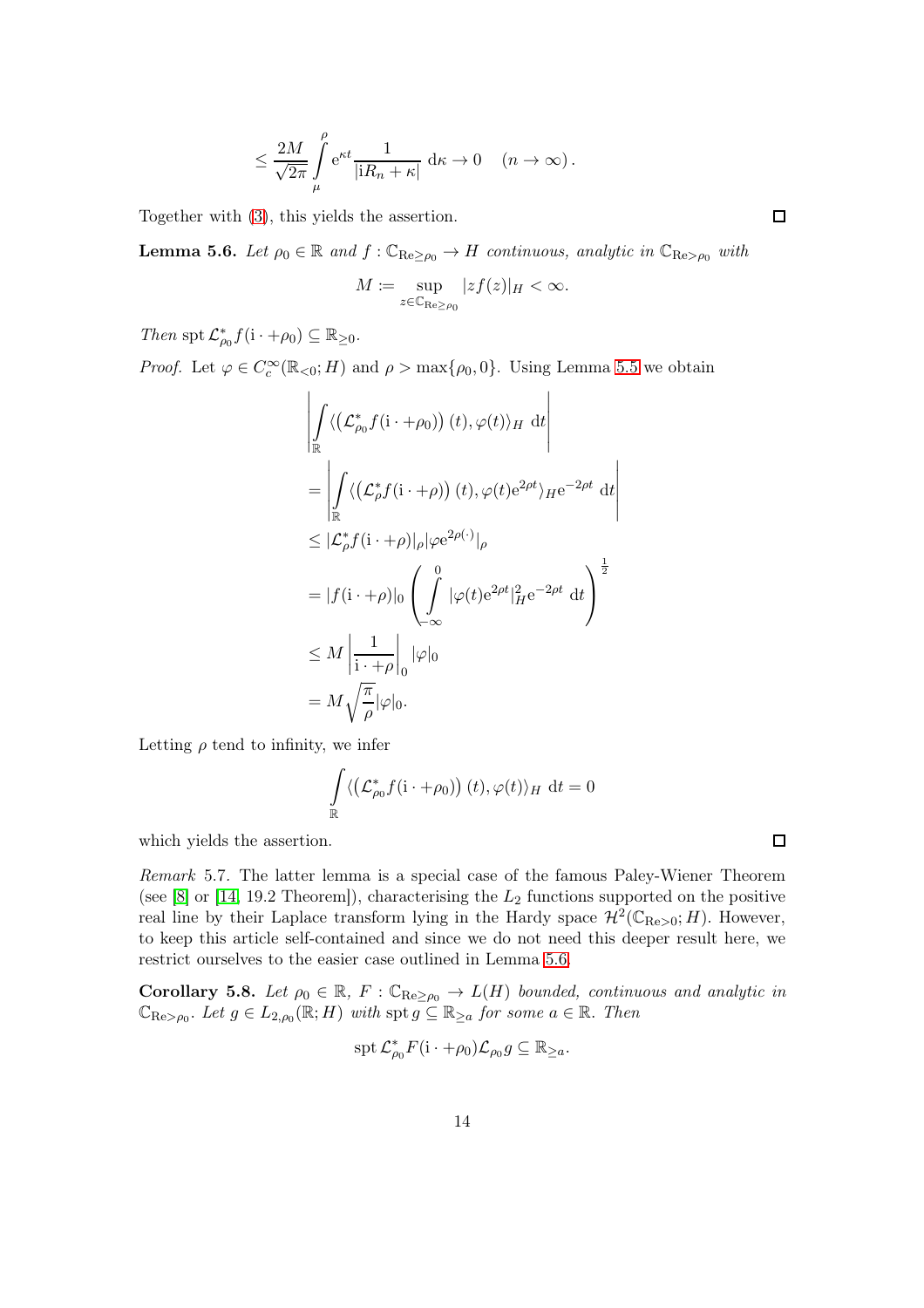*Proof.* Let  $(\phi_n)_{n\in\mathbb{N}}$  be a sequence in  $C_c^{\infty}(\mathbb{R}; H)$  such that  $\text{spt } \phi_n \subseteq \mathbb{R}_{\geq a}$  for all  $n \in \mathbb{N}$  and  $\phi_n \to g$  in  $L_{2,\rho_0}(\mathbb{R};H)$  as  $n \to \infty$ . By continuity

$$
\mathcal{L}_{\rho_0}^* F(\mathbf{i} \cdot + \rho_0) \mathcal{L}_{\rho_0} \phi_n \to \mathcal{L}_{\rho_0}^* F(\mathbf{i} \cdot + \rho_0) \mathcal{L}_{\rho_0} g \text{ in } L_{2,\rho_0}(\mathbb{R}; H) \quad (n \to \infty)
$$

and hence, it suffices to show that

$$
\operatorname{spt} {\mathcal L}_{\rho_0}^*F({\rm i} \cdot + \rho_0){\mathcal L}_{\rho_0}\psi \subseteq {\mathbb R}_{\geq a}
$$

for  $\psi \in C_c^{\infty}(\mathbb{R}_{\geq a}; H)$ . Next, we shall argue that we may assume without loss of generality  $a = 0$ . Indeed, let  $\psi \in C_c^{\infty}(\mathbb{R}_{\geq a}; H)$  and consider the function  $\widetilde{\psi} := \psi(\cdot + a) \in$  $C_c^{\infty}(\mathbb{R}_{\geq 0};H)$ . Then we have

$$
\mathcal{L}_{\rho_0}\widetilde{\psi} = e^{(-i(\cdot)+\rho_0)a}\mathcal{L}_{\rho_0}\psi
$$

and consequently

$$
\left(\mathcal{L}_{\rho_0}^*F(\mathbf{i} \cdot + \rho_0)\mathcal{L}_{\rho_0}\widetilde{\psi}\right) = \left(\mathcal{L}_{\rho_0}^*F(\mathbf{i} \cdot + \rho_0)\mathcal{L}_{\rho_0}\psi\right)(\cdot + a).
$$

Thus, we need to check

$$
\operatorname{spt} {\mathcal L}_{\rho_0}^* F(\mathbf{i} \cdot + \rho_0) {\mathcal L}_{\rho_0} \widetilde{\psi} \subseteq \mathbb{R}_{\geq 0}.
$$

Hence, proving the case  $a = 0$  indeed implies the general statement. So, consider the function  $f : \mathbb{C}_{\mathrm{Re}\geq\rho_0} \to H$ , given by

$$
f(z) = F(z)\widehat{\psi}(z),
$$

where

$$
\widehat{\psi}(z) = \frac{1}{\sqrt{2\pi}} \int_{\mathbb{R}} e^{-zs} \psi(s) ds = (\mathcal{L}_{\text{Re } z} \psi) (\text{Im } z).
$$

Then clearly, f is continuous and analytic in  $\mathbb{C}_{\text{Re} > \rho_0}$  and

$$
|zf(z)|_H = \left| F(z)\widehat{\psi}'(z) \right|_H \leq \|F\|_{\infty} \|\psi'\|_{\infty} \frac{1}{\sqrt{2\pi}} \int_{0}^{\max \operatorname{spt} \psi} e^{-\rho_0 s} \, ds.
$$

Hence,

$$
\operatorname{spt} \mathcal{L}_{\rho_0}^* F(\mathbf{i} \cdot + \rho_0) \mathcal{L}_{\rho_0} \widetilde{\psi} = \operatorname{spt} \mathcal{L}_{\rho_0}^* f(\mathbf{i} \cdot + \rho_0) \subseteq \mathbb{R}_{\geq 0}
$$

by Lemma [5.6.](#page-13-0)

Having these prerequisites at hand, we are now in the position to prove the main result of this section.

 $\Box$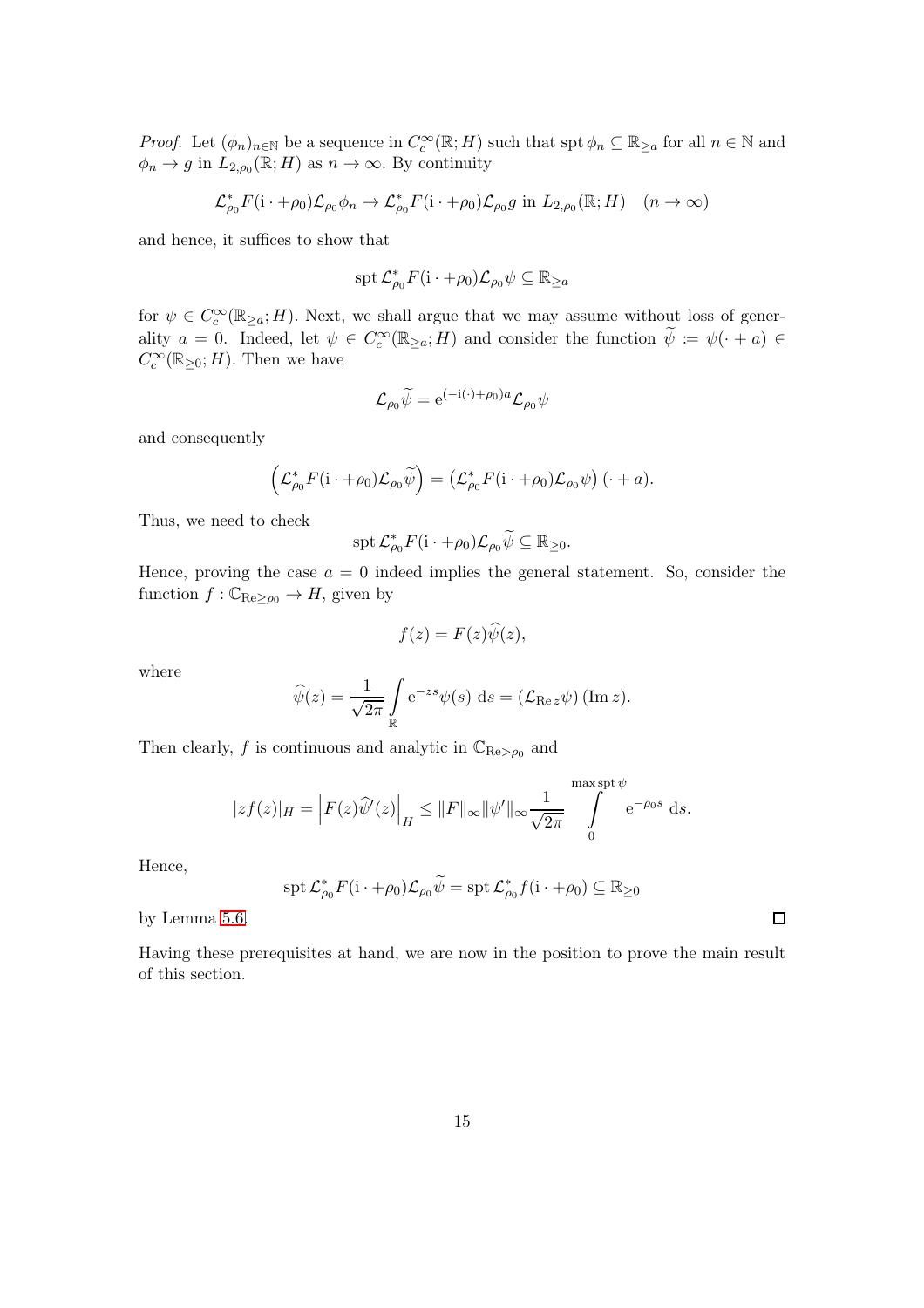*Proof of Theorem [5.4.](#page-11-1)* (i)  $\Rightarrow$  (ii): Let  $\psi \in C_c^{\infty}(\mathbb{R}_{\geq 0}; H)$ . We compute

$$
\int_{0}^{\infty} \left\langle M_{0}u(t) + \int_{0}^{t} M_{1}u(s) ds, \psi(t) \right\rangle_{H} dt
$$
  
= 
$$
\int_{0}^{\infty} \langle M_{0}u(t), \psi(t) \rangle_{H} dt + \int_{0}^{\infty} \left\langle M_{1}u(t), \int_{t}^{\infty} \psi(s) ds \right\rangle_{H} dt.
$$

Setting  $\varphi(t) \coloneqq \int_t^{\infty} \psi(s) \, ds$  for  $t \in \mathbb{R}_{\geq 0}$ , the latter can be expressed by

$$
\int_{0}^{\infty} \left\langle M_0 u(t) + \int_{0}^{t} M_1 u(s) \, ds, \psi(t) \right\rangle_{H} dt
$$
  
= 
$$
- \int_{0}^{\infty} \langle M_0 u(t), \varphi'(t) \rangle_{H} dt + \int_{0}^{\infty} \langle M_1 u(t), \varphi(t) \rangle_{H} dt.
$$

Let now  $\eta_n \in C^{\infty}(\mathbb{R})$  such that spt  $\eta_n \subseteq [\frac{1}{n}]$  $\frac{1}{n}, \infty$ [,  $\eta_n = 1$  on [ $\frac{2}{n}$ ] Let now  $\eta_n \in C^{\infty}(\mathbb{R})$  such that  $\operatorname{spt} \eta_n \subseteq [\frac{1}{n}, \infty], \eta_n = 1$  on  $[\frac{2}{n}, \infty]$  and  $|\eta_n|_{\infty} \leq 1, |\eta_n'|_{\infty} \leq 2n$  for each  $n \in \mathbb{N}$ . Set  $\varphi_n := \varphi \eta_n \in C_c^{\infty}(\mathbb{R}_{>0}; H)$  for  $n \in \mathbb{N}$ . We obtain

$$
-\int_{0}^{\infty} \langle M_{0}u(t), \varphi'(t) \rangle_{H} dt + \int_{0}^{\infty} \langle M_{1}u(t), \varphi(t) \rangle_{H} dt
$$
  
\n
$$
=\lim_{n \to \infty} \left( -\int_{0}^{\infty} \langle M_{0}u(t), \varphi'(t) \eta_{n}(t) \rangle_{H} dt + \int_{0}^{\infty} \langle M_{1}u(t), \varphi_{n}(t) \rangle_{H} dt \right)
$$
  
\n
$$
=\lim_{n \to \infty} \left( -\int_{0}^{\infty} \langle M_{0}u(t), \varphi'_{n}(t) \rangle_{H} dt + \int_{0}^{\infty} \langle M_{0}u(t), \varphi(t) \eta'_{n}(t) \rangle_{H} dt + \int_{0}^{\infty} \langle M_{1}u(t), \varphi_{n}(t) \rangle_{H} dt \right)
$$
  
\n
$$
=\lim_{n \to \infty} \int_{0}^{\infty} \langle M_{0}u(t), \varphi(t) \eta'_{n}(t) \rangle_{H} dt.
$$

Moreover, we have that

$$
\left| \int_{0}^{\infty} \left\langle M_{0} \left( u(t) - u_{0} \right), \varphi(t) \eta_{n}'(t) \right\rangle_{H} \mathrm{d}t \right| \leq 2n \|\varphi\|_{\infty} \int_{0}^{\frac{2}{n}} |M_{0} \left( u(t) - u_{0} \right)|_{H} \mathrm{d}t \to 0 \quad (n \to \infty)
$$

and thus,

$$
\lim_{n\to\infty}\int\limits_0^\infty \left\langle M_0 u(t),\varphi(t)\eta_n'(t)\right\rangle_H\;\mathrm{d}t
$$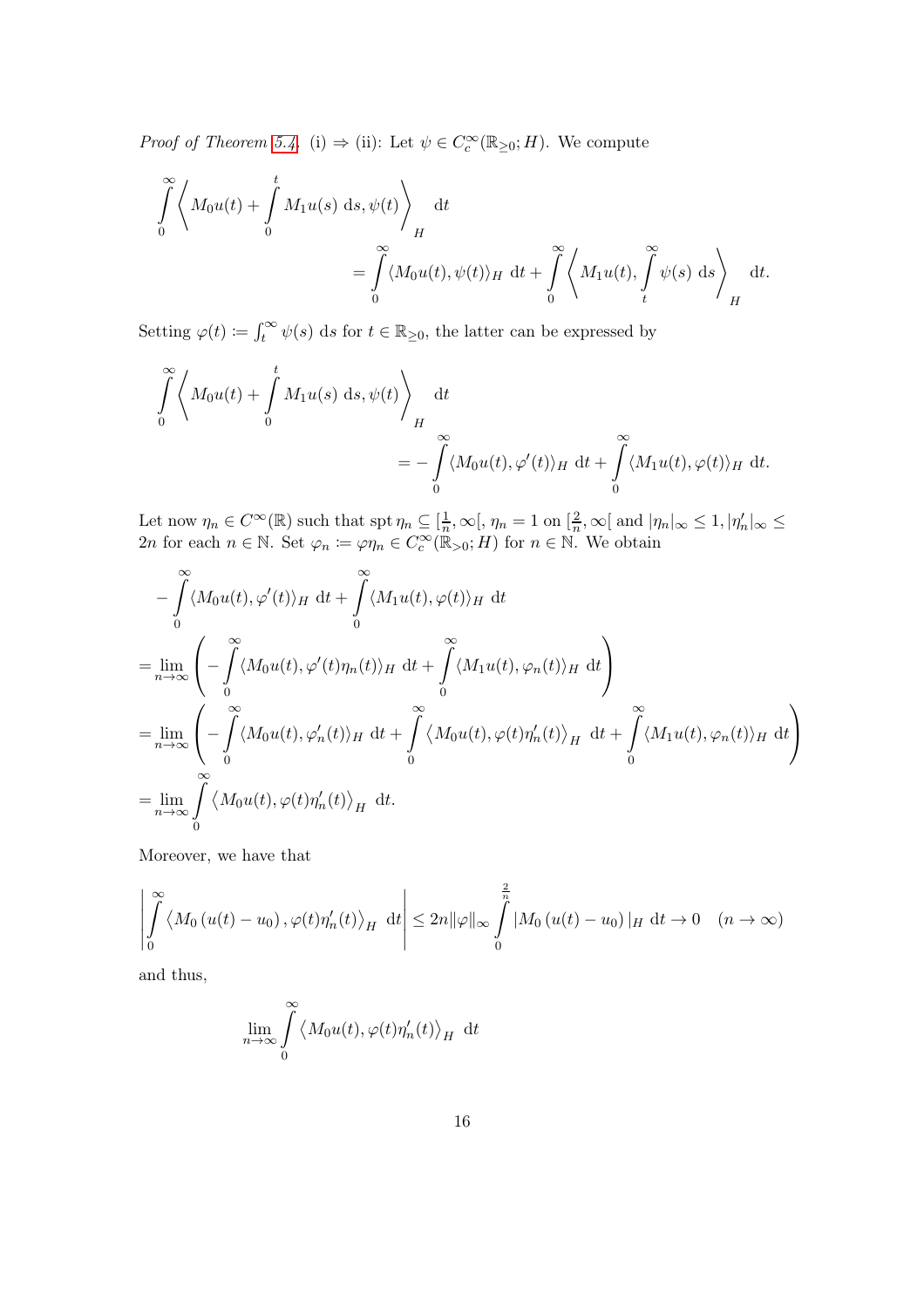$$
= \lim_{n \to \infty} \int_{0}^{\infty} \langle M_0 u_0, \varphi(t) \eta'_n(t) \rangle_H dt
$$
  
\n
$$
= \lim_{n \to \infty} \left( \int_{0}^{\infty} \langle M_0 u_0, \varphi'_n(t) \rangle_H dt - \int_{0}^{\infty} \langle M_0 u_0, \varphi'(t) \eta_n(t) \rangle_H dt \right)
$$
  
\n
$$
= - \int_{0}^{\infty} \langle M_0 u_0, \varphi'(t) \rangle_H dt
$$
  
\n
$$
= \int_{0}^{\infty} \langle M_0 u_0, \psi(t) \rangle_H dt.
$$

Summarising, we have shown that

$$
\int_{0}^{\infty} \left\langle M_0 u(t) + \int_{0}^{t} M_1 u(s) \, ds, \psi(t) \right\rangle_H dt = \int_{0}^{\infty} \langle M_0 u_0, \psi(t) \rangle_H dt
$$

for each  $\psi \in C_c^{\infty}(\mathbb{R}_{\geq 0}; H)$  and hence, the assertion follows. (ii)  $\Rightarrow$  (iii): Let  $\varphi \in C_c^{\infty}(\mathbb{R}; H)$  and  $\rho > \max\{s_0(\mathcal{M}), 0\}$ . Denote by  $a \coloneqq \max \operatorname{spt} \varphi$ . We set

<span id="page-16-0"></span>
$$
\psi(t) := (-it + \rho) \left( (-it + \rho) M_0^* + M_1^* \right)^{-1} (\mathcal{L}_{\rho} \varphi)(t) \quad (t \in \mathbb{R}).
$$

Then we infer

$$
\int_{\mathbb{R}} \langle u(t), \varphi(t) \rangle_{H} e^{-2\rho t} dt = \int_{0}^{a} \langle u(t), \varphi(t) \rangle_{H} e^{-2\rho t} dt
$$
\n
$$
= \int_{0}^{a} \langle u(t), \left( \mathcal{L}_{\rho}^{*} \left( M_{0}^{*} + \frac{1}{-i \cdot + \rho} M_{1}^{*} \right) \psi \right) (t) \rangle_{H} e^{-2\rho t} dt. \quad (4)
$$

As a first step we show that  $\text{spt}\,\mathcal{L}_\rho^*\psi\subseteq]-\infty,a]$ . For doing so, let  $\xi\in C_c^\infty(\mathbb{R}_{>a},H)$ . Then we compute

$$
\int_{\mathbb{R}} \langle \mathcal{L}_{\rho}^{*} \psi(t), \xi(t) \rangle_{H} e^{-2\rho t} dt = \int_{\mathbb{R}} \langle \psi(t), \mathcal{L}_{\rho} \xi(t) \rangle_{H} dt
$$
\n
$$
= \int_{\mathbb{R}} \langle (\mathcal{L}_{\rho} \varphi) (t), ((it + \rho)M_{0} + M_{1})^{-1} (\mathcal{L}_{\rho} \xi') (t) \rangle_{H} dt
$$
\n
$$
= \int_{-\infty}^{a} \langle \varphi(t), (\mathcal{L}_{\rho}^{*} ((i + \rho) M_{0} + M_{1})^{-1} \mathcal{L}_{\rho} \xi') (t) \rangle_{H} e^{-2\rho t} dt,
$$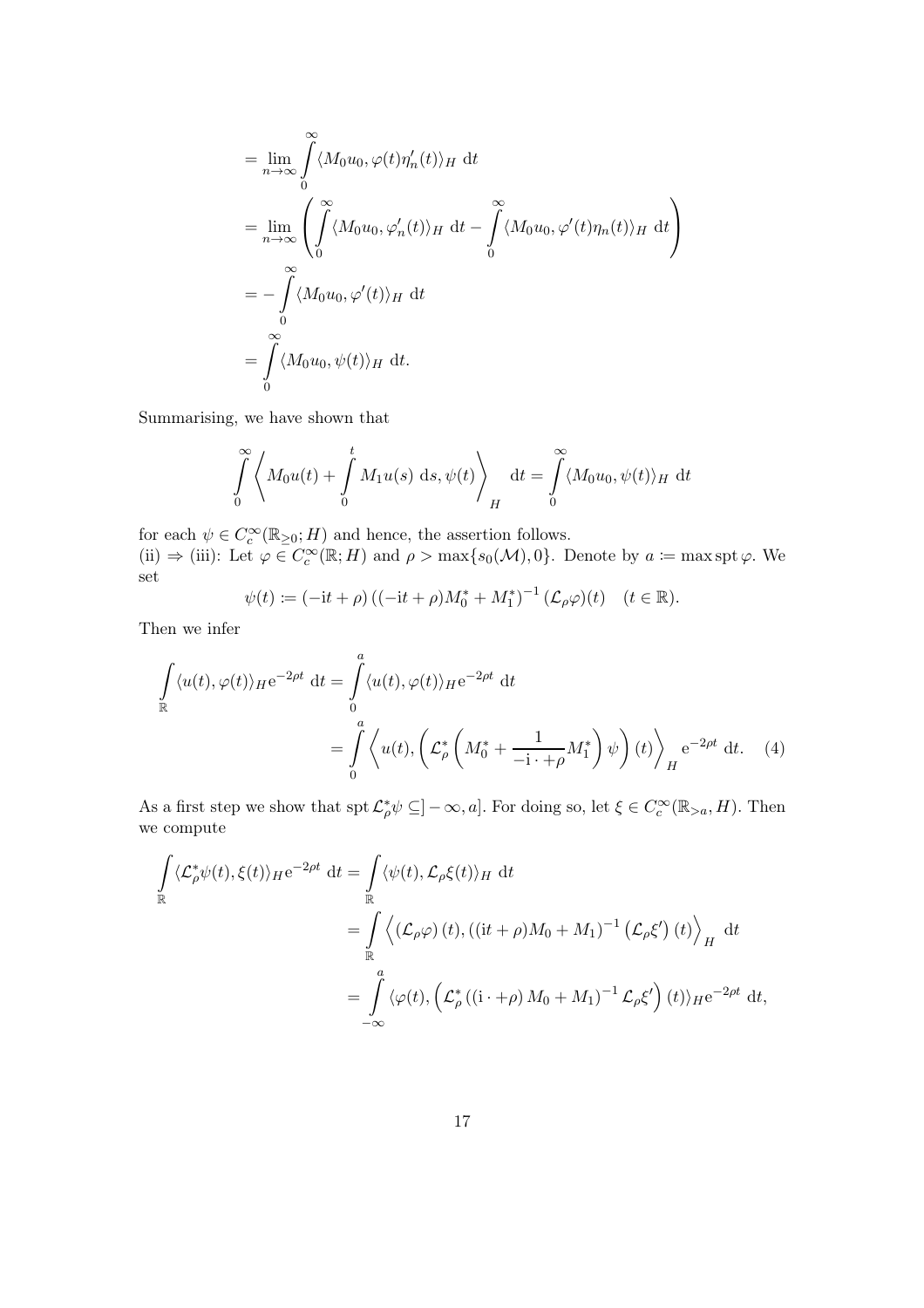where in the last equality we used  $\text{spt} \varphi \subseteq ]-\infty, a]$ . Next, by Corollary [5.8](#page-13-1) applied to  $g =$  $\xi'$  and  $F: z \mapsto (zM_0 + M_1)^{-1}$ , we deduce that  $\operatorname{spt} \xi' \subseteq \mathbb{R}_{\geq a}$  implies  $\operatorname{spt} (\mathcal{L}_\rho^* F(i \cdot + \rho) \mathcal{L}_\rho \xi') \subseteq$  $\mathbb{R}_{\geq a}$ . Hence,

$$
\int_{\mathbb{R}} \langle \mathcal{L}_\rho^* \psi(t), \xi(t) \rangle_H e^{-2\rho t} dt = 0.
$$

Since  $\xi$  was arbitrary, we conclude the first step and deduce that

<span id="page-17-1"></span><span id="page-17-0"></span>
$$
\operatorname{spt} \mathcal{L}_\rho^* \psi \subseteq ]-\infty, a]. \tag{5}
$$

Moreover, we compute

$$
\mathcal{L}_{\rho}^{*} \left( \frac{1}{-i \cdot + \rho} \psi \right) (t) e^{-2\rho t} = \frac{1}{\sqrt{2\pi}} \int_{\mathbb{R}} \frac{1}{-is + \rho} \psi(s) e^{(is-\rho)t} ds
$$

$$
= \frac{1}{\sqrt{2\pi}} \int_{\mathbb{R}} \int_{t}^{\infty} e^{(is-\rho)r} dr \psi(s) ds
$$

$$
= \int_{t}^{\infty} e^{-\rho r} \frac{1}{\sqrt{2\pi}} \int_{\mathbb{R}} e^{isr} \psi(s) ds dr
$$

$$
= \int_{t}^{a} \left( \mathcal{L}_{\rho}^{*} \psi \right) (r) e^{-2\rho r} dr \tag{6}
$$

for each  $t \in \mathbb{R}$  and hence, with [\(4\)](#page-16-0) and [\(6\)](#page-17-0) we get

$$
\int_{\mathbb{R}} \langle u(t), \varphi(t) \rangle_{H} e^{-2\rho t} dt
$$
\n=
$$
\int_{0}^{a} \langle u(t), M_{0}^{*} (\mathcal{L}_{\rho}^{*} \psi) (t) e^{-2\rho t} + M_{1}^{*} \int_{t}^{a} (\mathcal{L}_{\rho}^{*} \psi) (r) e^{-2\rho r} dr \rangle_{H}
$$
\n
$$
= \int_{0}^{a} \langle M_{0} u(t), (\mathcal{L}_{\rho}^{*} \psi) (t) \rangle_{H} e^{-2\rho t} dt + \int_{0}^{a} \int_{t}^{a} \langle M_{1} u(t), (\mathcal{L}_{\rho}^{*} \psi) (r) \rangle_{H} e^{-2\rho r} dr dt
$$
\n=
$$
\int_{0}^{a} \langle M_{0} u(t), (\mathcal{L}_{\rho}^{*} \psi) (t) \rangle_{H} e^{-2\rho t} dt + \int_{0}^{a} \langle \int_{0}^{r} M_{1} u(t) dt, (\mathcal{L}_{\rho}^{*} \psi) (r) \rangle_{H} e^{-2\rho r} dr
$$
\n=
$$
\int_{0}^{a} \langle M_{0} u(t) + \int_{0}^{t} M_{1} u(r) dr, (\mathcal{L}_{\rho}^{*} \psi) (t) \rangle_{H} e^{-2\rho t} dt.
$$

By using (ii) and [\(5\)](#page-17-1), we further obtain

$$
\int_{\mathbb{R}} \langle u(t), \varphi(t) \rangle_{H} e^{-2\rho t} dt
$$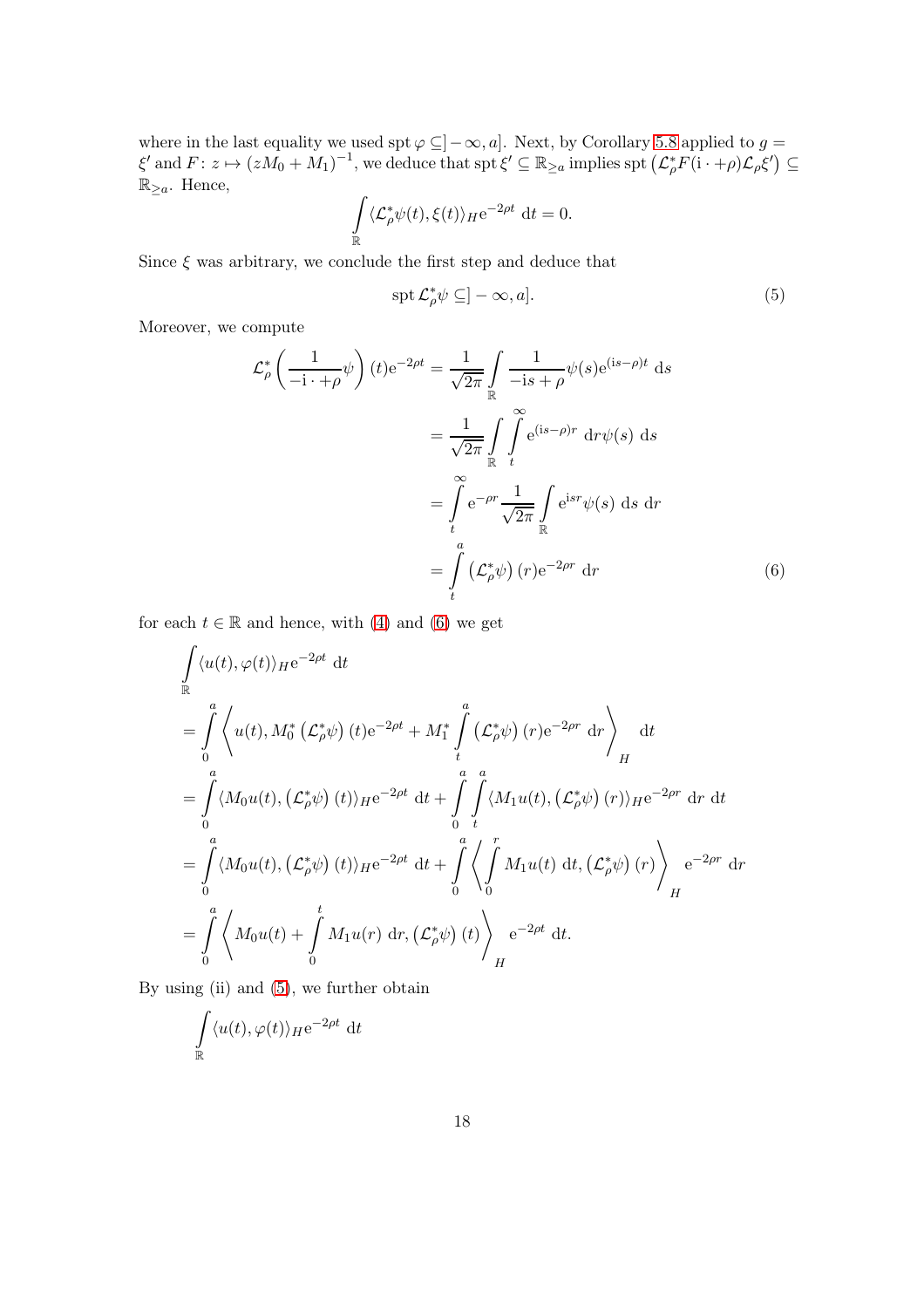$$
\begin{split}\n&= \int_{0}^{a} \langle M_{0}u_{0}, (\mathcal{L}_{\rho}^{*}\psi) (t) \rangle_{H} e^{-2\rho t} dt \\
&= \langle \chi_{\mathbb{R}_{\geq 0}} M_{0}u_{0}, \mathcal{L}_{\rho}^{*}\psi \rangle_{\rho} \\
&= \langle \mathcal{L}_{\rho} \chi_{\mathbb{R}_{\geq 0}} M_{0}u_{0}, \psi \rangle_{0} \\
&= \frac{1}{\sqrt{2\pi}} \int_{\mathbb{R}} \left\langle \frac{1}{it + \rho} M_{0}u_{0}, (-it + \rho) ((-it + \rho)M_{0}^{*} + M_{1}^{*})^{-1} (\mathcal{L}_{\rho}\varphi)(t) \right\rangle_{H} dt \\
&= \frac{1}{\sqrt{2\pi}} \int_{\mathbb{R}} \left\langle ((it + \rho)M_{0} + M_{1})^{-1} M_{0}u_{0}, (\mathcal{L}_{\rho}\varphi)(t) \right\rangle_{H} dt \\
&= \left\langle \mathcal{L}_{\rho}^{*} \frac{1}{\sqrt{2\pi}} ((i + \rho)M_{0} + M_{1})^{-1} M_{0}u_{0}, \varphi \right\rangle_{\rho}.\n\end{split}
$$

Since  $\varphi \in C_c^{\infty}(\mathbb{R}; H)$  was chosen arbitrarily, we obtain (iii).  $(iii) \Rightarrow (i)$ : Consider the function

$$
f(z) = (zM_0 + M_1)^{-1} M_0 u_0 = \frac{1}{z} M_0 u_0 + \frac{1}{z} (zM_0 + M_1)^{-1} M_1 u_0 \quad (z \in \mathbb{C}_{\text{Re} \ge \rho}).
$$

Then, f is continuous and analytic in  $\mathbb{C}_{\text{Re} > \rho}$  and satisfies

$$
|zf(z)| \le (||M_0|| + ||\mathcal{M}(z)^{-1}|| ||M_1||) |u_0|.
$$

Thus, by Lemma [5.6](#page-13-0) we infer that

$$
u = \frac{1}{\sqrt{2\pi}} \mathcal{L}_{\rho}^{*} \left( (\mathbf{i} \cdot + \rho) M_{0} + M_{1} \right)^{-1} M_{0} u_{0} = \frac{1}{\sqrt{2\pi}} \mathcal{L}_{\rho}^{*} f(\mathbf{i} \cdot + \rho)
$$

is supported on  $\mathbb{R}_{\geq 0}$ . Moreover, we compute

$$
(it + \rho) \left( \mathcal{L}_{\rho} M_0 \left( u - \chi_{\mathbb{R}_{\geq 0}} u_0 \right) \right) (t) = (it + \rho) M_0 \left( \mathcal{L}_{\rho} u \right) (t) - \frac{1}{\sqrt{2\pi}} M_0 u_0
$$
  

$$
= \frac{1}{\sqrt{2\pi}} \left( (it + \rho) M_0 \left( (it + \rho) M_0 + M_1 \right)^{-1} - 1 \right) M_0 u_0
$$
  

$$
= -\frac{1}{\sqrt{2\pi}} M_1 \left( (it + \rho) M_0 + M_1 \right)^{-1} M_0 u_0
$$
  

$$
= -M_1 \left( \mathcal{L}_{\rho} u \right) (t) \tag{7}
$$

for each  $t \in \mathbb{R}$ . Hence, since  $M_1 \mathcal{L}_{\rho} u \in L_2(\mathbb{R}; H)$  we get  $M_0(u - \chi_{\mathbb{R}_{\geq 0}} u_0) \in H^1_{\rho}(\mathbb{R}; H)$ . Therefore,  $M_0(u - \chi_{\mathbb{R}_{\geq 0}} u_0)$  is continuous by Proposition [2.5](#page-3-1) and thus,

<span id="page-18-0"></span>
$$
\lim_{t \to 0+} M_0(u(t) - u_0) = 0,
$$

since u is supported on  $\mathbb{R}_{\geq 0}$ . In particular, by the fundamental theorem of calculus, we have

$$
\lim_{t \to 0+} \frac{1}{t} \int_{0}^{t} |M_0(u(s) - u_0)| = 0.
$$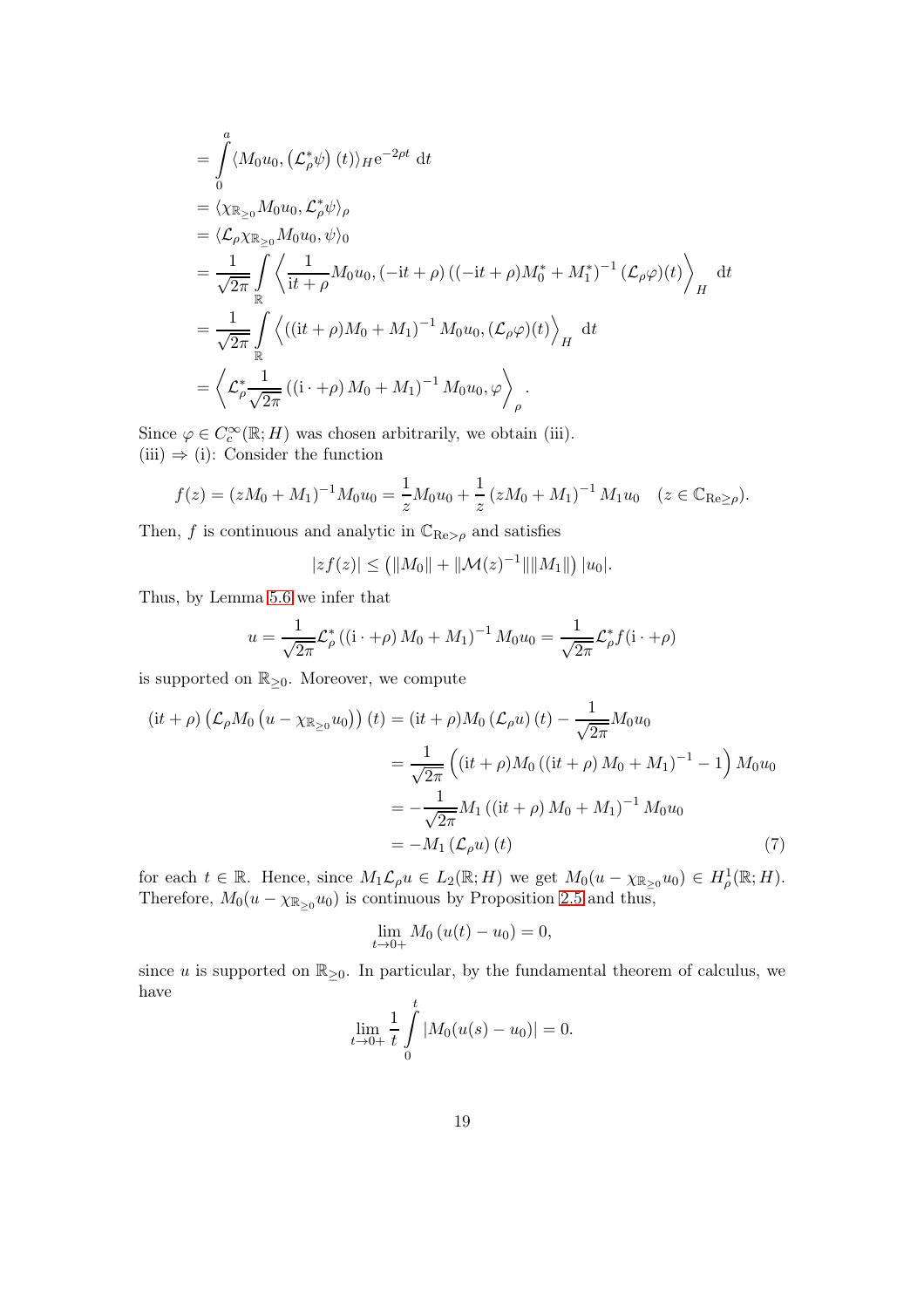For showing the remaining claim, let  $\varphi \in C_c^{\infty}(\mathbb{R}_{>0})$ . From [\(7\)](#page-18-0) we read off with the help of Proposition [2.2](#page-2-0)

$$
\partial_{0,\rho} M_0(u - \chi_{\mathbb{R}_{>0}} u_0) + M_1 u = 0
$$

and consequently,

$$
- \int_{0}^{\infty} \langle M_{0}u(t), \varphi'(t) \rangle_{H} dt + \int_{0}^{\infty} \langle M_{1}u(t), \varphi(t) \rangle_{H} dt
$$
  
\n
$$
= - \int_{0}^{\infty} \langle M_{0} (u(t) - u_{0}), \varphi'(t) \rangle_{H} dt + \int_{0}^{\infty} \langle M_{1}u(t), \varphi(t) \rangle_{H} dt
$$
  
\n
$$
= - \langle M_{0} (u - \chi_{\mathbb{R}_{\geq 0}} u_{0}), \varphi'(e^{2\rho(\cdot)})_{\rho} + \langle M_{1}u, \varphi e^{2\rho(\cdot)} \rangle_{\rho}
$$
  
\n
$$
= \langle M_{0} (u - \chi_{\mathbb{R}_{\geq 0}} u_{0}), - (\varphi e^{2\rho(\cdot)})' + 2\rho \varphi e^{2\rho(\cdot)} \rangle_{\rho} + \langle M_{1}u, \varphi e^{2\rho(\cdot)} \rangle_{\rho}
$$
  
\n
$$
= \langle M_{0} (u - \chi_{\mathbb{R}_{\geq 0}} u_{0}), \partial_{0,\rho}^{*} (\varphi e^{2\rho(\cdot)}) \rangle_{\rho} + \langle M_{1}u, \varphi e^{2\rho(\cdot)} \rangle_{\rho}
$$
  
\n
$$
= 0.
$$

In the following, we shall address the asymptotic properties of the solution  $u$ , if considered as a solution to [\(IVP1\)](#page-7-1) or to [\(IVP2\)](#page-11-0). For this, we associate a spectrum to [\(IVP1\)](#page-7-1) and [\(IVP2\)](#page-11-0). The next section proves equality of the spectra to be introduced.

## <span id="page-19-0"></span>6  $\sigma_{\text{IV}}(\mathcal{M}) = \sigma(\mathcal{M})$ .

In this section, we will assume throughout that  $M$  is a regular linear operator pencil associated with  $(M_0, M_1)$  in some Hilbert space with  $R(M_0) \subseteq H$  closed. We consider the following two spectra

$$
\sigma_{\text{IV}}(\mathcal{M}) = \sigma \left( - \left( \iota_{R(M_0)}^* M_0 \iota_{\text{IV}} \right)^{-1} \left( \iota_{R(M_0)}^* M_1 \iota_{\text{IV}} \right) \right),
$$
  

$$
\sigma(\mathcal{M}) = \{ z \in \mathbb{C} \, ; \, 0 \in \sigma(zM_0 + M_1) \}.
$$

We note that the first spectrum is strongly related to the asymptotics of the initial value problem treated in Section [4,](#page-7-0) while the second spectrum determines the asymptotic behaviour of the initial value problem studied in Section [5](#page-9-0) (for details see Section [7\)](#page-22-0). Before we address the spectra just introduced, we elaborate a bit more on the connection of IV and  $N(M_0)^{\perp}$ , see also Remark [4.4.](#page-8-1) We reformulate IV first:

<span id="page-19-1"></span>**Lemma 6.1.** Let  $u \in H$ . Then  $u \in \text{IV}$  if, and only if,

$$
\iota_{N(M_0)}^* u = -\left(\iota_{R(M_0)^{\perp}}^* M_1 \iota_{N(M_0)}\right)^{-1} \iota_{R(M_0)^{\perp}}^* M_1 \iota_{N(M_0)^{\perp}} \iota_{N(M_0)^{\perp}}^* u. \tag{8}
$$

*Proof.* With the unitary operators  $U_0$  and  $U_1$  as introduced in Proposition [3.2,](#page-5-0) we have

$$
U_1M_1U_0^* = \left( \begin{array}{cc} \iota_{R(M_0)}^*M_1\iota_{N(M_0)^\perp} & \iota_{R(M_0)}^*M_1\iota_{N(M_0)} \\ \iota_{R(M_0)^\perp}^*M_1\iota_{N(M_0)^\perp} & \iota_{R(M_0)^\perp}^*M_1\iota_{N(M_0)} \end{array} \right),
$$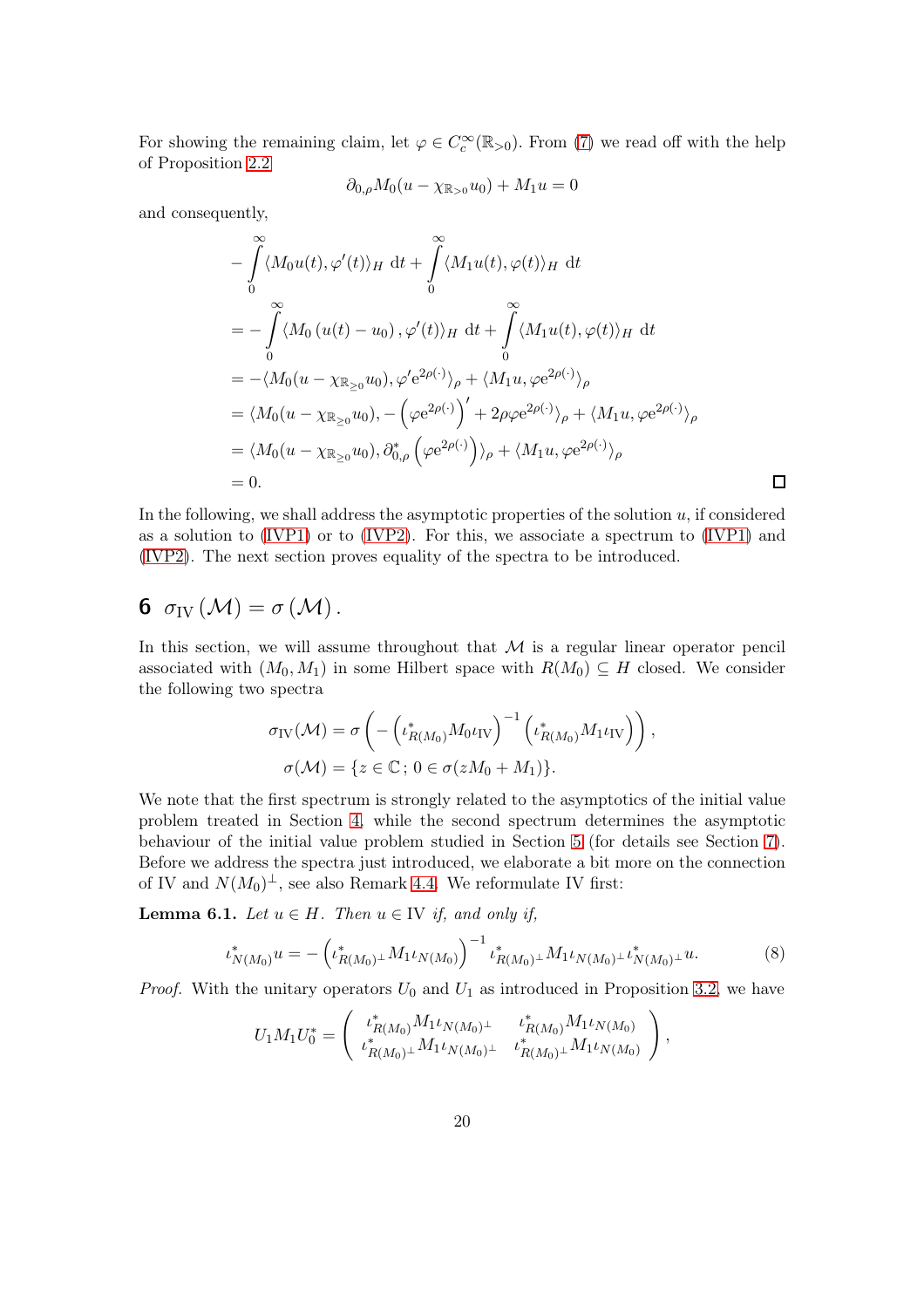$$
U_1 M_0 U_0^* = \begin{pmatrix} \iota_{R(M_0)}^* M_0 \iota_{N(M_0)^{\perp}} & 0\\ 0 & 0 \end{pmatrix}.
$$

Thus, for  $u \in H$  with  $(x, y) \coloneqq U_0 u$  we obtain

$$
u \in IV \iff \exists v \in H : M_1 u = M_0 v
$$
  
\n
$$
\iff \exists v \in H : U_1 M_1 U_0^* U_0 u = U_1 M_0 U_0^* U_0 v
$$
  
\n
$$
\iff \exists v \in H : \begin{pmatrix} \iota_{R(M_0)}^* M_1 \iota_{N(M_0)} \iota_{R(M_0)}^* M_1 \iota_{N(M_0)} \\ \iota_{R(M_0)}^* M_1 \iota_{N(M_0)} \iota_{R(M_0)}^* M_1 \iota_{N(M_0)} \end{pmatrix} \begin{pmatrix} x \\ y \end{pmatrix}
$$
  
\n
$$
= \begin{pmatrix} \iota_{R(M_0)}^* M_0 \iota_{N(M_0)} \iota_{N(M_0)}^* \iota_{R(M_0)}^* M_1 \iota_{N(M_0)} \end{pmatrix}
$$
  
\n
$$
\iff \exists v \in H : \begin{pmatrix} \iota_{R(M_0)}^* M_1 \iota_{N(M_0)} \iota_{X} + \iota_{R(M_0)}^* M_1 \iota_{N(M_0)} y \\ \iota_{R(M_0)}^* M_1 \iota_{N(M_0)} \iota_{X} + \iota_{R(M_0)}^* M_1 \iota_{N(M_0)} y \end{pmatrix}
$$
  
\n
$$
= \begin{pmatrix} \iota_{R(M_0)}^* M_0 \iota_{N(M_0)} \iota_{N(M_0)}^* \iota_{X}^* \\ 0 \end{pmatrix}
$$
  
\n
$$
\iff \iota_{R(M_0)}^* M_1 \iota_{N(M_0)} \iota_{X} + \iota_{R(M_0)}^* M_1 \iota_{N(M_0)} y = 0,
$$

where in the last equivalence we have used the invertibility of  $\iota_{R(M_0)}^* M_0 \iota_{N(M_0)^\perp}$ . Since, M is regular and  $R(M_0) \subseteq H$  is closed, we obtain the assertion by Proposition [3.2.](#page-5-0) Indeed, an application of Proposition [3.2](#page-5-0) yields that  $\iota^*_{R(M_0)^{\perp}} M_1 \iota_{N(M_0)}$  is an isomorphism. Thus, for  $U_0 u = (\iota^*_{N(M_0)^{\perp}} u, \iota^*_{N(M_0)} u) = (x, y)$  we have

$$
u \in \text{IV} \iff y = -\left(\iota_{R(M_0)^{\perp}}^* M_1 \iota_{N(M_0)}\right)^{-1} \iota_{R(M_0)^{\perp}}^* M_1 \iota_{N(M_0)^{\perp}} x.
$$

**Proposition 6.2.** (a) We have  $N(M_0)^{\perp} \subseteq$  IV if, and only if,  $\iota_{R(M_0)^{\perp}}^* M_1 \iota_{N(M_0)^{\perp}} = 0$ . In either case we have  $N(M_0)^{\perp} = IV$ .

(b) We have  $IV \cap N(M_0)^{\perp} = \{0\}$  if, and only if,  $\iota_{R(M_0)^{\perp}}^* M_1 \iota_{N(M_0)^{\perp}}$  is injective.

Proof. We shall prove (a) first. Using Lemma [6.1](#page-19-1) we observe

$$
N(M_0)^{\perp} \subseteq \mathcal{IV} \Longleftrightarrow \forall x \in N(M_0)^{\perp} : \left(\iota^*_{R(M_0)^{\perp}} M_1 \iota_{N(M_0)}\right)^{-1} \iota^*_{R(M_0)^{\perp}} M_1 \iota_{N(M_0)^{\perp}} x = 0
$$
  

$$
\Longleftrightarrow \iota^*_{R(M_0)^{\perp}} M_1 \iota_{N(M_0)^{\perp}} = 0,
$$

which shows the asserted equivalence. Moreover, if  $N(M_0)^{\perp} \subseteq$  IV, we infer

$$
\left(\iota_{R(M_0)}^* M_0 \iota_{\text{IV}}\right)^{-1} \iota_{R(M_0)}^* M_0 \iota_{N(M_0)^{\perp}} = 1_{N(M_0)^{\perp}},
$$

where we used that by Proposition [4.3](#page-7-3)  $\iota_{R(M_0)}^* M_0 \iota_{\text{IV}}$  is an isomorphism. As

$$
\left(\iota_{R(M_0)}^* M_0 \iota_{\text{IV}}\right)^{-1} \iota_{R(M_0)}^* M_0 \iota_{N(M_0)^{\perp}}
$$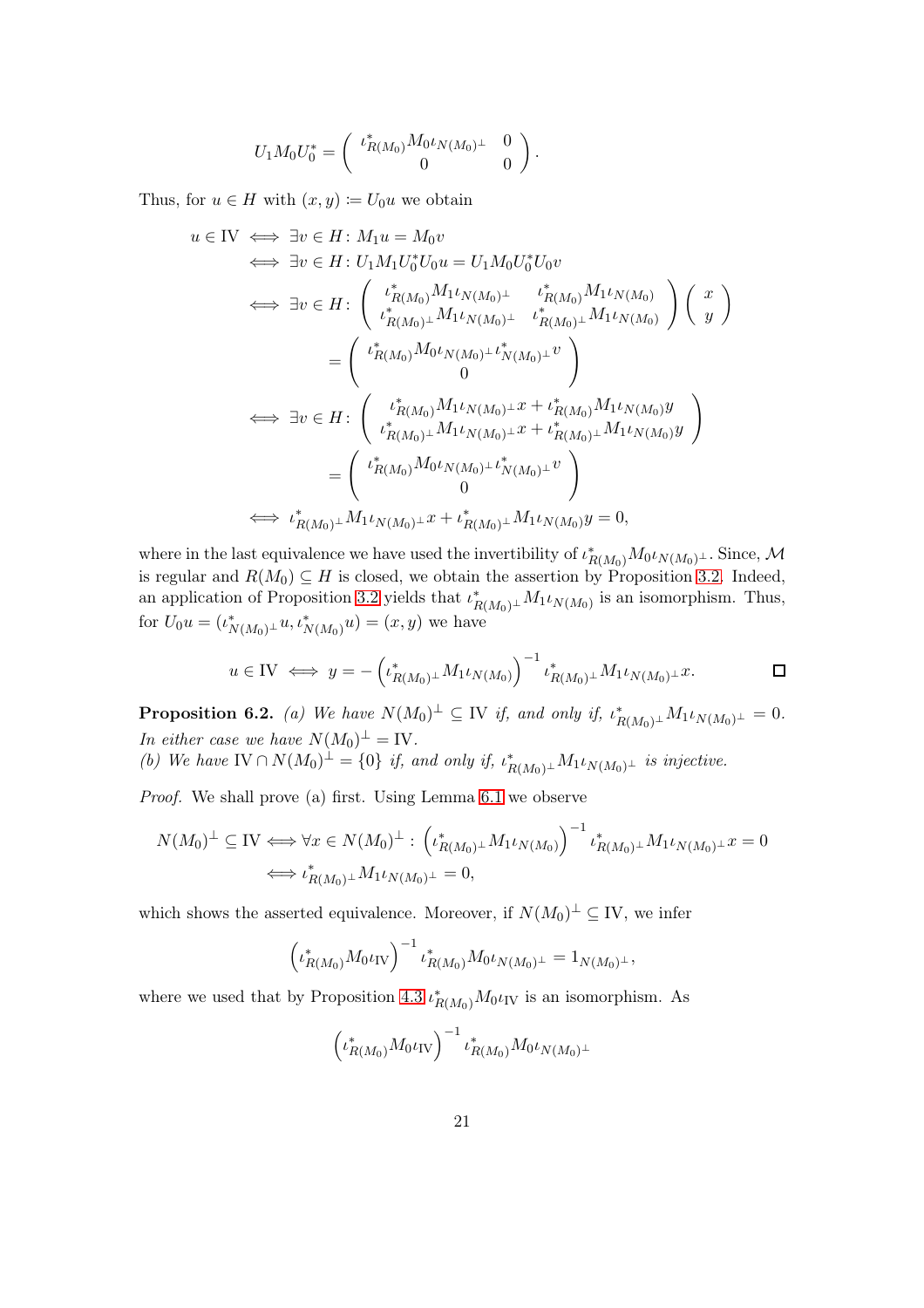is an isomorphism mapping  $N(M_0)^{\perp}$  onto IV (see Remark [4.4\)](#page-8-1), we deduce  $N(M_0)^{\perp} =$  IV. For the proof of (b), we observe that by Lemma [6.1](#page-19-1)

$$
x \in \text{IV} \cap N(M_0)^{\perp} \Longleftrightarrow x \in N(M_0)^{\perp} \wedge \left(\iota_{R(M_0)^{\perp}}^* M_1 \iota_{N(M_0)}\right)^{-1} \iota_{R(M_0)^{\perp}}^* M_1 \iota_{N(M_0)^{\perp}} x = 0
$$
  

$$
\Longleftrightarrow x \in \text{ker}(\iota_{R(M_0)^{\perp}}^* M_1 \iota_{N(M_0)^{\perp}}).
$$

 $\Box$ 

Hence,  $IV \cap N(M_0)^{\perp} = \{0\}$  if and only if  $\iota_{R(M_0)^{\perp}}^* M_1 \iota_{N(M_0)^{\perp}}$  is one-to-one.

**Theorem 6.3.** We have  $\sigma_{IV}(\mathcal{M}) = \sigma(\mathcal{M})$ .

Proof. Recall from Proposition [3.2](#page-5-0) that

$$
\sigma(\mathcal{M}) = \sigma(-\widetilde{M}_0^{-1}\widetilde{M}_1),
$$

where

$$
\widetilde{M}_{0}=\iota_{R(M_{0})}^{*}M_{0}\iota_{N(M_{0})^{\perp}}
$$

and

$$
\widetilde{M}_1 = \iota_{R(M_0)}^* M_1 \iota_{N(M_0)^{\perp}} - \iota_{R(M_0)}^* M_1 \iota_{N(M_0)} \left( \iota_{R(M_0)^{\perp}}^* M_1 \iota_{N(M_0)} \right)^{-1} \iota_{R(M_0)^{\perp}} M_1 \iota_{N(M_0)^{\perp}}.
$$

By definition, we have

$$
\sigma_{\text{IV}}(\mathcal{M}) = \sigma \left( - \left( \iota_{R(M_0)}^* M_0 \iota_{\text{IV}} \right)^{-1} \iota_{R(M_0)}^* M_1 \iota_{\text{IV}} \right).
$$

For  $z \in \mathbb{C}$  we show  $z\widetilde{M}_0 + \widetilde{M}_1$  is continuously invertible if, and only if,

 $z\iota_{R(M_0)}^*M_0\iota_{\text{IV}}+\iota_{R(M_0)}^*M_1\iota_{\text{IV}}$  is continuously invertible.

For this, let  $u \in R(M_0)$  and  $v \in \text{IV}$  be such that

$$
z\iota_{R(M_0)}^* M_0 \iota_{\rm IV} v + \iota_{R(M_0)}^* M_1 \iota_{\rm IV} v = u.
$$

The latter is the same as saying

$$
u = z \iota_{R(M_0)}^* M_0 \begin{pmatrix} \iota_{N(M_0)^{\perp}} & \iota_{N(M_0)} \end{pmatrix} \begin{pmatrix} \iota_{N(M_0)^{\perp}}^* \\ \iota_{N(M_0)}^* \end{pmatrix} \iota_{\text{IV}} v
$$
  
+  $\iota_{R(M_0)}^* M_1 \begin{pmatrix} \iota_{N(M_0)^{\perp}} & \iota_{N(M_0)} \end{pmatrix} \begin{pmatrix} \iota_{N(M_0)^{\perp}}^* \\ \iota_{N(M_0)}^* \end{pmatrix} \iota_{\text{IV}} v$ 

By Lemma [6.1,](#page-19-1) we deduce that the latter can be written as

$$
u = \left( z t_{R(M_0)}^* M_0 \tcdot \nu_{N(M_0)^{\perp}} 0 \right) \left( \tfrac{t_{N(M_0)^{\perp}}^* v}{- \left( t_{R(M_0)^{\perp}}^* M_1 \iota_{N(M_0)} \right)^{-1} t_{R(M_0)^{\perp}}^* M_1 \iota_{N(M_0)^{\perp}} \iota_{N(M_0)^{\perp}}^* v} \right)
$$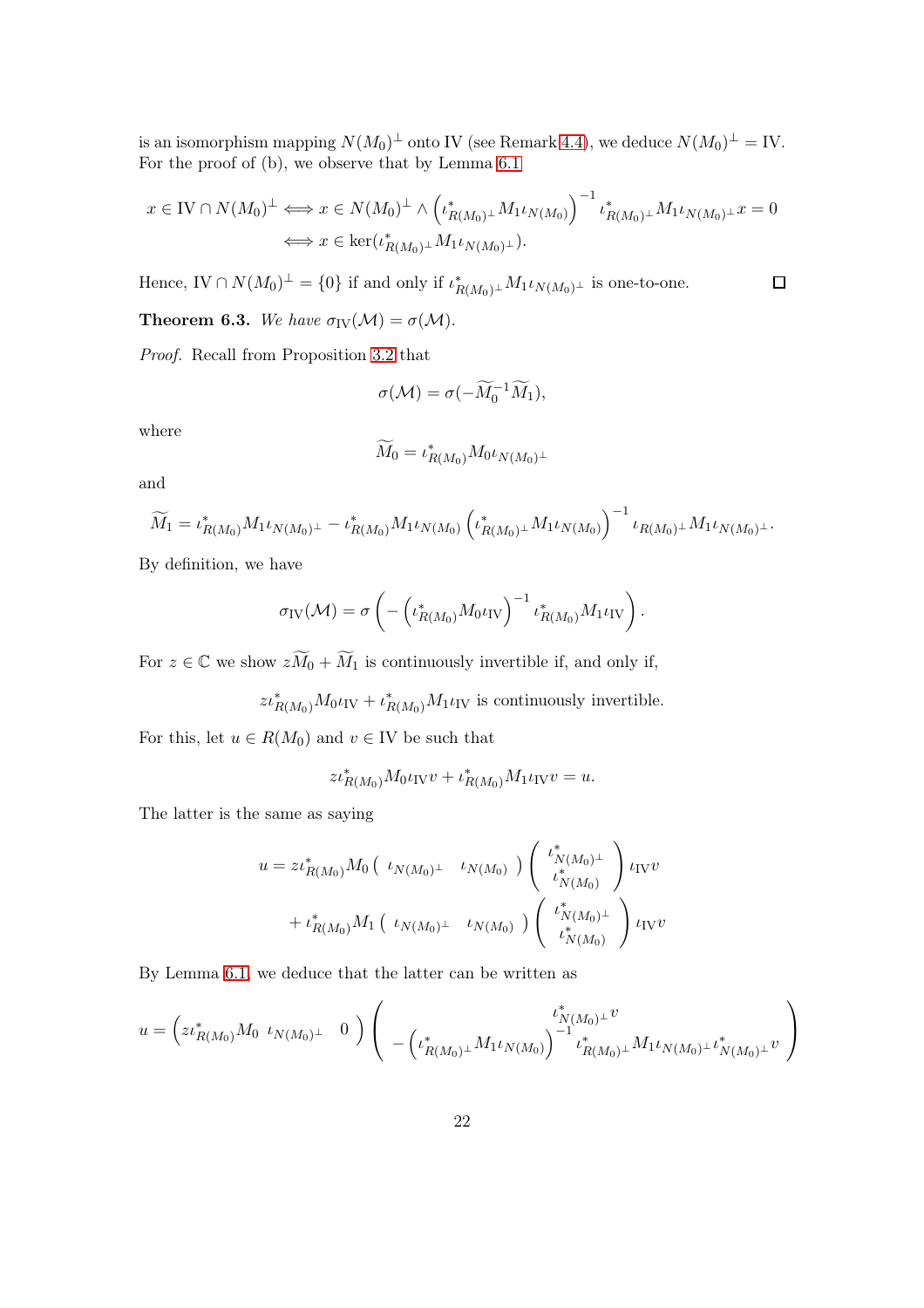+ 
$$
(\iota_{R(M_0)}^* M_1 \iota_{N(M_0)^{\perp}} \iota_{R(M_0)}^* M_1 \iota_{N(M_0)} ) \times
$$
  
\n $\times \left( \iota_{R(M_0)^{\perp}}^* M_1 \iota_{N(M_0)^{\perp}} \iota_{R(M_0)^{\perp}}^* M_1 \iota_{N(M_0)^{\perp}} \iota_{N(M_0)^{\perp}}^* \iota_{N(M_0)^{\perp}}^* \iota_{N(M_0)^{\perp}}^* \iota_{N(M_0)^{\perp}}^* \iota_{N(M_0)^{\perp}}^* \right)$   
\n=  $z \widetilde{M}_0 \iota_{N(M_0)^{\perp}}^* v + \widetilde{M}_1 \iota_{N(M_0)^{\perp}}^* v.$ 

Hence, for  $u \in R(M_0)$  and  $v \in \text{IV}$  the equation

<span id="page-22-2"></span>
$$
z\iota_{R(M_0)}^* M_0 \iota_{\text{IV}} v + \iota_{R(M_0)}^* M_1 \iota_{\text{IV}} v = u \tag{9}
$$

implies

<span id="page-22-1"></span>
$$
z\widetilde{M}_0\iota^*_{N(M_0)^{\perp}}v + \widetilde{M}_1\iota^*_{N(M_0)^{\perp}}v = u.
$$
\n(10)

 $\Box$ 

On the other hand, following the argument in reverse direction, we get that if  $x \in \mathbb{R}$  $N(M_0)^{\perp}$  solves [\(10\)](#page-22-1), then

$$
v \coloneqq \left(\begin{array}{cc} \iota_{N(M_0)^\perp} & \iota_{N(M_0)} \end{array}\right) \left(\begin{array}{c} \iota^*_{N(M_0)^\perp}x \\ -\left(\iota^*_{R(M_0)^\perp}M_1\iota_{N(M_0)}\right)^{-1}\iota^*_{R(M_0)^\perp}M_1\iota_{N(M_0)^\perp}\iota^*_{N(M_0)^\perp}x \end{array}\right).
$$

solves [\(9\)](#page-22-2). Note that  $v \in \mathbb{I}$  by Lemma [6.1.](#page-19-1) The assertion follows.

In the next section we discuss the asymptotic properties of the solutions of both initial value problems [\(IVP1\)](#page-7-1) and [\(IVP2\)](#page-11-0).

### <span id="page-22-0"></span>7 Asymptotic Properties

In the previous section, we have shown that the spectra connected to strong and mild solutions coincide. Hence, one might argue that the asymptotic properties (i.e., exponential stability or instability) of solutions to [\(IVP1\)](#page-7-1) and [\(IVP2\)](#page-11-0) are the same. For this, we note here that for mild solutions it does not make sense to talk about pointwise properties since mild solutions are in a certain  $L_2$ -space, only. We shall however introduce the correct concepts anticipating this problem. It will turn out that the exponential weight in the  $L_2$ -spaces considered in this exposition can be used to define asymptotically stable parts.

We assume throughout this section that  $M$  is a regular linear operator pencil associated with  $(M_0, M_1)$  and that the range of  $M_0$  is a closed subspace of H. Moreover, we consider the linear pencil N associated with  $(M_0, -M_1)$ . Since M is regular, we have by Proposition [3.2](#page-5-0) that  $\sigma(\mathcal{M})$  is compact and that  $\|\mathcal{M}(z)^{-1}\|$  is uniformly bounded outside a ball  $B(0, \rho) \subseteq \mathbb{C}$  for some  $\rho > 0$  large enough. Since

$$
\mathcal{N}(z) = zM_0 - M_1 = -(-zM_0 + M_1) = -\mathcal{M}(-z), \quad (z \in \mathbb{C})
$$

we infer that also  $\mathcal N$  is regular and  $\|\mathcal N(z)^{-1}\|$  is uniformly bounded outside the same ball  $B(0, \rho)$ . We first show that there is a strong connection between the solutions of the initial value problems induced by  $\mathcal M$  and by  $\mathcal N$ .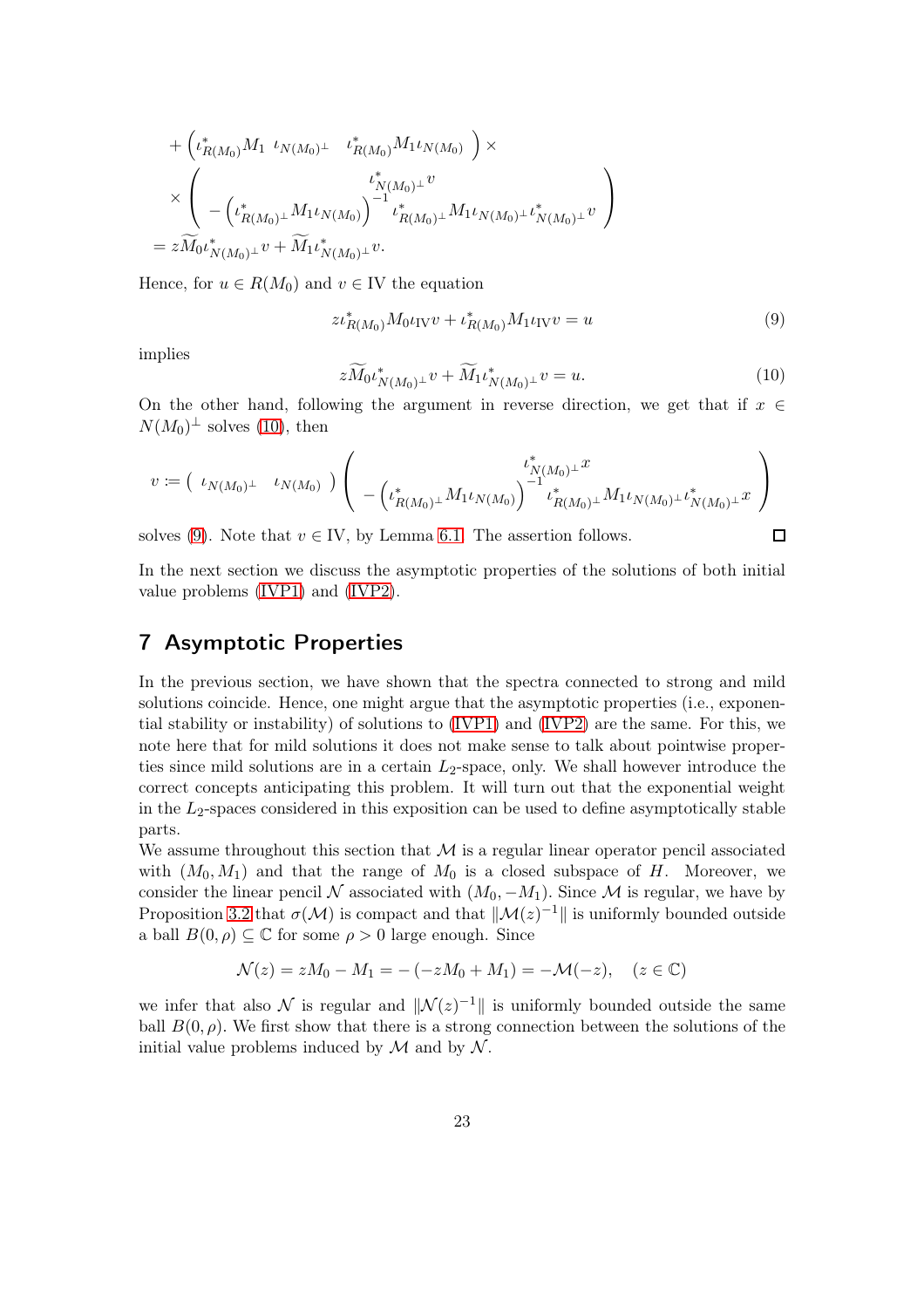We recall from Theorem [5.4](#page-11-1) that for each  $u_0 \in H$  the mild solution u of [\(IVP1\)](#page-7-1) satisfies

$$
u = \mathcal{L}_{\rho}^* \left( t \mapsto \frac{1}{\sqrt{2\pi}} \left( \mathcal{M}(it + \rho) \right)^{-1} M_0 u_0 \right).
$$

Moreover, we have that  $\mathbb{R}_{\geq 0} \ni t \mapsto (M_0u)(t)$  is a continuous function. Hence, pointevaluation of  $M_0u$  is well-defined. This will be used in the next statement.

<span id="page-23-1"></span>**Proposition 7.1.** Let N be the linear pencil associated with  $(M_0, -M_1)$  and  $\rho > 0$ large enough, such that  $\sup_{z\in\mathbb{C}\setminus B(0,\rho)}\|\mathcal{M}(z)^{-1}\| < \infty$ . Moreover, let  $u_0 \in H$  and let  $u \in L_{2,\rho}(\mathbb{R};H)$  be given by

$$
u := \mathcal{L}_{\rho}^* \left( t \mapsto \frac{1}{\sqrt{2\pi}} \left( \mathcal{M}(it + \rho) \right)^{-1} M_0 u_0 \right).
$$

Let  $T > 0$  and define

$$
w := \mathcal{L}_{\rho}^* \left( t \mapsto \frac{1}{\sqrt{2\pi}} \left( \mathcal{N}(\mathrm{i}t + \rho) \right)^{-1} \left( M_0 u \right) (T) \right).
$$

Then  $w = u(T - \cdot)$  on [0, T].

Proof. We consider the following function

$$
v(t) := \chi_{\mathbb{R}_{\geq 0}}(t+T)(w(t+T) - u(-t))
$$
  $(t \in \mathbb{R}).$ 

We note that  $v \in L_{2,\rho}(\mathbb{R}; H)$  since  $u, w \in L_{2,\rho}(\mathbb{R}; H)$  and spt  $u \subseteq \mathbb{R}_{\geq 0}$  by Theorem [5.4.](#page-11-1) We claim that

<span id="page-23-0"></span>
$$
\left(\mathcal{L}_{\rho}v\right)(t) = \left(\mathcal{N}(\mathrm{i}t + \rho)\right)^{-1} M_0 u_0.
$$
\n(11)

If the latter is true, the assertion follows, since then spt  $v \subseteq \mathbb{R}_{\geq 0}$  by Theorem [5.4](#page-11-1) and thus,

$$
w(t) - u(T - t) = v(t - T) = 0
$$
  $(t \in [0, T]$  a.e.).

To verify [\(11\)](#page-23-0), we compute using that spt  $u$ , spt  $w \subseteq \mathbb{R}_{\geq 0}$ ,

$$
\left(\mathcal{L}_{\rho}v\right)(t) = e^{(it+\rho)T}\left(\mathcal{L}_{\rho}w(t)\right) - \frac{1}{\sqrt{2\pi}}\int_{-T}^{0} e^{-(it+\rho)s}u(-s) \,ds \quad (t \in \mathbb{R})
$$

and thus,

$$
\mathcal{N}(\mathrm{i}t+\rho)\left(\mathcal{L}_{\rho}v\right)(t) = \mathrm{e}^{(\mathrm{i}t+\rho)T}\frac{1}{\sqrt{2\pi}}\left(M_0u\right)(T) - \frac{1}{\sqrt{2\pi}}\int_{-T}^{0}\mathrm{e}^{-(\mathrm{i}t+\rho)s}\mathcal{N}(\mathrm{i}t+\rho)u(-s)\,\mathrm{d}s \quad (t \in \mathbb{R}).
$$

Since  $u$  satisfies  $(2)$  by Theorem [5.4,](#page-11-1) we may compute

$$
\int_{-T}^{0} e^{-(it+\rho)s} \mathcal{N}(it+\rho)u(-s) \, ds
$$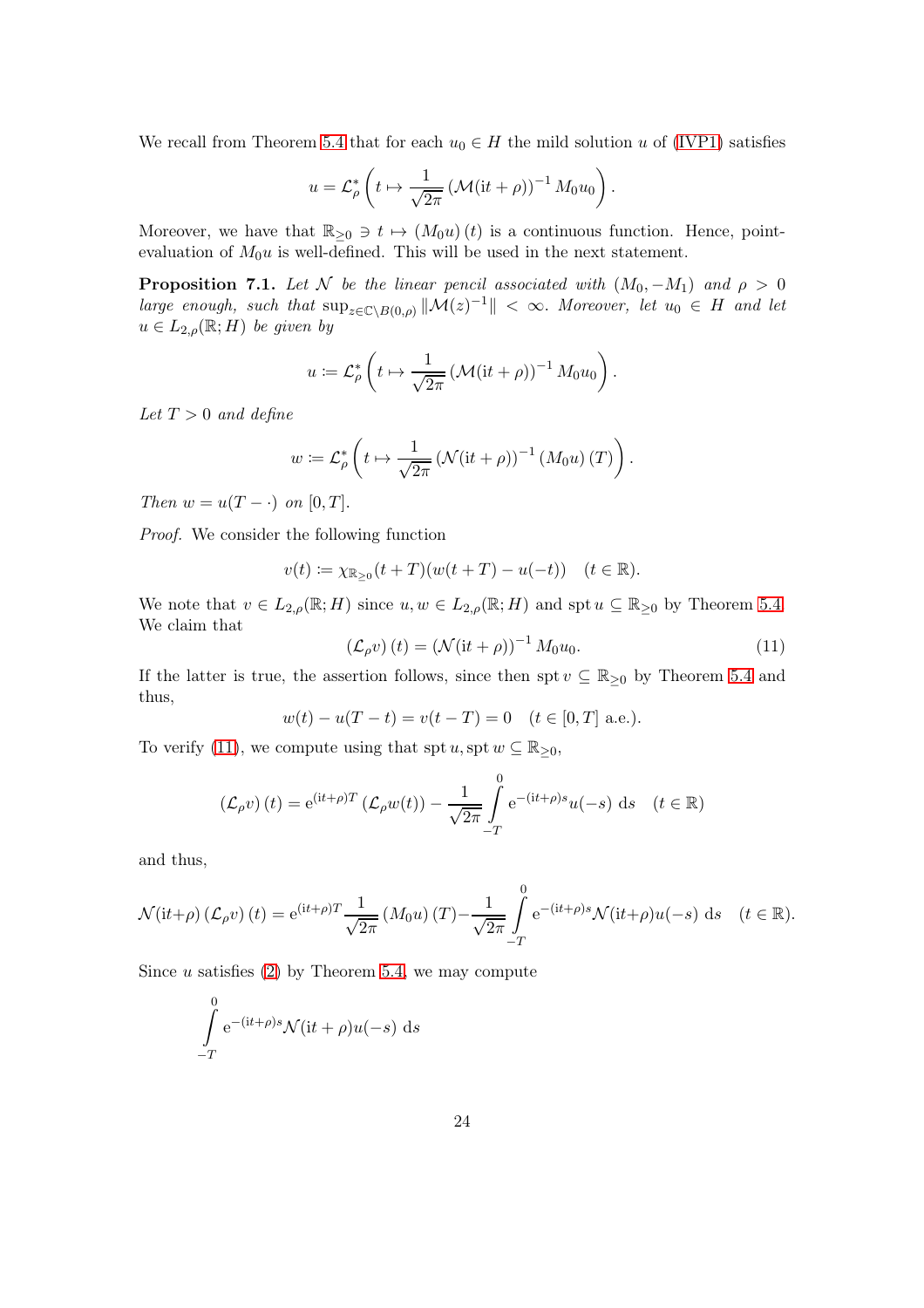$$
= \int_{-T}^{0} e^{-(it+\rho)s} ((it+\rho) M_0 u(-s) - M_1 u(-s)) ds
$$
  
= 
$$
\int_{-T}^{0} e^{-(it+\rho)s} \left( (it+\rho) M_0 u_0 - (it+\rho) \int_{0}^{-s} M_1 u(r) dr - M_1 u(-s) \right) ds.
$$

Since

$$
\int_{-T}^{0} -e^{-(it+\rho)s}(it+\rho) \int_{0}^{-s} M_1 u(r) dr ds = \int_{0}^{T} M_1 u(r) \int_{-T}^{-r} -e^{-(it+\rho)s}(it+\rho) ds dr
$$

$$
= \int_{0}^{T} M_1 u(r) \left( e^{(it+\rho)r} - e^{(it+\rho)T} \right) dr
$$

$$
= \int_{-T}^{0} M_1 u(-s) \left( e^{-(it+\rho)s} - e^{(it+\rho)T} \right) ds
$$

we infer that

$$
\int_{-T}^{0} e^{-(it+\rho)s} \mathcal{N}(it+\rho)u(-s) ds
$$
\n
$$
= -(1 - e^{(it+\rho)T})M_0u_0 - \int_{-T}^{0} e^{-(it+\rho)s} M_1u(-s) ds + \int_{-T}^{0} M_1u(-s) \left( e^{-(it+\rho)s} - e^{(it+\rho)T} \right) ds
$$
\n
$$
= e^{(it+\rho)T} \left( M_0u_0 - \int_{-T}^{0} M_1u(-s) ds \right) - M_0u_0
$$
\n
$$
= e^{(it+\rho)T} (M_0u) (T) - M_0u_0,
$$

where we have again used Theorem [5.4.](#page-11-1) Summarising, we obtain

$$
\mathcal{N}(\mathrm{i}t + \rho) \left( \mathcal{L}_{\rho} v \right)(t) = \mathrm{e}^{(\mathrm{i}t + \rho)T} \frac{1}{\sqrt{2\pi}} \left( M_0 u \right)(T) - \frac{1}{\sqrt{2\pi}} \int_{-T}^{0} \mathrm{e}^{-(\mathrm{i}t + \rho)s} \mathcal{N}(\mathrm{i}t + \rho) u(-s) \, \mathrm{d}s
$$

$$
= \frac{1}{\sqrt{2\pi}} M_0 u_0,
$$

which proves  $(11)$ .

We introduce the following two solution operators: Let  $\mathcal N$  the linear pencil associated with  $(M_0, -M_1)$  and let  $\rho > 0$  such that  $\sup_{z \in \mathbb{C} \setminus B(0,\rho)} ||\mathcal{M}(z)^{-1}|| < \infty$ . Then we define

 $\hfill \square$ 

$$
S(\mathcal{M}): H \to L_{2,\rho}(\mathbb{R}; H)
$$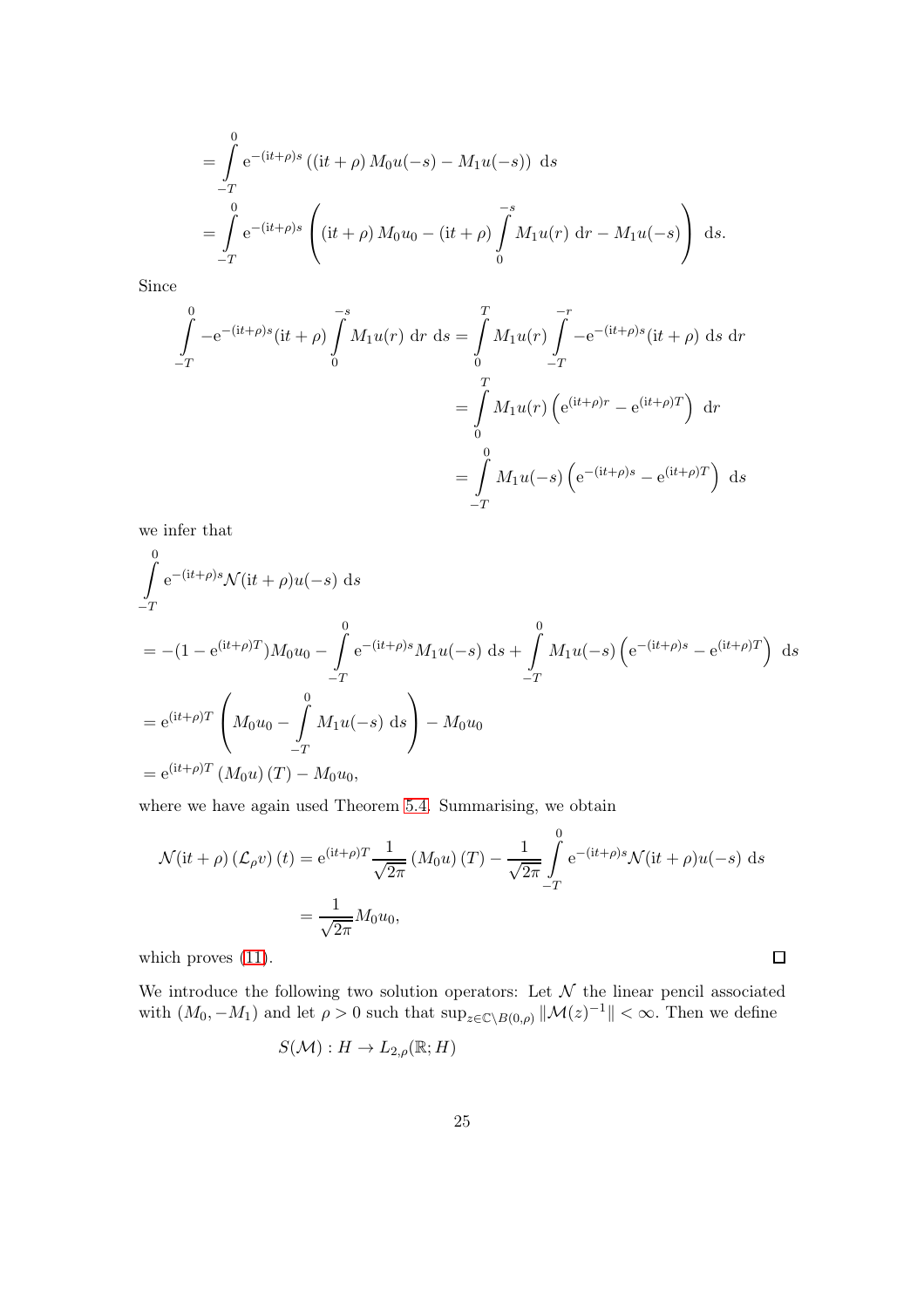$$
u_0 \mapsto \mathcal{L}_\rho^* \left( t \mapsto \frac{1}{\sqrt{2\pi}} \left( \mathcal{M}(it+\rho) \right)^{-1} M_0 u_0 \right)
$$

and

$$
S(\mathcal{N}): H \to L_{2,\rho}(\mathbb{R}; H)
$$
  

$$
w_0 \mapsto \mathcal{L}_{\rho}^* \left( t \mapsto \frac{1}{\sqrt{2\pi}} \left( \mathcal{N}(\mathrm{i}t + \rho) \right)^{-1} M_0 w_0 \right).
$$

Using this notation, we realise that Proposition [7.1](#page-23-1) states that for all  $u_0 \in H$  and  $T > 0$ 

$$
S(\mathcal{N})\left(\left(S(\mathcal{M})u_0\right)(T)\right) = \left(S(\mathcal{M})u_0\right)(T - \cdot)
$$

on  $[0, T]$ .

**Definition 7.2.** Let  $S \subseteq \text{IV}$  be a closed subspace. Then we call S invariant under M, if for all  $u_0 \in S$ , we have that  $u(t) \in S$  for all  $t \in \mathbb{R}_{>0}$ , where u is the (strong) solution of [\(IVP1\)](#page-7-1).

Remark 7.3. Let  $\rho > 0$  be such that  $\sup_{z \in \mathbb{C} \setminus B(0,\rho)} ||\mathcal{M}(z)^{-1}|| < \infty$ . By Proposition [5.1,](#page-9-1) we note that the invariance of the closed subspace  $S \subseteq \text{IV}$  is equivalent to the condition

$$
S(\mathcal{M})[S] \subseteq L_{2,\mu}(\mathbb{R};S),
$$

for all  $\mu \geq \rho$ , which in turn is equivalent to

$$
\left(\left(\mathcal{M}(\mathrm{i}t+\mu)\right)^{-1}M_0\right)[S]\subseteq S
$$

for every  $t \in \mathbb{R}, \mu \geq \rho$ . By the identity theorem, the latter is equivalent to

$$
\left((\mathcal{M}(z))^{-1} M_0\right)[S] \subseteq S
$$

for all  $z \in \mathbb{C} \setminus B(0, \rho)$ .

**Definition 7.4.** We say that  $M$  admits a *strong exponential dichotomy*, if there exist closed subspaces  $S, T \subseteq V$  with the following properties:  $S + T = V$ , S and T are invariant under M and there is  $\rho > 0, C \geq 0$  such that for all  $t \geq 0$ 

$$
\begin{cases} |u(t)|_H \leq C e^{-\rho t} |u_0|_H & u_0 \in S, \\ |u(t)|_H \geq C e^{\rho t} |u_0|_H & u_0 \in T, \end{cases}
$$

where  $u := S(\mathcal{M})u_0$ . Moreover, we say that  $\mathcal M$  is strongly exponentially stable, if it admits a strong exponential dichotomy with  $S = V$  and  $T = \{0\}.$ 

We now reformulate the exponential growth on the subspace  $T$  as an exponential decay for the pencil  $\mathcal N$ . We note that the IV-spaces for  $\mathcal M$  and  $\mathcal N$  coincide, which is a consequence of IV =  $M_1^{-1}[R(M_0)] = -M_1^{-1}[R(M_0)]$ , by the linearity of  $M_1$  and  $M_0$ .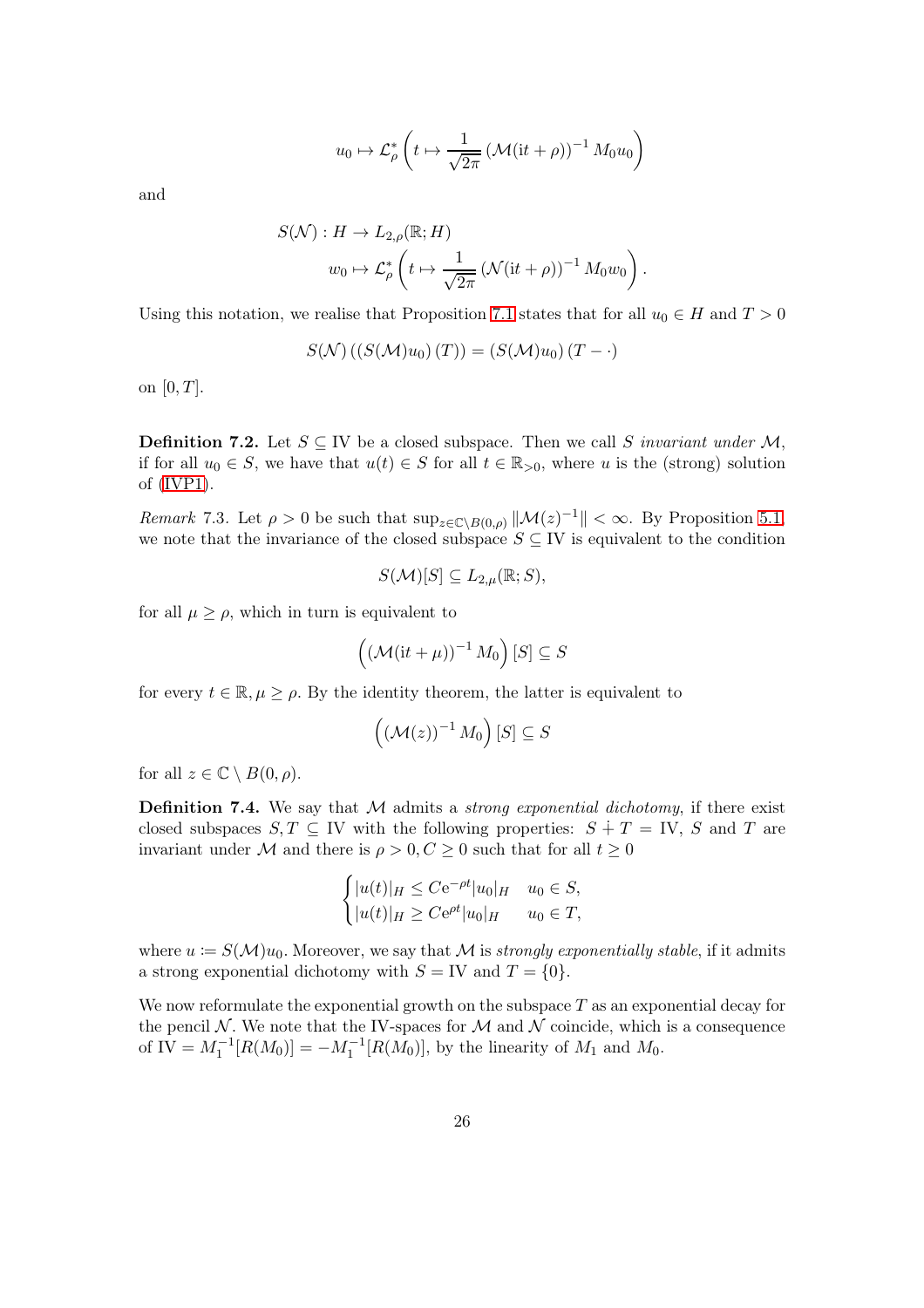**Lemma 7.5.** Let  $T \subseteq \text{IV}$  be a closed subspace and invariant under  $\mathcal{M}, \rho > 0$ . Then the following statements are equivalent:

(i) There exists  $C > 0$  such that

$$
|(S(\mathcal{M})u_0)(t)|_H \ge Ce^{\rho t}|u_0|_H
$$

for all  $t \geq 0, u_0 \in T$ .

(ii) There exists  $C > 0$  such that

$$
|(S(\mathcal{N})w_0)(t)|_H \leq C\mathrm{e}^{-\rho t}|w_0|_H
$$

for all  $t \geq 0, w_0 \in T$ .

*Proof.* (i)  $\Rightarrow$  (ii): Let  $w_0 \in T$  and set  $w := S(\mathcal{N})w_0$ . We first prove that  $w(t) \in T$  for each  $t \geq 0$ . Indeed, since

$$
((\mathcal{M}(z))^{-1} M_0)[T] \subseteq T,
$$

we infer that also

$$
\left((\mathcal{N}(z))^{-1} M_0\right)[T] = \left(-\left(\mathcal{M}(-z)\right)^{-1} M_0\right)[T] \subseteq T
$$

for all  $z \in \mathbb{C} \setminus B(0,\rho')$  for  $\rho'$  large enough. Hence, T is invariant under  $\mathcal N$  and thus  $w(t) \in T$  for each  $t \geq 0$ . We fix  $t > 0$  and set  $u := S(\mathcal{M}) (w(t))$ . Since  $w(t) \in T$  we obtain

<span id="page-26-0"></span>
$$
|u(s)|_H \ge Ce^{\rho s}|w(t)|_H \tag{12}
$$

for each  $s \geq 0$ . Using now Proposition [7.1](#page-23-1) (and interchanging the roles of M and N), we derive

$$
u = w(t - \cdot)
$$

on  $[0, t]$  and hence, in particular

$$
u(t) = w(0) = w_0.
$$

Thus, [\(12\)](#page-26-0) gives

$$
|w(t)|_H \leq C^{-1} e^{-\rho t} |w_0|_H
$$

which shows the claim.

(ii)  $\Rightarrow$  (i): The claim can be shown by following the same argumentation as above. 口

<span id="page-26-1"></span>**Lemma 7.6.** Let  $S \subseteq \mathbb{N}$  be a closed subspace. Then the following conditions are equivalent

(i) S is invariant under M and there exists  $C > 0, \rho > 0$  such that

$$
|(S(\mathcal{M})u_0)(t)|_H \leq C\mathrm{e}^{-\rho t}|u_0|_H
$$

for all  $u_0 \in S, t \geq 0$ .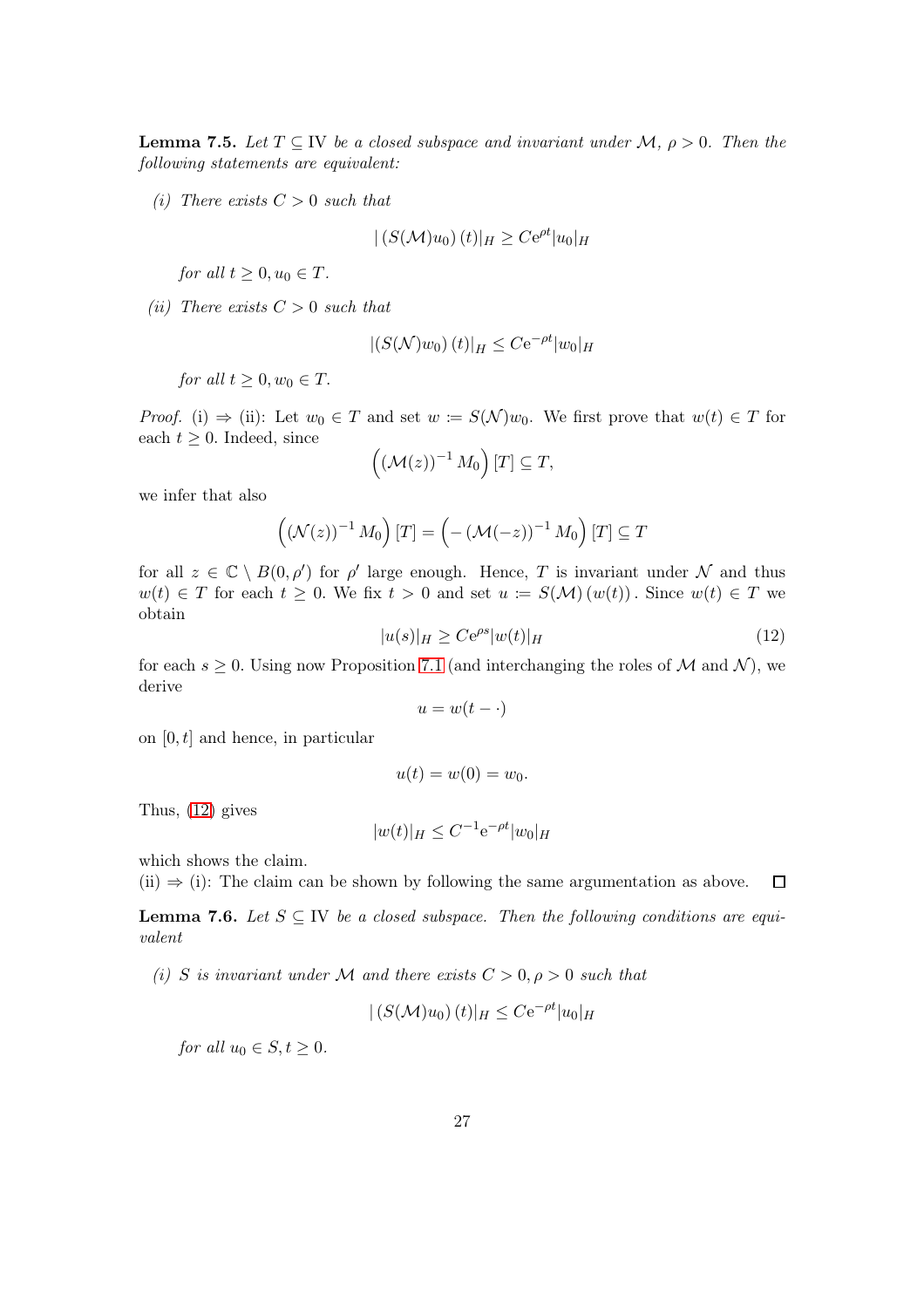(*ii*) There exists  $\rho' > 0$  such that

$$
S(\mathcal{M})u_0\in L_{2,-\rho'}(\mathbb{R};S)
$$

for all  $u_0 \in S$ .

*Proof.* (i)  $\Rightarrow$  (ii): This is clear for each  $0 < \rho' < \rho$ . (ii)  $\Rightarrow$  (i): Let  $u_0 \in S$ . As  $u := S(\mathcal{M})u_0$  is continuous, we infer  $(S(\mathcal{M})u_0)(t) \in S$  for every  $t \geq 0$ . Let now

$$
\varphi(t) := \begin{cases} 1 - t & \text{if } 0 \le t \le 1, \\ 0 & \text{else.} \end{cases}
$$

Then we compute for each  $t \geq 1$  using the representation of  $u(t)$  from Corollary [5.2](#page-10-0)

$$
|u(t)| = \left| \int_{0}^{t} (u'(s) - \varphi'(s)u_0) \, ds \right|
$$
  
\n
$$
\leq \left( \int_{0}^{t} |u'(s) - \varphi'(s)u_0|^2 e^{2\rho's} \, ds \right)^{\frac{1}{2}} \frac{1}{\sqrt{2\rho'}} e^{-\rho't}
$$
  
\n
$$
\leq \frac{1}{\sqrt{2\rho'}} e^{-\rho't} \left( \left| \left( \iota_{R(M_0)}^* M_0 \iota_{\text{IV}} \right)^{-1} \left( \iota_{R(M_0)}^* M_1 \iota_{\text{IV}} \right) u \right|_{L_{2,-\rho'}} + |u_0|_{H} e^{2\rho'} \right)
$$
  
\n
$$
\leq C e^{-\rho't} \left( |u|_{L_{2,-\rho'}} + |u_0|_{H} \right).
$$

Since  $S(\mathcal{M}) : S \to L_{2,-\rho'}(\mathbb{R};S)$  is closed, we infer its boundedness by the closed graph theorem. Hence, for some  $C' \geq 0$ 

$$
|u(t)| \le C' e^{-\rho' t} |u_0|_H \quad (t \ge 1).
$$

By Corollary [5.2](#page-10-0) again, we deduce for some  $C'' \ge 0$ 

$$
|u(t)| \leq C'' e^{-\rho' t} |u_0|_H \quad (t \geq 0).
$$

Thus, the assertion follows with  $\rho = \rho'$ .

With the latter two lemmas at hand, we immediately obtain the following proposition.

Proposition 7.7. M admits a strong exponential dichotomy if and only if there are two closed subspaces  $S, T \subseteq \text{IV}$  with  $S + T = \text{IV}$  and  $\rho > 0$  such that

$$
\begin{cases} S(\mathcal{M})u_0 \in L_{2,-\rho}(\mathbb{R}; S), & u_0 \in S, \\ S(\mathcal{N})u_0 \in L_{2,-\rho}(\mathbb{R}; T) & u_0 \in T, \end{cases}
$$

where N denotes the pencil associated with  $(M_0, -M_1)$ .

 $\Box$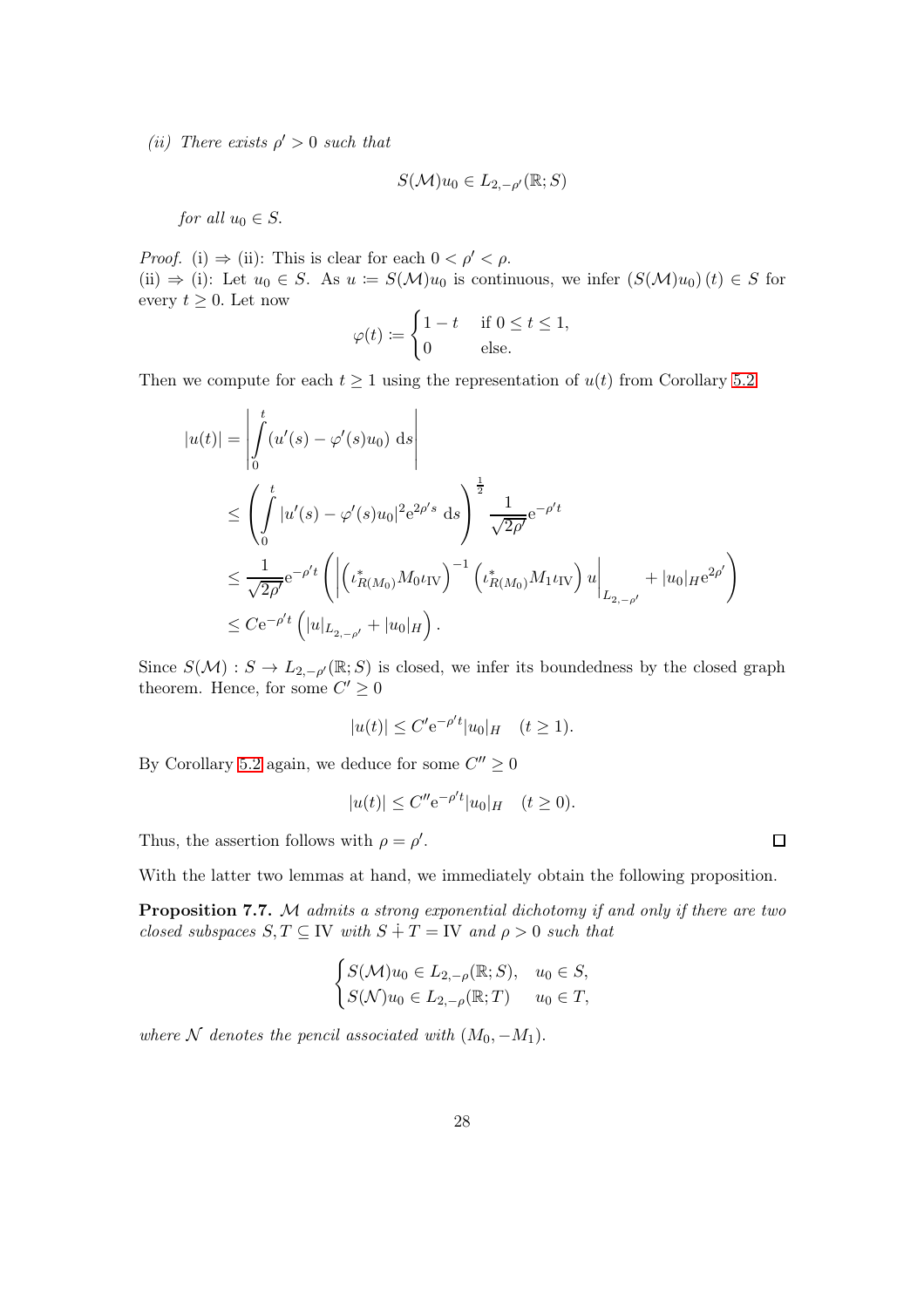Since this characterisation of a strong exponential dichotomy does not require any continuity conditions on the solutions, we can use this notion to define exponential dichotomies for our second initial value problem [\(IVP2\)](#page-11-0). For this, observe that by Theorem [5.4,](#page-11-1) we obtain that the unique solution u solving [\(IVP2\)](#page-11-0) for  $u_0 \in N(M_0)$  is the zero function. Thus, for the description of asymptotic behaviour, we can dispense with the space  $N(M_0)$ .

**Definition 7.8.** We say that  $M$  admits a *mild exponential dichotomy* if there exist closed subspaces  $S, T \subseteq N(M_0)^{\perp}$  satisfying the following properties:  $S + T = N(M_0)^{\perp}$ and there exists  $\rho > 0$  such that

$$
\begin{cases} \iota_{N(M_0)^{\perp}}^* S(\mathcal{M}) u_0 \in L_{2,-\rho}(\mathbb{R}; S), & u_0 \in S, \\ \iota_{N(M_0)^{\perp}}^* S(\mathcal{N}) u_0 \in L_{2,-\rho}(\mathbb{R}; T), & u_0 \in T. \end{cases}
$$

We say that  $M$  is *mildly exponentially stable*, if it admits a mild exponential dichotomy with  $S = N(M_0)^{\perp}$  and  $T = \{0\}.$ 

The main goal is now to provide a characterisation for exponential dichotomy in terms of the spectrum  $\sigma_{IV}(\mathcal{M}) = \sigma(\mathcal{M})$ . As a prerequisite, we start to study the simple case  $M_0 = 1$ ; moreover, we shall characterise mild and strong exponential stability. Note that we recover the stability theorem in [\[2,](#page-32-0) Theorem 3-1.1] for the finite-dimensional case.

<span id="page-28-0"></span>**Lemma 7.9.** Let  $M \in L(H)$ ,  $\rho_1 \in \mathbb{R}$ , and let  $\widetilde{M}$  be the pencil associated with  $(1, M)$ . Then the following conditions are equivalent:

- (i) For all  $v \in H$  we have that  $S(\widetilde{\mathcal{M}})v \in \bigcap_{\rho > \rho_1} L_{2,\rho}(\mathbb{R}; H)$ .
- (*ii*)  $\sigma(-M) \subseteq \mathbb{C}_{\text{Re}\leq \rho_1}$ .

*Proof.* We show that (i) implies (ii), first. Since  $M$  is a bounded operator, its spectrum is compact. Let  $\rho_2 > \rho_1$  with  $\sigma(-M) \subseteq \mathbb{C}_{\text{Re}\lt\rho_2}$ . Assume by contradiction that  $\sigma(-M) \cap$  $\mathbb{C}_{\mathrm{Re} > \rho_1} \neq \emptyset$ . The mapping

$$
\varrho(-M) \cap \mathbb{C}_{\mathrm{Re} > \rho_1} \ni z \mapsto (z+M)^{-1}
$$

is holomorphic. By assumption we find a convergent sequence  $(z_n)_n$  in  $\mathbb{C}_{\text{Re} > \rho_1}$  such that, for every  $n \in \mathbb{N}$ ,  $z_n$  lies in the component of  $\mathbb{C}_{\text{Re} > \rho_2}$  in  $\varrho(-M)$  and

$$
\|(z_n + M)^{-1}\| \to \infty \quad (n \to \infty).
$$

By the uniform boundedness principle, there exists  $v \in H$  such that

$$
\left| (z_n + M)^{-1} v \right|_H \to \infty \quad (n \to \infty)
$$

Since  $S(\widetilde{\mathcal{M}})v \in \bigcap_{\rho > \rho_1} L_{2,\rho}(\mathbb{R}; H)$  and  $\text{spt } S(\widetilde{\mathcal{M}})v \subseteq \mathbb{R}_{\geq 0}$  by Theorem [5.4,](#page-11-1) we deduce that the mapping

$$
f: \mathbb{C}_{\mathrm{Re} > \rho_1} \ni z \mapsto \left( \mathcal{L}_{\mathrm{Re} z} S(\widetilde{\mathcal{M}}) v \right) (\mathrm{Im} z) = \frac{1}{\sqrt{2\pi}} \int_{0}^{\infty} e^{-zt} \left( S(\widetilde{\mathcal{M}}) v \right) (t) dt
$$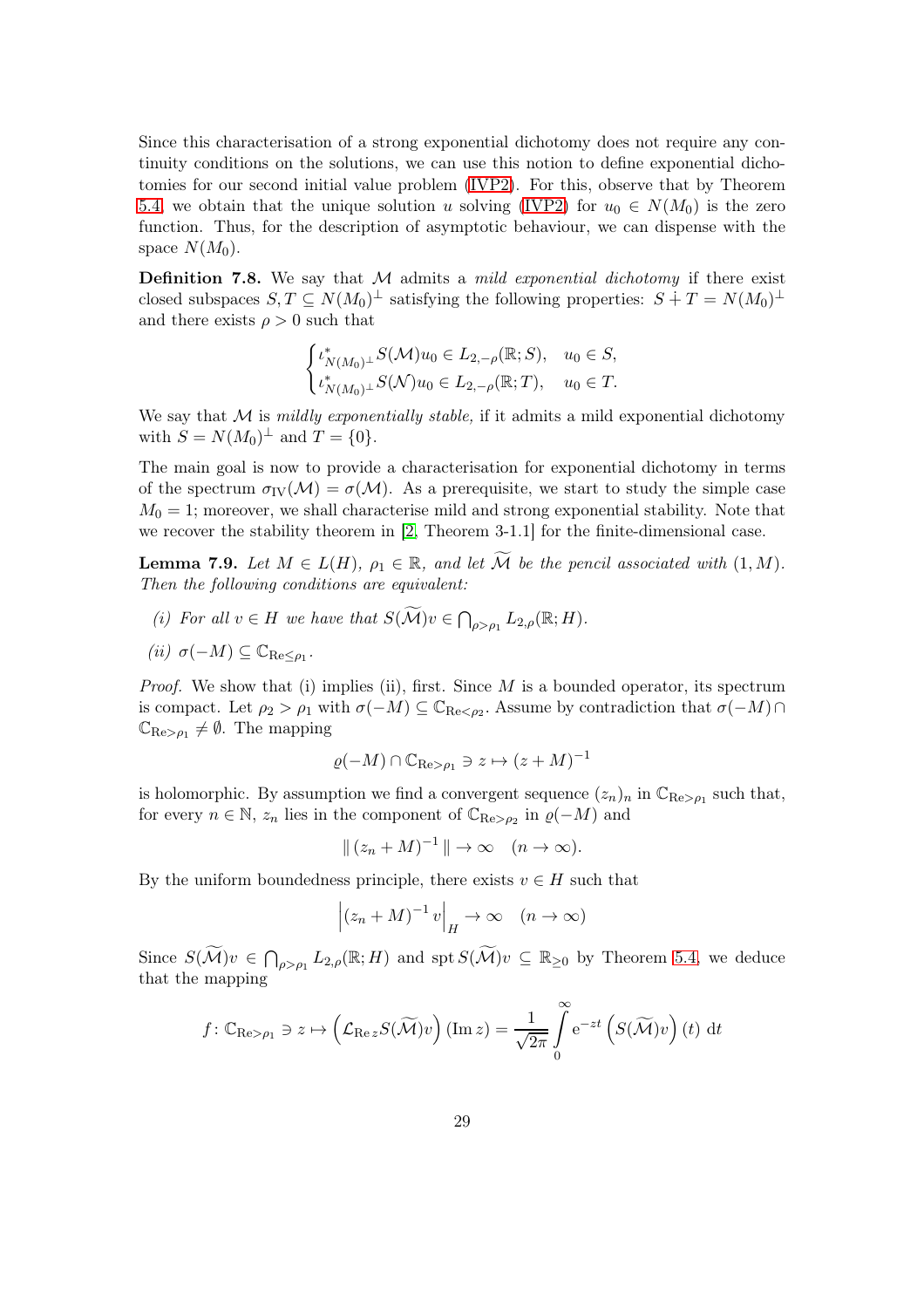is holomorphic. Moreover, by (i), we get

$$
f(z) = \frac{1}{\sqrt{2\pi}} (z + M)^{-1} v
$$

for all  $z \in \mathbb{C}_{\mathrm{Re} > \rho_2}$ . By the identity theorem, we infer

$$
f(z_n) = \frac{1}{\sqrt{2\pi}} (z_n + M)^{-1} v
$$

for all  $n \in \mathbb{N}$ . Since, f is bounded on compact subsets of  $\mathbb{C}_{\text{Re} > \rho_1}$ , we obtain

$$
\infty > \sup_{n} |f(z_n)|_H = \sup_{n} \left| \frac{1}{\sqrt{2\pi}} (z_n + M)^{-1} v \right|_H = \infty,
$$

a contradiction.

Next, we prove that (ii) implies (i). Let  $v \in H$  and set  $u := S(\widetilde{\mathcal{M}})v$ . By Theorem [5.4](#page-11-1) we have

$$
\left(\mathcal{L}_{\rho}u\right)(t) = \frac{1}{\sqrt{2\pi}}((\mathrm{i}t + \rho) + M)^{-1}v \quad (t \in \mathbb{R})
$$

for each  $\rho > \max\{s_0(\widetilde{\mathcal{M}}), 0\}$ . By assumption, the mapping

$$
f: \mathbb{C}_{\mathrm{Re} > \rho_1} \to H
$$

$$
z \mapsto \frac{1}{\sqrt{2\pi}} (z + M)^{-1} v
$$

is analytic. For  $\rho' \in ]\rho_1, \rho[$ , we in particular deduce that  $f : \{z \in \mathbb{C} : \rho' \le \text{Re } z \le \rho\} \to H$ is continuous and analytic in the interior. Since for  $|z| > 2||M||$  we have

$$
|zf(z)| \le \frac{1}{\sqrt{2\pi}}|v|_H \|(1+z^{-1}M)^{-1}\| \le \sqrt{\frac{2}{\pi}}|v|_H
$$

by the Neumann series, we infer

$$
\sup_{\rho'\leq \text{Re}\, z\leq \rho}|zf(z)|<\infty
$$

and thus,

$$
u=\mathcal{L}_{\rho'}^*\left(f(\mathbf{i}\cdot+\rho')\right)\in L_{2,\rho'}(\mathbb{R};H)
$$

according to Lemma [5.5.](#page-12-1)

<span id="page-29-0"></span>Due to Corollary [4.5](#page-8-0) the next result is a direct consequence of Lemma [7.9:](#page-28-0) Theorem 7.10. M admits a strong exponential dichotomy, if, and only if,

$$
\sigma_{\rm IV}(\mathcal{M}) = \sigma \left( - \left( \iota_{R(M_0)}^* M_0 \iota_{\rm IV} \right)^{-1} \left( \iota_{R(M_0)}^* M_1 \iota_{\rm IV} \right) \right) \cap i\mathbb{R} = \emptyset.
$$

The pencil  $M$  is exponentially stable, if, and only if,

$$
\sigma_{\mathrm{IV}}(\mathcal{M})\subseteq\mathbb{C}_{\mathrm{Re}<0}.
$$

 $\Box$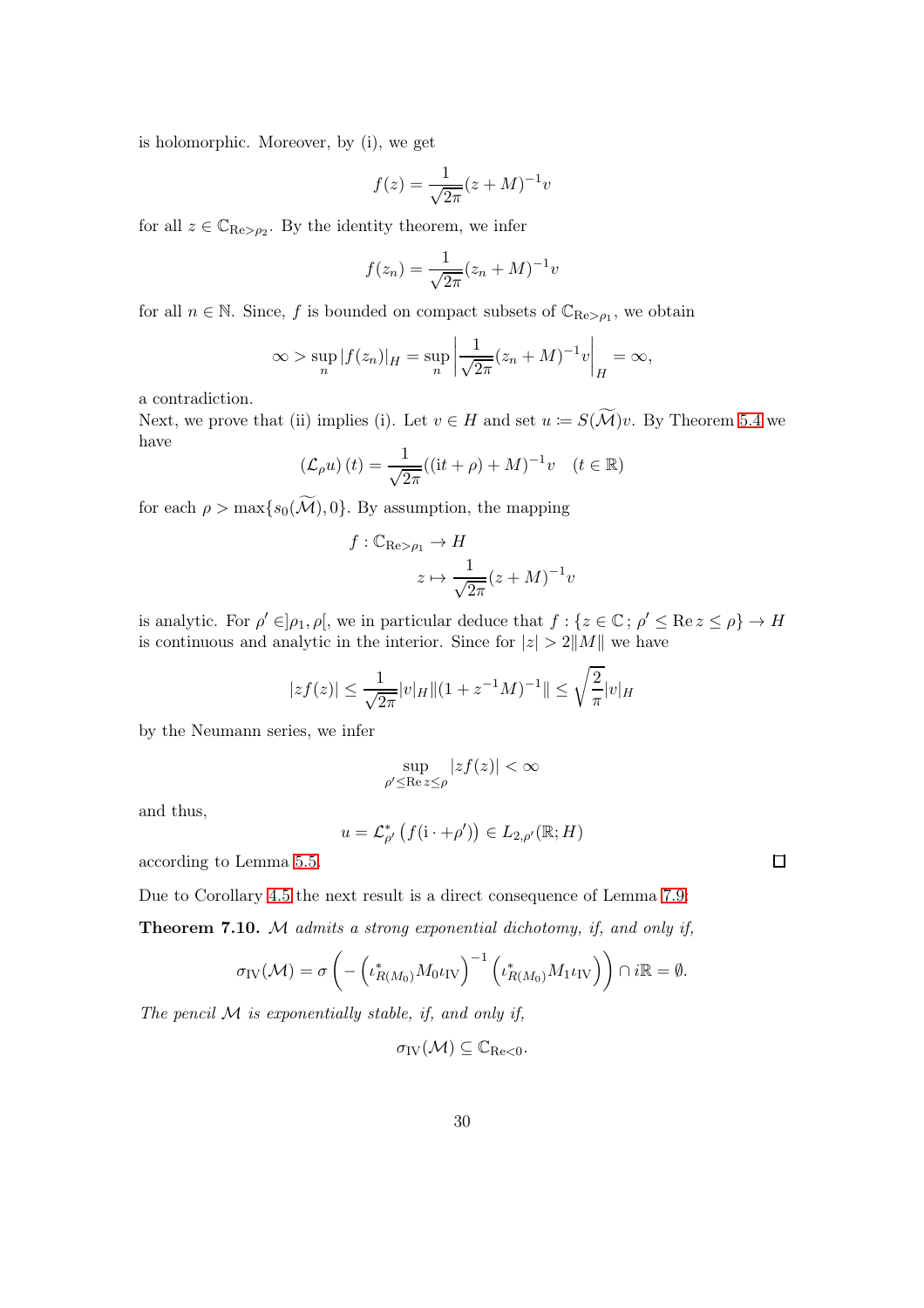*Proof.* If M admits a strong exponential dichotomy, then  $(\iota^*_{R(M_0)} M_0 \iota_{\text{IV}})^{-1} (\iota^*_{R(M_0)} M_1 \iota_{\text{IV}})$ leaves the spaces  $S$  and  $T$  invariant. Hence,

$$
\sigma \left( - \left( \iota_{R(M_0)}^* M_0 \iota_{\text{IV}} \right)^{-1} \left( \iota_{R(M_0)}^* M_1 \iota_{\text{IV}} \right) \right)
$$
  
=  $\sigma \left( - \iota_S^* \left( \iota_{R(M_0)}^* M_0 \iota_{\text{IV}} \right)^{-1} \left( \iota_{R(M_0)}^* M_1 \iota_{\text{IV}} \right) \iota_S \right)$   

$$
\cup \sigma \left( - \iota_T^* \left( \iota_{R(M_0)}^* M_0 \iota_{\text{IV}} \right)^{-1} \left( \iota_{R(M_0)}^* M_1 \iota_{\text{IV}} \right) \iota_T \right)
$$
  
 $\subseteq \mathbb{C}_{\text{Re} < 0} \cup \mathbb{C}_{\text{Re} > 0}$ 

by Lemma [7.6](#page-26-1) and Lemma [7.9.](#page-28-0) On the other hand, if  $\sigma_{IV}(\mathcal{M}) \cap i\mathbb{R} = \emptyset$ , then we can choose  $S := P[IV]$  and  $T := (1 - P)[IV]$ , where P denotes the Dunford projection on  $\sigma_{\text{IV}}(\mathcal{M}) \cap \mathbb{C}_{\text{Re}\leq 0}$ . Indeed, we then obtain that S and T are left invariant and that

$$
\sigma \left( -\iota_S^* \left( \iota_{R(M_0)}^* M_0 \iota_{\text{IV}} \right)^{-1} \left( \iota_{R(M_0)}^* M_1 \iota_{\text{IV}} \right) \iota_S \right) \subseteq \mathbb{C}_{\text{Re}<0}
$$

$$
\sigma \left( -\iota_T^* \left( \iota_{R(M_0)}^* M_0 \iota_{\text{IV}} \right)^{-1} \left( \iota_{R(M_0)}^* M_1 \iota_{\text{IV}} \right) \iota_T \right) \subseteq \mathbb{C}_{\text{Re}>0},
$$

which again yields the assertion by Lemma [7.6](#page-26-1) and Lemma [7.9.](#page-28-0)

 $\Box$ 

Next, we shall address mild exponential dichotomy and stability. For this, we discuss a preliminary observation first.

<span id="page-30-0"></span>**Lemma 7.11.** Adopt the notation from Proposition [3.2.](#page-5-0) Then for  $z \in \mathbb{C}_{\mathbb{R}e > \rho}$ , where  $\rho > \max\{s_0(\mathcal{M}), 0\}$ , we have

$$
\iota_{N(M_0)^{\perp}}^* \mathcal{M}(z)^{-1} M_0 = (z - A)^{-1} \iota_{N(M_0)^{\perp}}^*,
$$

where  $A := -\widetilde{M}_0^{-1} \widetilde{M}_1$  with  $\widetilde{M}_0, \widetilde{M}_1$  iven as in Proposition [3.2.](#page-5-0) In particular,

$$
\iota^*_{N(M_0)^\perp}S(\mathcal{M})u_0=S(\widetilde{\mathcal{M}})\iota^*_{N(M_0)^\perp}u_0
$$

for each  $u_0 \in H$ , where  $\widetilde{\mathcal{M}}$  denotes the pencil associated with  $(1, -A)$ .

Proof. By Proposition [3.2](#page-5-0) we compute,

$$
V_0 U_0 \mathcal{M}(z)^{-1} M_0
$$
  
=  $V_0 U_0 \mathcal{M}(z)^{-1} \iota_{R(M_0)} \iota_{R(M_0)}^* M_0 \iota_{N(M_0)} \iota_{N(M_0)}^* + \iota_{N(M_0)}^*$   
=  $\begin{pmatrix} \left( z \widetilde{M}_0 + \widetilde{M}_1 \right)^{-1} & 0 \\ 0 & \left( \iota_{R(M_0)}^* M_1 \iota_{N(M_0)} \right)^{-1} \end{pmatrix} V_1^{-1} U_1 \iota_{R(M_0)} \iota_{R(M_0)}^* M_0 \iota_{N(M_0)} \iota_{N(M_0)}^* + \iota_{N(M_0)}^*$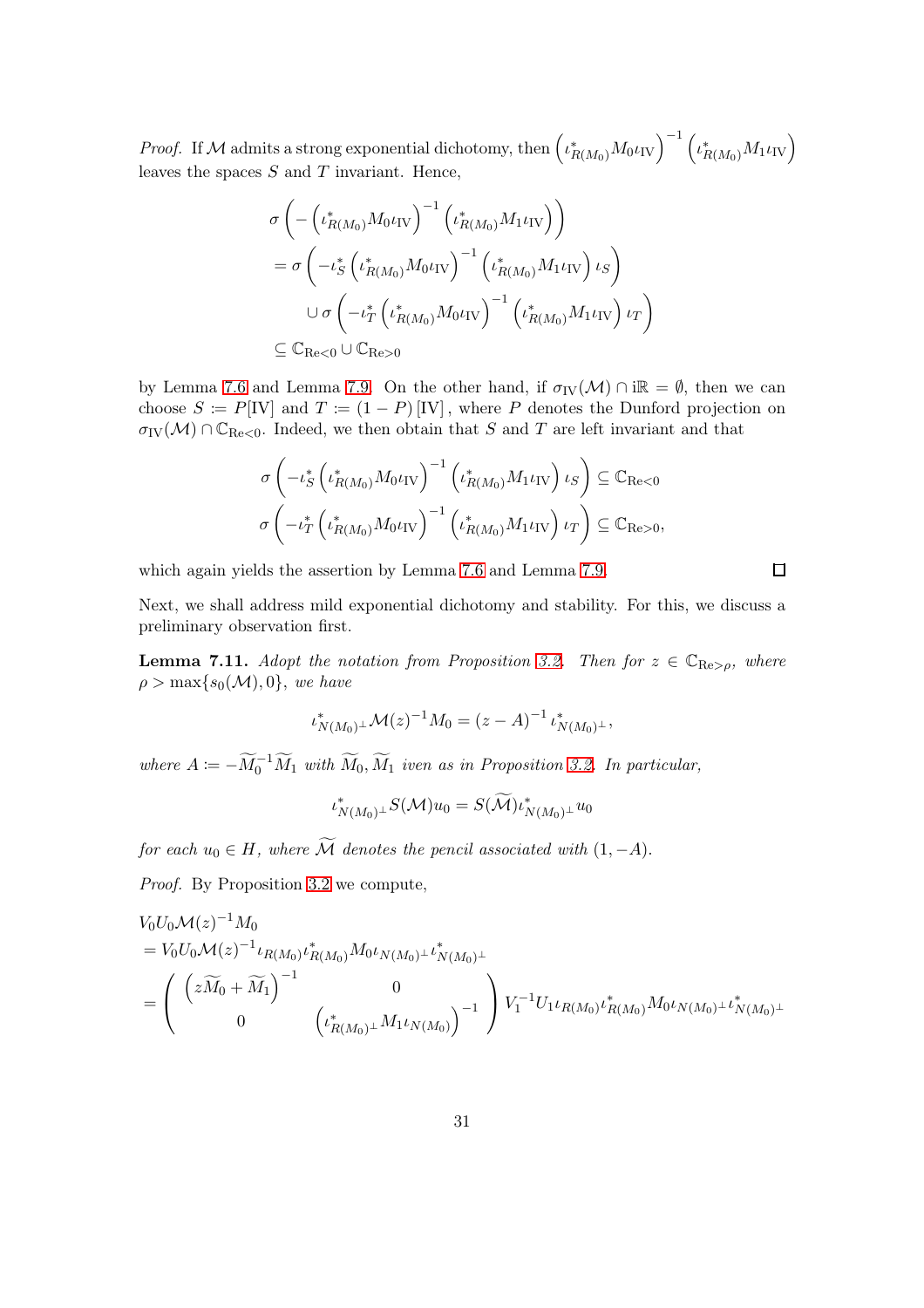$$
= \begin{pmatrix} \left(z\widetilde{M}_{0} + \widetilde{M}_{1}\right)^{-1} & 0\\ 0 & \left(\iota_{R(M_{0})}^{*} \Lambda_{1} \iota_{N(M_{0})}\right)^{-1} \end{pmatrix} V_{1}^{-1} \begin{pmatrix} \iota_{R(M_{0})}^{*} \\ \iota_{R(M_{0})}^{*} \Lambda_{0} \iota_{N(M_{0})}^{*} \\ \iota_{R(M_{0})}^{*} \end{pmatrix} \iota_{R(M_{0})} \widetilde{M}_{0} \iota_{N(M_{0})}^{*}
$$
  
\n
$$
= \begin{pmatrix} \left(z\widetilde{M}_{0} + \widetilde{M}_{1}\right)^{-1} & 0\\ 0 & \left(\iota_{R(M_{0})}^{*} M_{1} \iota_{N(M_{0})}\right)^{-1} \end{pmatrix} \begin{pmatrix} \widetilde{M}_{0} \iota_{N(M_{0})}^{*} \\ 0 \\ 0 \end{pmatrix}^{*}
$$
  
\n
$$
= \begin{pmatrix} \left(z\widetilde{M}_{0} + \widetilde{M}_{1}\right)^{-1} & 0\\ 0 & \left(\iota_{R(M_{0})}^{*} M_{1} \iota_{N(M_{0})}\right)^{-1} \end{pmatrix} \begin{pmatrix} \widetilde{M}_{0} \iota_{N(M_{0})}^{*} \\ 0 \end{pmatrix}
$$
  
\n
$$
= \begin{pmatrix} \left(z\widetilde{M}_{0} + \widetilde{M}_{1}\right)^{-1} \widetilde{M}_{0} \iota_{N(M_{0})}^{*} \\ 0 \end{pmatrix}
$$
  
\n
$$
= \begin{pmatrix} \left(z\widetilde{M}_{0} + \widetilde{M}_{1}\right)^{-1} \widetilde{M}_{0} \iota_{N(M_{0})}^{*} \\ 0 \end{pmatrix}
$$
  
\n
$$
= \begin{pmatrix} \left(z+\widetilde{M}_{0}^{-1} \widetilde{M}_{1}\right)^{-1} \iota_{N(M_{0})}^{*} \\ 0 \end{pmatrix} = \begin{pmatrix} \left(z - A\right)^{-1} \iota_{N(M_{0})}^{*} \\ 0 \end{pmatrix}.
$$

Hence,

$$
\iota_{N(M_0)^{\perp}}^* \mathcal{M}(z)^{-1} M_0 = \iota_{N(M_0)^{\perp}}^* U_0^* V_0^{-1} \begin{pmatrix} (z - A)^{-1} \iota_{N(M_0)^{\perp}}^* \\ 0 \end{pmatrix}
$$
  
=  $\iota_{N(M_0)^{\perp}}^* \left( \iota_{N(M_0)^{\perp}} \iota_{N(M_0)} \right) \begin{pmatrix} (z - A)^{-1} \iota_{N(M_0)^{\perp}}^* \\ 0 \end{pmatrix}$   
=  $(z - A)^{-1} \iota_{N(M_0)^{\perp}}^*.$ 

<span id="page-31-0"></span>Theorem 7.12. M admits a mild exponential dichotomy, if, and only if,

$$
\sigma\left( \mathcal{M}\right) \cap i\mathbb{R}=\emptyset.
$$

 $M$  is exponentially stable, if, and only if,

$$
\sigma\left( \mathcal{M}\right) \subseteq\mathbb{C}_{\mathrm{Re}<0}.
$$

*Proof.* By Lemma [7.11,](#page-30-0) M admits a mild exponential dichotomy, if  $\widetilde{\mathcal{M}}$  admits a mild exponential dichotomy with the same subspaces  $S, T$ , where  $\widetilde{\mathcal{M}}$  denotes the pencil associated with  $(1, -A)$ . The latter is equivalent to  $\sigma(A) \cap i\mathbb{R} = \emptyset$ . Indeed, if  $\sigma(A) \cap i\mathbb{R} = \emptyset$ , we set  $S \coloneqq P[N(M_0)^{\perp}]$  and  $T \coloneqq (1-P)[N(M_0)^{\perp}]$ , where P denotes the Dunford projection on  $\sigma(A) \cap \mathbb{C}_{\text{Re}\leq 0}$ . The assertion then follows by Lemma [7.6.](#page-26-1) If on the other hand,  $\widetilde{\mathcal{M}}$ admits an exponential dichotomy with invariant subspaces  $S, T \subseteq N(M_0)^{\perp}$ , we obtain

$$
\sigma(A) = \sigma(\iota_S^* A \iota_S) \cup \sigma(\iota_T^* A \iota_T) \subseteq \mathbb{C}_{\text{Re}<0} \cup \mathbb{C}_{\text{Re}>0}
$$

again by Lemma [7.6.](#page-26-1) Since  $\sigma(\mathcal{M}) = \sigma(A)$  by Proposition [3.2,](#page-5-0) the assertion follows.  $\Box$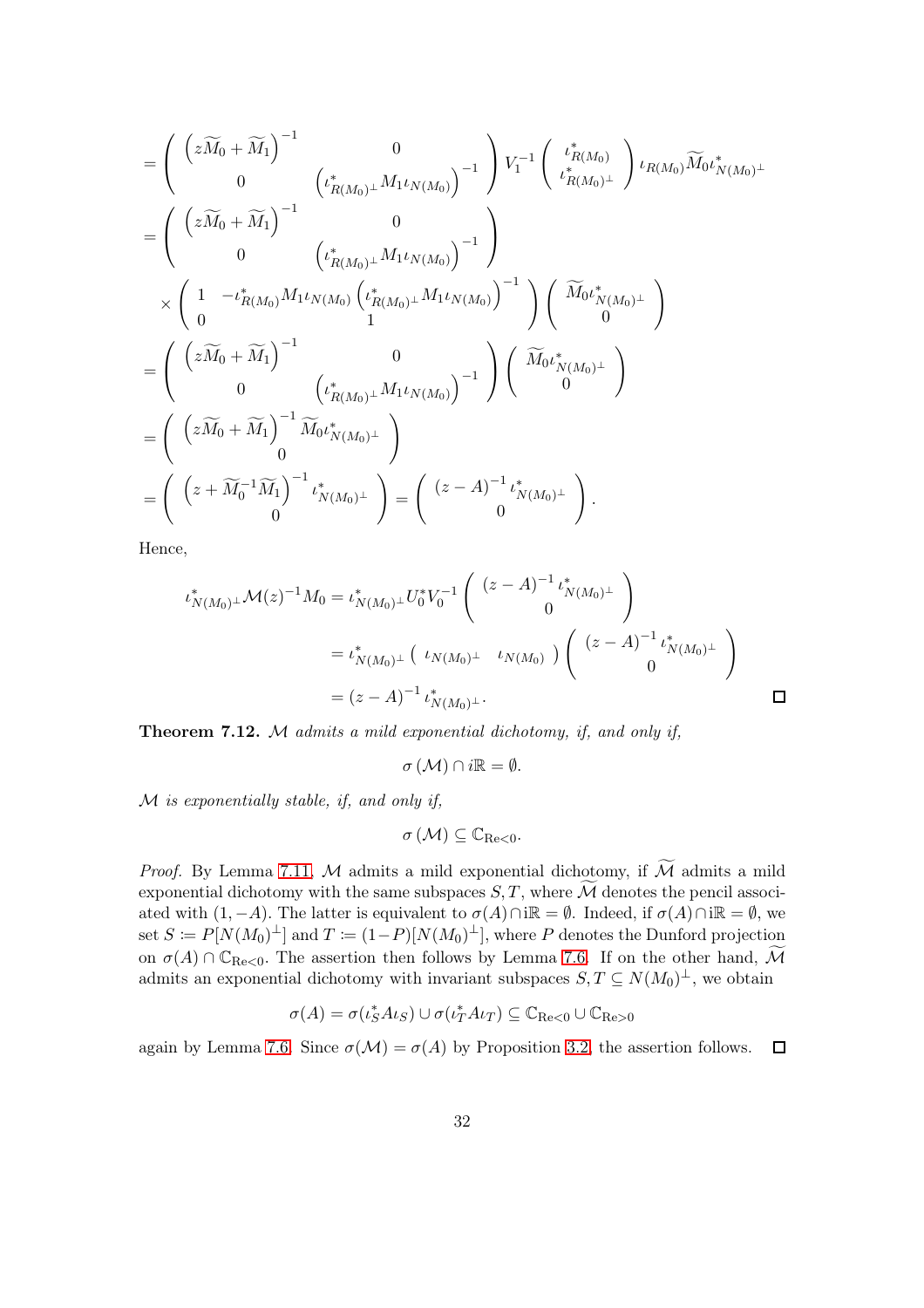From Section [6,](#page-19-0) Theorem [7.10](#page-29-0) and Theorem [7.12](#page-31-0) we derive the following statement.

Corollary 7.13. M admits a strong exponential dichotomy if and only if it admits a mild exponential dichotomy. Moreover,  $\mathcal M$  is strongly exponentially stable if and only if it is mildly exponentially stable.

## <span id="page-32-1"></span>**References**

- <span id="page-32-0"></span>[1] T. Berger, A. Ilchmann, and S. Trenn. The quasi-Weierstraß form for regular matrix pencils. Linear Algebra Appl., 436(10):4052–4069, 2012.
- <span id="page-32-4"></span>[2] L. Dai. Singular Control Systems. Springer-Verlag New York, Inc., Secaucus, NJ, USA, 1989.
- [3] E. Griepentrog and R. März. Differential-algebraic equations and their numerical treatment, volume 88 of Teubner-Texte zur Mathematik [Teubner Texts in Mathematics]. BSB B. G. Teubner Verlagsgesellschaft, Leipzig, 1986. With German, French and Russian summaries.
- <span id="page-32-5"></span>[4] A. Kalauch, R. Picard, S. Siegmund, S. Trostorff, and M. M. Waurick. A Hilbert Space Perspective on Ordinary Differential Equations with Memory Term. Journal of Dynamics and Differential Equations, 26(2):369–399, 2014.
- <span id="page-32-9"></span><span id="page-32-2"></span>[5] P. Kunkel and V. Mehrmann. Differential-algebraic equations. Analysis and numerical solution. Zürich: European Mathematical Society Publishing House, 2006.
- [6] A. S. Markus. Introduction to the spectral theory of polynomial operator pencils, volume 71 of Translations of Mathematical Monographs. American Mathematical Society, Providence, RI, 1988. Translated from the Russian by H. H. McFaden, Translation edited by Ben Silver, With an appendix by M. V. Keldysh.
- <span id="page-32-7"></span>[7] D. Morgenstern. Beiträge zur nichtlinearen Funktionalanalysis. PhD thesis, TU Berlin, 1952.
- <span id="page-32-10"></span>[8] R. E. A. C. Paley and N. Wiener. Fourier transforms in the complex domain, volume 19 of American Mathematical Society Colloquium Publications. American Mathematical Society, Providence, RI, 1987. Reprint of the 1934 original.
- <span id="page-32-6"></span>[9] R. Picard. Hilbert space approach to some classical transforms, volume 196 of Pitman Research Notes in Mathematics Series. Longman Scientific & Technical, Harlow; copublished in the United States with John Wiley & Sons, Inc., New York, 1989.
- <span id="page-32-3"></span>[10] R. Picard. A structural observation for linear material laws in classical mathematical physics. Mathematical Methods in the Applied Sciences, 32:1768–1803, 2009.
- <span id="page-32-8"></span>[11] R. Picard, S. Trostorff, and M. Waurick. A Functional Analytic Perspective to Delay Differential Equations. Oper. Matrices, 8(1):217–236, 2014.